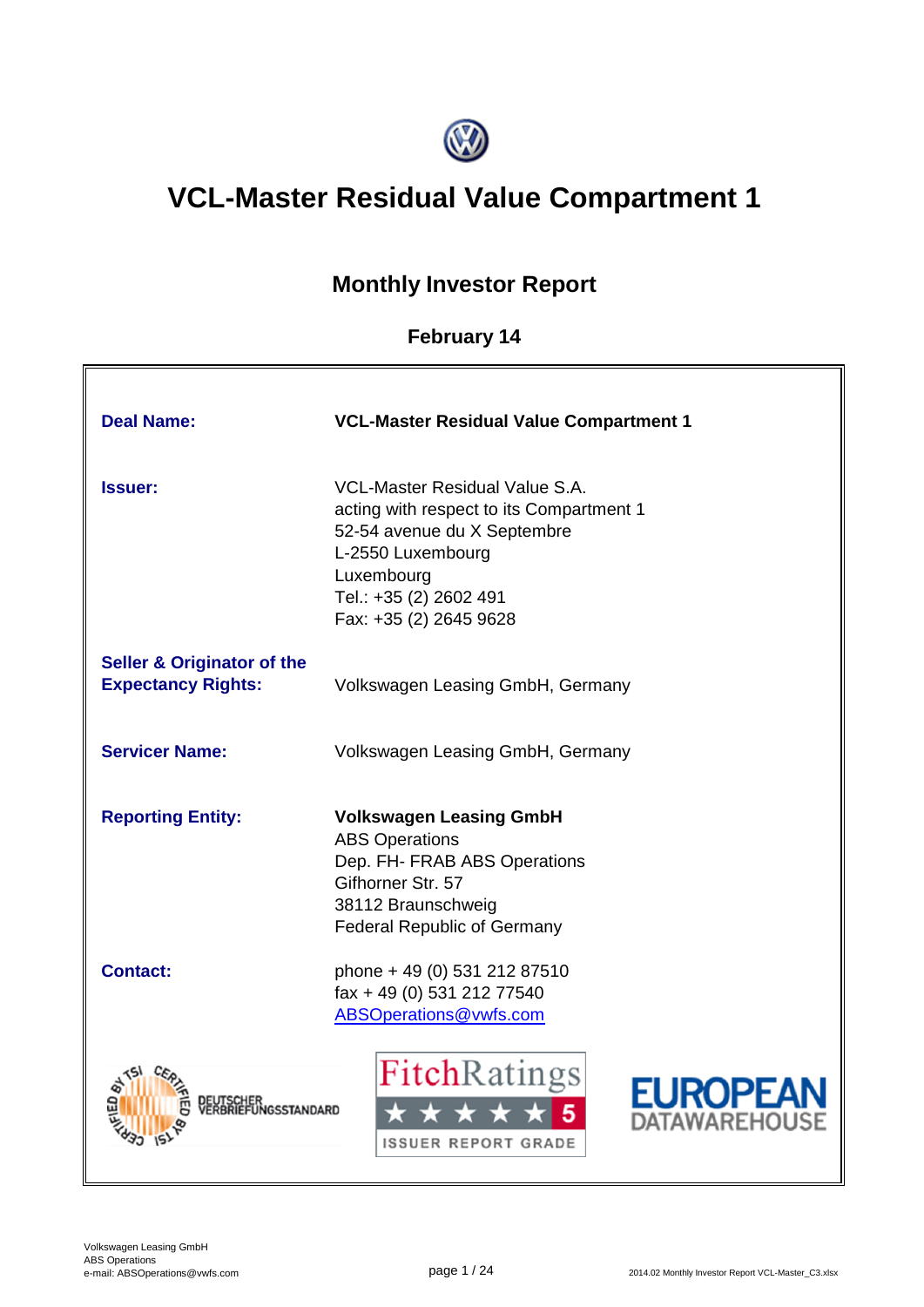|                                      | Date:                                 |          | 18.03.2014  |
|--------------------------------------|---------------------------------------|----------|-------------|
|                                      |                                       |          |             |
| <b>VCL-Master Residual Value C 1</b> | <b>Monthly Period:</b>                |          | February 14 |
| <b>Monthly Investor Report</b>       | Payment Date:                         |          | 25.03.2014  |
|                                      | Period No.:                           |          |             |
|                                      | Interest Accrual Period:              |          | 26.02.2014  |
|                                      | to                                    |          | 25.03.2014  |
| <b>Contents</b>                      |                                       | $(= 27)$ | days)       |
|                                      | Base Interest Rate (1-Month Euribor): |          | 0.2210%     |

| Page           | <b>Table of Contents</b>                                                       |
|----------------|--------------------------------------------------------------------------------|
| 1              | Cover                                                                          |
| $\overline{2}$ | Contents                                                                       |
| 3              | <b>Reporting Details</b>                                                       |
| $\overline{4}$ | <b>Parties Overview</b>                                                        |
| 5/6            | Transaction Events & Trigger                                                   |
| $\overline{7}$ | <b>Transaction Party Ratings</b>                                               |
| 8              | Information regarding the Notes (I)                                            |
| 9              | Information regarding the Notes (II)                                           |
| 10             | <b>Credit Enhancement</b>                                                      |
| 11             | Waterfall                                                                      |
| 12             | (Expected) Amortisation Profile                                                |
| 13             | Run Out Schedule                                                               |
| 14             | Information Regarding the Expectancy Rights Pool - Outstanding Contracts       |
| 15             | Early Settlements/ Collections                                                 |
|                | 16 - 19 Information regarding the Expectancy Rights Pool - Remaining Pool Data |
| 20/21          | Contracts in Arrears I. *)                                                     |
| 22             | Write Offs *                                                                   |
|                |                                                                                |
|                |                                                                                |
|                |                                                                                |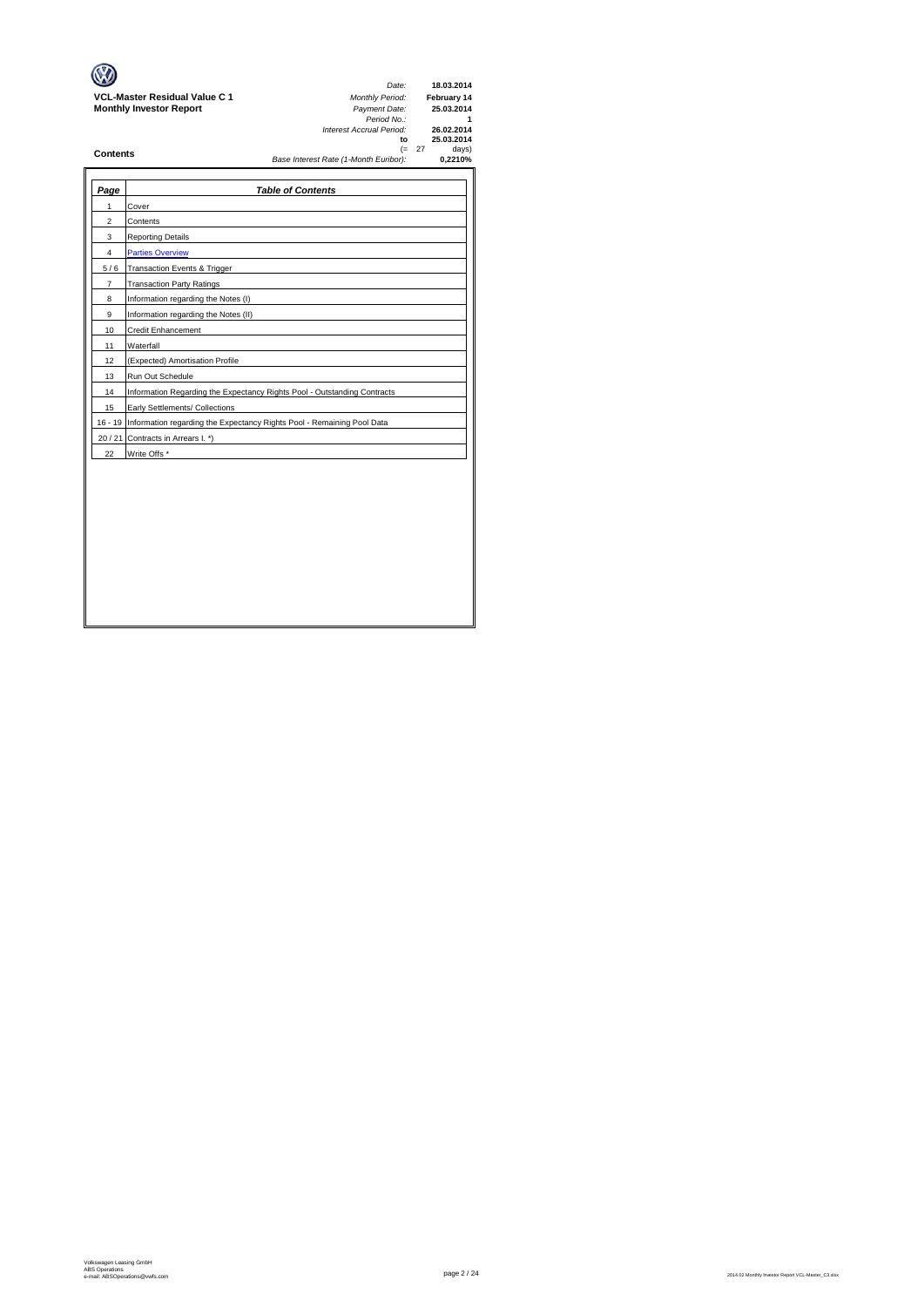| VCL-Master Residual Value Compartment 1<br><b>Monthly Investor Report</b> |             |       |            | 18.03.2014<br>February 14<br>25.03.2014<br>26.02.2014<br>25.03.2014 |                                                        |          |                  |
|---------------------------------------------------------------------------|-------------|-------|------------|---------------------------------------------------------------------|--------------------------------------------------------|----------|------------------|
| <b>Reporting Details</b>                                                  |             |       |            |                                                                     | to<br>Base Interest Rate (1-Month Euribor):            | $(= 27)$ | davs)<br>0.2210% |
| <b>Initial Cut-Off Date:</b>                                              |             |       | 31.01.2014 |                                                                     |                                                        |          |                  |
| <b>Issue Date:</b>                                                        |             |       | 25.02.2014 |                                                                     |                                                        |          |                  |
| <b>Scheduled Repayment Date as</b><br>of Cut-Off Date:                    |             |       |            |                                                                     | Payment Date in September 2019                         |          |                  |
| <b>Legal Maturity Date:</b>                                               |             |       |            |                                                                     | Payment Date in September 2020                         |          |                  |
|                                                                           |             |       |            |                                                                     |                                                        |          |                  |
| <b>Reporting Date:</b>                                                    | 18.03.2014  |       |            |                                                                     | 5 days prior to Payment Date                           |          |                  |
| <b>Payment Date:</b>                                                      | 25.03.2014  |       |            |                                                                     | (for previous month)<br>25 <sup>th</sup> of each month |          |                  |
| <b>Monthly Period:</b>                                                    | February 14 |       |            |                                                                     | (for previous month)                                   |          |                  |
| <b>Period No.:</b>                                                        | 1           |       |            |                                                                     |                                                        |          |                  |
| <b>Collection Period:</b>                                                 | from        |       | 01.02.2014 |                                                                     | to 28.02.2014                                          |          |                  |
| <b>Interest Accrual Period</b>                                            | from        |       | 26.02.2014 |                                                                     | to 25.03.2014                                          |          |                  |
| <b>Days Accrued:</b>                                                      |             | $($ = | 27         | days)                                                               |                                                        |          |                  |
| <b>Note Payment Period:</b>                                               | from        |       |            |                                                                     | 26.02.2014 to 25.03.2014                               |          |                  |
| <b>Days Accrued:</b>                                                      |             | $($ = | 27         | days)                                                               |                                                        |          |                  |
|                                                                           |             |       |            |                                                                     |                                                        |          |                  |
|                                                                           |             |       |            |                                                                     |                                                        |          |                  |
|                                                                           |             |       |            |                                                                     |                                                        |          |                  |
|                                                                           |             |       |            |                                                                     |                                                        |          |                  |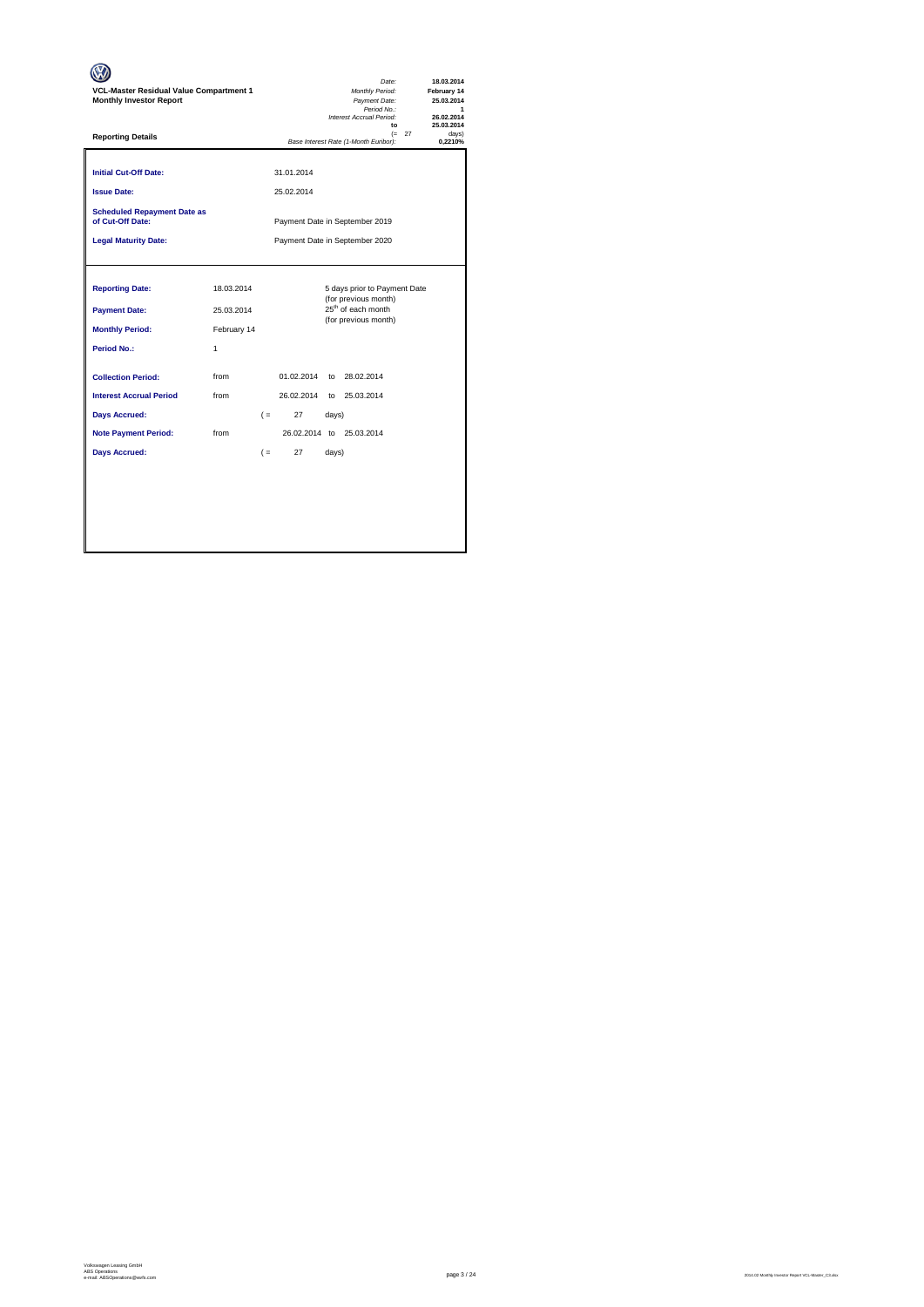V **VCL-Master Residual Value Compartment 1** *Monthly Period:* **February 14 Monthly Investor Report** *Payment Date:* **25.03.2014**

### **Parties Overview**

*Reporting Date:* **18.03.2014** *Period No.:* **1** *Interest Accrual Period:* **26.02.2014**

**25.03.2014 27**

**Base Interest Rate (1-Month Euribor):** 

| <b>Lead Manager:</b>                                                                      | <b>HSBC Bank plc</b><br>8 Canada Square<br>London E14 5HQ<br>United Kingdom<br>Email: ctla.securitisation@hsbc.com                                                                                             | <b>Security Trustee/</b><br><b>Process Agent:</b> | <b>Wilmington Trust SP</b><br>Services (Frankfurt) GmbH<br>Steinweg 3-5<br>60313 Frankfurt am Main<br>Germany<br>fax +49 (0) 69 2992 5387                                                                                                                                   |
|-------------------------------------------------------------------------------------------|----------------------------------------------------------------------------------------------------------------------------------------------------------------------------------------------------------------|---------------------------------------------------|-----------------------------------------------------------------------------------------------------------------------------------------------------------------------------------------------------------------------------------------------------------------------------|
| <b>In-House Structuring:</b>                                                              | <b>Volkswagen Financial Services AG</b><br>Gifhorner Str. 57<br>38112 Braunschweig<br>Germany<br>email: abs.structuring@vwfs.com                                                                               | <b>Data Protection</b><br><b>Trustee:</b>         | email: fradirectors@wilmingtontrust.com<br>Volkswagen Bank GmbH<br>Gifhorner Straße 57                                                                                                                                                                                      |
| <b>Account Bank:</b>                                                                      | <b>BNY Mellon, Frankfurt Branch</b><br>Messeturm, Friedrich-Ebert-Anlage 48<br>60327 Frankfurt/Main<br>Germany<br>email: tsampikos.trigenis@bnymellon.com                                                      |                                                   | 38112 Braunschweig<br>Germany<br>email: ABSOperations@vwfs.com<br>fax: +49 (0) 531 212 77 540                                                                                                                                                                               |
| <b>Paying Agent/</b><br><b>Calculation Agent/</b><br><b>Interest Determination Agent:</b> | <b>BNY Mellon, Frankfurt Branch</b><br>Messeturm, Friedrich-Ebert-Anlage 48<br>60327 Frankfurt/Main<br>Germany<br>email: tsampikos.trigenis@bnymellon.com                                                      | <b>Clearing Systems:</b>                          | Clearstream Banking S.A.<br>42 Avenue JF Kennedy<br>L-1885 Luxembourg<br>Luxembourg<br>email: web@clearstream.com                                                                                                                                                           |
| <b>Swap Counterparties:</b>                                                               | Royal Bank of Canada<br>Riverbank House, 2 Swan Lane<br>London EC4R 3BF<br>United Kingdom<br>Email: florent.deMontbel@rbccm.com                                                                                |                                                   | Euroclear Banking S.A./ N.V.<br>1 Boulevard du Roi Albert II.<br>B-1210 Brussels<br>Belgium<br>tel.: +32 (0)2 326 1211                                                                                                                                                      |
|                                                                                           | Skandinaviska Enskilda Banken (SEB)<br><b>Capital Markets</b><br>KG 3, 106 40 Stockholm<br>Sweden<br>email: Peter.Frank@seb.de                                                                                 | <b>Rating Agencies:</b>                           | <b>Fitch Deutschland GmbH</b><br>Attn.: Structured Finance Surveillance<br>Taunusanlage 17<br>60325 Frankfurt am Main<br>Germany<br>tel.: +49 (69) 768076 260<br>email: christian.ganthaler@fitchratings.com                                                                |
| <b>Corporate Services</b><br>Provider:                                                    | <b>Wilmington Trust SP Services</b><br>(Luxembourg) S.A.<br>52-54 avenue du X Septembre<br>L-2550 Luxembourg<br>Luxembourg<br>email: VCL@WilmingtonTrust.com<br>fax: (+352) 2645 9628<br>tel.: (+352) 2602 491 |                                                   | <b>Standard &amp; Poor's Credit Market Services Europe</b><br>Limited (Niederlassung Deutschland)<br>Attn.: Structured Finance<br>Neue Mainzer Straße 52<br>60311 Frankfurt am Main<br>Germany<br>tel.: (+49) 69 33 999 312<br>email: michael.langholz@standardandpoors.com |
| Servicer:                                                                                 | <b>Volkswagen Leasing GmbH</b><br>Gifhorner Str. 57<br>38112 Braunschweig<br>Germany<br>email: ABSOperations@vwfs.com<br>fax + 49 (0) 531 212 77540<br>tel.: +49 (0) 531 212 84952                             |                                                   | <b>DBRS Ratings Ltd.</b><br>Attn.: ABS Surveillance<br>10th Floor, 1 Minster Court, Mincing Lane<br>London EC3R 7AA<br>United Kingdom<br>te.: +44 (20) 7855 6603<br>email: <b>bfranco@dbrs.com</b>                                                                          |
|                                                                                           |                                                                                                                                                                                                                |                                                   |                                                                                                                                                                                                                                                                             |
|                                                                                           |                                                                                                                                                                                                                |                                                   |                                                                                                                                                                                                                                                                             |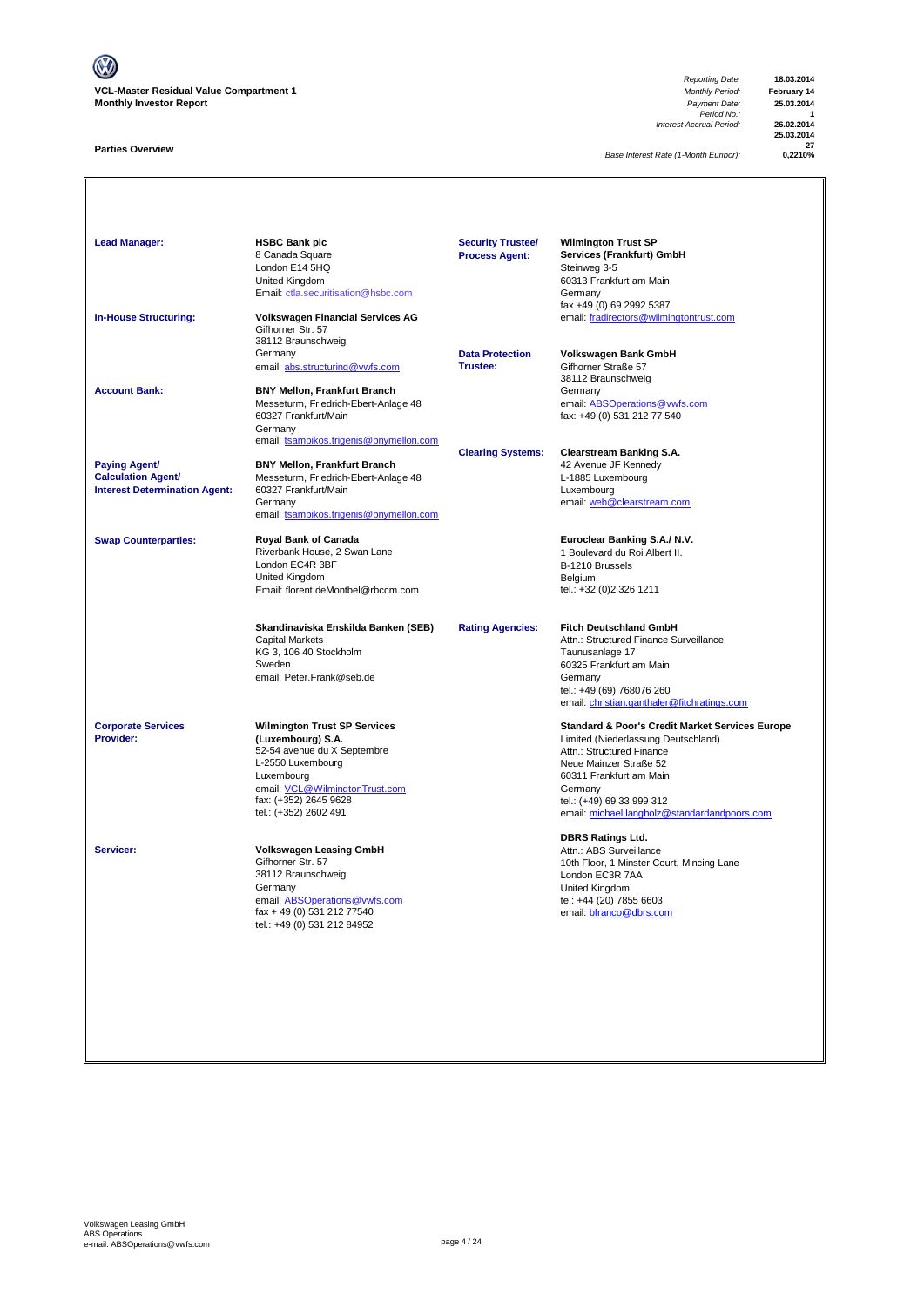|                                                                                                                                              |                                        |                |                                                                         | Date:                                   | 18.03.2014                |
|----------------------------------------------------------------------------------------------------------------------------------------------|----------------------------------------|----------------|-------------------------------------------------------------------------|-----------------------------------------|---------------------------|
| VCL-Master Residual Value Compartment 1<br><b>Monthly Investor Report</b>                                                                    |                                        |                |                                                                         | <b>Monthly Period:</b><br>Payment Date: | February 14<br>25.03.2014 |
|                                                                                                                                              |                                        |                |                                                                         | Period No.:                             | 1                         |
| <b>Transaction Events &amp; Trigger</b>                                                                                                      |                                        |                |                                                                         | Interest Accrual Period:<br>to          | 26.02.2014<br>25.03.2014  |
| *N.B.: many of the Trigger criteria are determined by the performance of VCL Master S.A. Compartment 1                                       |                                        |                |                                                                         |                                         |                           |
| <b>Revolving Period</b>                                                                                                                      |                                        |                |                                                                         |                                         |                           |
| Expiration Date Date of Revolving Period (Master RV C1)                                                                                      | 25.09.2014                             |                | (i.e. the last Purchase of additional Exp. Rights occurs on 25.09.2014) |                                         |                           |
| Occurance of an Early Amortisation Event                                                                                                     | not in effect                          |                |                                                                         |                                         |                           |
| VCL Master Compartment 1 Revolving Period                                                                                                    | 25.09.2014                             |                |                                                                         |                                         |                           |
|                                                                                                                                              |                                        |                |                                                                         |                                         |                           |
|                                                                                                                                              |                                        |                |                                                                         |                                         |                           |
| <b>Accumulation Account Balance</b>                                                                                                          |                                        |                |                                                                         |                                         |                           |
| Funds not yet invested for the Purchase of Additional Expectancy Rights                                                                      | <b>Reporting Period</b><br>February 14 |                | <b>Account Balance</b>                                                  | 208.110,09                              | in %<br>0,06%             |
| (Accumulation Account Balance)                                                                                                               | January 14                             |                |                                                                         |                                         | 0,00%                     |
|                                                                                                                                              | December 13                            |                |                                                                         | $\overline{\phantom{a}}$                | 0,00%                     |
|                                                                                                                                              |                                        |                |                                                                         |                                         |                           |
| Trigger of VCL Master S.A. Compartment 1                                                                                                     |                                        |                |                                                                         |                                         |                           |
| Dynamic net loss ratio                                                                                                                       |                                        |                |                                                                         |                                         |                           |
| <b>Reporting Period</b>                                                                                                                      | in %                                   | > 0.4%         | $\geq 1,0\%$                                                            | $\geq 2,0\%$                            | $\geq 2,8\%$              |
| December 13                                                                                                                                  | 0,01782%                               | No             | No                                                                      | No                                      | No                        |
| January 14<br>February 14                                                                                                                    | 0,02840%<br>0,02024%                   | No<br>No       | No<br>No                                                                | No<br>No                                | No<br>No                  |
|                                                                                                                                              |                                        |                |                                                                         |                                         |                           |
| <b>Cumulative net loss ratio</b>                                                                                                             | in %                                   | > 0,45%        | $\geq 1,2\%$                                                            | $\geq 1,75%$                            | $\geq 2,25\%$             |
| <b>Reporting Period</b><br>December 13                                                                                                       | 0,07715%                               | No             | <b>No</b>                                                               | No                                      | No                        |
| January 14                                                                                                                                   | 0,08294%                               | No             | No                                                                      | No                                      | No                        |
| February 14                                                                                                                                  | 0,08145%                               | No             | No                                                                      | No                                      | No                        |
| Late delingency ratio                                                                                                                        | 0,51542%                               |                |                                                                         |                                         |                           |
| Discounted balance of all initial and additional assets                                                                                      |                                        |                |                                                                         |                                         | 8.666.077.097,26          |
| Discounted balance as of the previous period                                                                                                 |                                        |                |                                                                         |                                         | 878.998.954,33            |
|                                                                                                                                              |                                        |                |                                                                         |                                         |                           |
| Weighted average seasoning (before top-up/tap-up)                                                                                            |                                        | 9,40           |                                                                         |                                         |                           |
|                                                                                                                                              |                                        |                |                                                                         |                                         |                           |
| <b>Enforcement event</b>                                                                                                                     |                                        |                |                                                                         |                                         |                           |
| Enforcement Event in place?                                                                                                                  |                                        |                | No                                                                      |                                         |                           |
|                                                                                                                                              |                                        |                |                                                                         |                                         |                           |
| <b>Credit enhancement increase condition</b>                                                                                                 |                                        |                |                                                                         |                                         |                           |
|                                                                                                                                              |                                        |                |                                                                         |                                         |                           |
| a) the dynamic net loss ratio for three consecutive payment dates exeeds and<br>(i) if weighted average seasoning is less or equal 12 months |                                        |                |                                                                         |                                         |                           |
| (ii) if weighted average seasoning is between 13 - 24 months                                                                                 |                                        | 0,40%<br>1,00% | No<br><b>No</b>                                                         |                                         |                           |
| (iii) if weighted average seasoning is between 25 - 36 months                                                                                |                                        | 2,00%          | <b>No</b>                                                               |                                         |                           |
| (iv) if weighted average seasoning is > 36 months                                                                                            |                                        | 2,80%          | <b>No</b>                                                               |                                         |                           |
| b) the cumulative net loss ratio for three consecutive payment dates exeeds and                                                              |                                        |                |                                                                         |                                         |                           |
| (i) if weighted average seasoning is less or equal 12 months                                                                                 |                                        | 0,45%          | <b>No</b>                                                               |                                         |                           |
| (ii) if weighted average seasoning is between 13 - 24 months                                                                                 |                                        | 1,20%          | <b>No</b>                                                               |                                         |                           |
| (iii) if weighted average seasoning is between 25 - 36 months                                                                                |                                        | 1,75%          | <b>No</b>                                                               |                                         |                           |
| (iv) if weighted average seasoning is > 36 months                                                                                            |                                        | 2,25%          | <b>No</b>                                                               |                                         |                           |
| c) the late delinquency ratio exeeds 3% at any payment date                                                                                  |                                        |                | <b>No</b>                                                               |                                         |                           |
| d) the occurence of a servicer replacement event                                                                                             |                                        |                | No                                                                      |                                         |                           |
| e) the occurence of an insolvency event with respect to VWL                                                                                  |                                        |                | <b>No</b>                                                               |                                         |                           |
| f) the cash collateral account does not contain the compartment 1 specified general cash collateral account balance                          |                                        |                | No                                                                      |                                         |                           |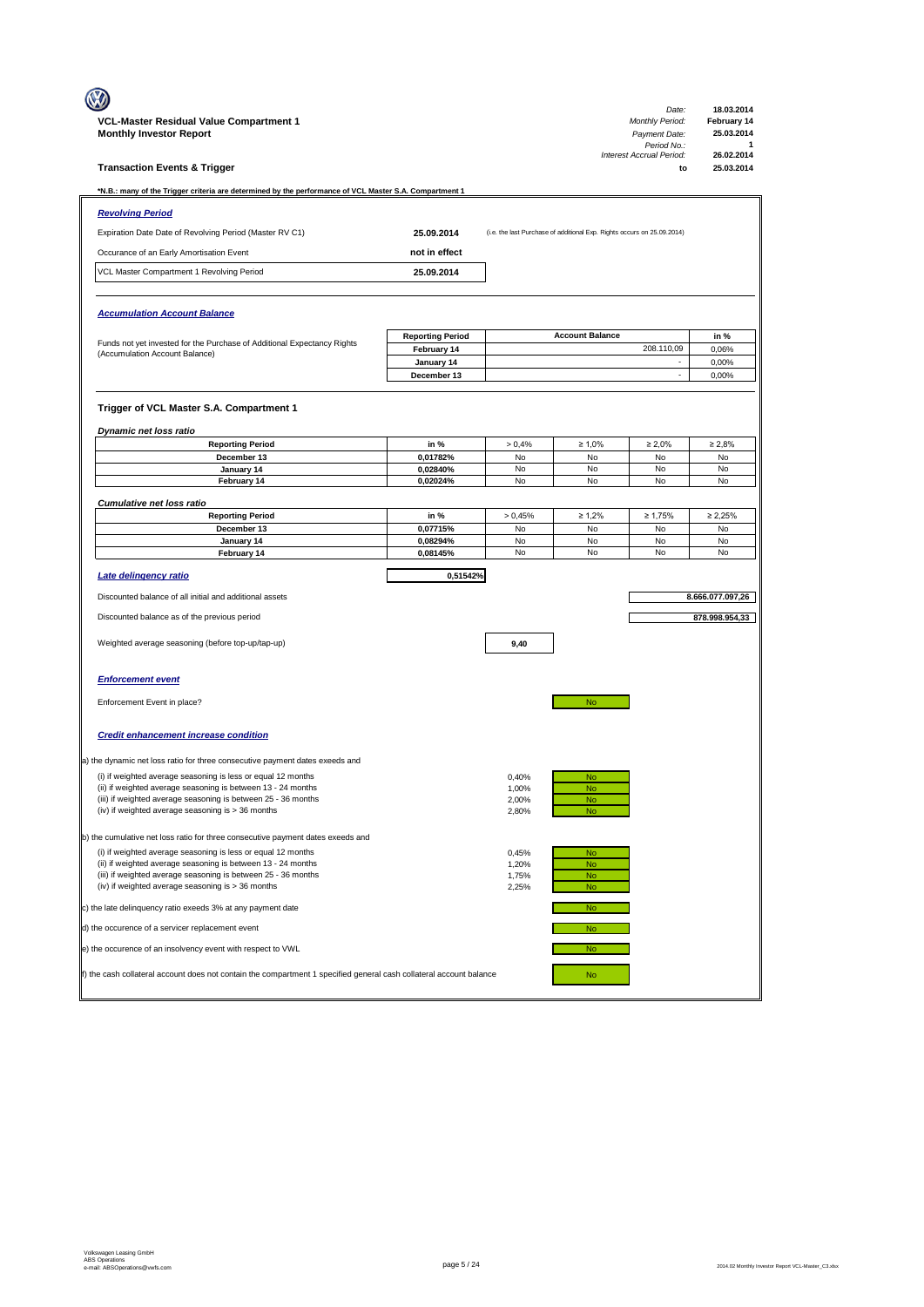| VCL-Master Residual Value Compartment 1<br><b>Monthly Investor Report</b><br><b>Transaction Events &amp; Trigger</b>                                                                                                                                      |                                      |                                          |                          | Date:<br>Monthly Period:<br>Payment Date:<br>Period No.:<br>Interest Accrual Period:<br>to | 18.03.2014<br>February 14<br>25.03.2014<br>1<br>26.02.2014<br>25.03.2014 |
|-----------------------------------------------------------------------------------------------------------------------------------------------------------------------------------------------------------------------------------------------------------|--------------------------------------|------------------------------------------|--------------------------|--------------------------------------------------------------------------------------------|--------------------------------------------------------------------------|
| *N.B.: many of the Trigger criteria are determined by the performance of VCL Master S.A. Compartment 1                                                                                                                                                    |                                      |                                          |                          |                                                                                            |                                                                          |
| <b>German Trade Tax</b>                                                                                                                                                                                                                                   |                                      |                                          |                          |                                                                                            |                                                                          |
| German Trade Tax Increase Event has occured                                                                                                                                                                                                               |                                      |                                          | No                       |                                                                                            |                                                                          |
| German Trade Tax Decrease Event has occured                                                                                                                                                                                                               |                                      |                                          | <b>No</b>                |                                                                                            |                                                                          |
| Current German Trade Tax Level (Hebesatz)                                                                                                                                                                                                                 |                                      |                                          | 450%                     |                                                                                            |                                                                          |
| German Trade Tax Increase-/ Decrease Amount                                                                                                                                                                                                               |                                      |                                          |                          |                                                                                            |                                                                          |
| <b>Early Amortisation Event</b>                                                                                                                                                                                                                           |                                      |                                          |                          |                                                                                            |                                                                          |
| Early Amortisation Event in effect ?                                                                                                                                                                                                                      |                                      |                                          | not in effect            |                                                                                            |                                                                          |
| (i) Occurence of a foreclosure event                                                                                                                                                                                                                      |                                      |                                          | <b>No</b>                |                                                                                            |                                                                          |
| (ii) VCLM C 1 accumulation account balance > 10% of total discounted lease receivables on two consecutive months                                                                                                                                          |                                      |                                          | <b>No</b>                |                                                                                            |                                                                          |
| (iii) VCLM RV C1 accumulation account balance > 10% of total discounted expectancy rights on three consecutive months                                                                                                                                     |                                      |                                          | <b>No</b>                |                                                                                            |                                                                          |
| (v) In case of default/termination event: failure to replace swap counterparty or failure to post collatereal by swap counterparty                                                                                                                        |                                      |                                          | <b>No</b>                |                                                                                            |                                                                          |
| <b>Clean-Up Call Condition</b>                                                                                                                                                                                                                            |                                      |                                          |                          |                                                                                            |                                                                          |
| Clean-Up @<br><b>Current Percentage</b>                                                                                                                                                                                                                   | 10,00%<br>100.18%                    |                                          |                          |                                                                                            |                                                                          |
| Aggregate Discounted Expectancy Rights Balance<br>Initial Discounted Expectancy Rights Balance                                                                                                                                                            | 373.780.519,83 €<br>373.106.912,06 € |                                          |                          |                                                                                            |                                                                          |
| Fulfilled when the Aggregate Discounted Expectancy Rights Balance is<br>less than 10 per cent. of the Initial Discounted Expectancy<br>Rights Balance provided that all payment obligations under the<br>VCL Master RV C1 Notes will be thereby fulfilled |                                      |                                          | <b>No</b>                |                                                                                            |                                                                          |
| <b>Repurchase of Receivables</b>                                                                                                                                                                                                                          |                                      |                                          |                          |                                                                                            |                                                                          |
|                                                                                                                                                                                                                                                           | Number of contracts                  | Outstanding<br><b>Discounted Balance</b> | <b>Re-Purchase Price</b> |                                                                                            |                                                                          |
| <b>Current Period</b><br><b>Previous Periods</b>                                                                                                                                                                                                          |                                      |                                          |                          |                                                                                            |                                                                          |
| Total                                                                                                                                                                                                                                                     |                                      |                                          |                          |                                                                                            |                                                                          |
| <b>Transaction Party Replacements</b>                                                                                                                                                                                                                     |                                      |                                          |                          |                                                                                            |                                                                          |
| <b>Capacity of Transaction Party</b>                                                                                                                                                                                                                      | Date of Replacement                  | Reason for<br>Replacement                | <b>Replaced Party</b>    | <b>Replaced by</b>                                                                         |                                                                          |
|                                                                                                                                                                                                                                                           |                                      |                                          |                          |                                                                                            |                                                                          |
|                                                                                                                                                                                                                                                           |                                      |                                          |                          |                                                                                            |                                                                          |
|                                                                                                                                                                                                                                                           |                                      |                                          |                          |                                                                                            |                                                                          |
|                                                                                                                                                                                                                                                           |                                      |                                          |                          |                                                                                            |                                                                          |
|                                                                                                                                                                                                                                                           |                                      |                                          |                          |                                                                                            |                                                                          |
|                                                                                                                                                                                                                                                           |                                      |                                          |                          |                                                                                            |                                                                          |
|                                                                                                                                                                                                                                                           |                                      |                                          |                          |                                                                                            |                                                                          |
|                                                                                                                                                                                                                                                           |                                      |                                          |                          |                                                                                            |                                                                          |
|                                                                                                                                                                                                                                                           |                                      |                                          |                          |                                                                                            |                                                                          |
|                                                                                                                                                                                                                                                           |                                      |                                          |                          |                                                                                            |                                                                          |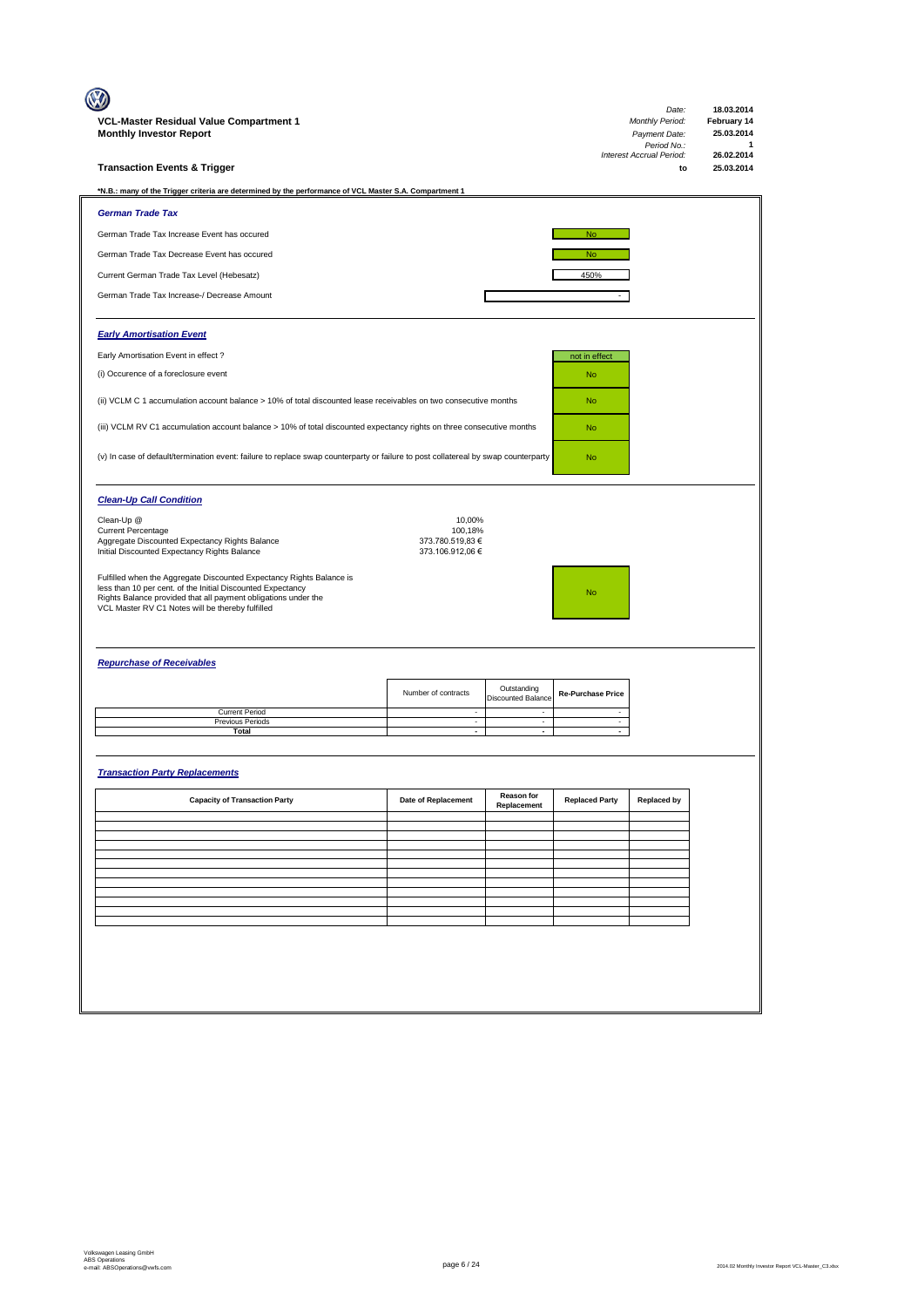**to 25.03.2014**

## **Transaction Party Ratings**

|                                                                                                   |                  | Fitch                                                   |                                                                                                                                                               |                | Moody's        |                                                                                                                             |                                                                                                                                                                               | <b>DBRS</b>       |          |                  | S&P                                         |          |  |
|---------------------------------------------------------------------------------------------------|------------------|---------------------------------------------------------|---------------------------------------------------------------------------------------------------------------------------------------------------------------|----------------|----------------|-----------------------------------------------------------------------------------------------------------------------------|-------------------------------------------------------------------------------------------------------------------------------------------------------------------------------|-------------------|----------|------------------|---------------------------------------------|----------|--|
|                                                                                                   | <b>Long Term</b> | <b>Short Term</b>                                       | <b>Outlook</b>                                                                                                                                                | Long Term      | Short Term     | Outlook                                                                                                                     | <b>Long Term</b>                                                                                                                                                              | <b>Short Term</b> | Outlook  | <b>Long Term</b> | <b>Short Term</b>                           | Outlook  |  |
| <b>Account Bank:</b><br><b>BNY Mellon</b>                                                         |                  |                                                         |                                                                                                                                                               |                |                |                                                                                                                             |                                                                                                                                                                               |                   |          |                  |                                             |          |  |
| <b>Current Rating</b>                                                                             | AA-              | $F1+$                                                   | Stable                                                                                                                                                        | A1             | $P-1$          | Stable                                                                                                                      | AA (low)                                                                                                                                                                      | AA (low)          | AA (low) | A+               | A-1                                         | Negative |  |
| <b>Minimum required Rating</b>                                                                    | А                | F <sub>1</sub>                                          |                                                                                                                                                               | n.a.           | n.a.           |                                                                                                                             | А                                                                                                                                                                             | R-1               |          | n.a.             | $A-1$                                       |          |  |
|                                                                                                   |                  |                                                         |                                                                                                                                                               |                |                |                                                                                                                             |                                                                                                                                                                               |                   |          |                  |                                             |          |  |
|                                                                                                   |                  |                                                         |                                                                                                                                                               |                |                |                                                                                                                             |                                                                                                                                                                               |                   |          |                  |                                             |          |  |
|                                                                                                   |                  |                                                         | f the Account Bank ceases to have the Account Bank Required Rating it shall, at its own cost,<br>(i) transfer the accounts to an Eligible Collateral Bank, or |                |                |                                                                                                                             |                                                                                                                                                                               |                   |          |                  | Required<br>Rating:                         |          |  |
|                                                                                                   |                  | (ii) provide a guarantee from an Eligible Guarantor, or | (iii) take any other action in order to maintain the rating of the Notes.                                                                                     |                |                |                                                                                                                             |                                                                                                                                                                               |                   |          |                  | fulfilled                                   |          |  |
|                                                                                                   |                  |                                                         |                                                                                                                                                               |                |                |                                                                                                                             | none of the measures is taken within a given timespan, the Issuer may enter into new banking arrangements at its own initiative with another Account Bank.                    |                   |          |                  |                                             |          |  |
|                                                                                                   |                  |                                                         | Please refer to the Prospectus for a complete description of the mechanism)                                                                                   |                |                |                                                                                                                             |                                                                                                                                                                               |                   |          |                  |                                             |          |  |
| Swap Counterparty:                                                                                |                  | Fitch - Rating<br>Watch Negative?                       | <b>NO</b>                                                                                                                                                     |                |                |                                                                                                                             |                                                                                                                                                                               |                   |          |                  |                                             |          |  |
| <b>Royal Bank of Canada</b><br><b>Current Rating</b>                                              | ΑА               | $F1+$                                                   | Stable                                                                                                                                                        | Aa3            | $P-1$          | Stable                                                                                                                      | n.a.                                                                                                                                                                          | R-1 (high)        | stable   | AA-              | $A - 1 +$                                   | Stable   |  |
|                                                                                                   |                  |                                                         |                                                                                                                                                               |                |                |                                                                                                                             |                                                                                                                                                                               |                   |          |                  |                                             |          |  |
| <b>Minimum required Rating</b>                                                                    | Α                | F1                                                      |                                                                                                                                                               | A <sub>2</sub> | $P-1$          |                                                                                                                             | A                                                                                                                                                                             | n.a.              |          | A                | n.a.                                        |          |  |
| (if no short term Rating available, the higher long term rating<br>is applicable)                 |                  |                                                         |                                                                                                                                                               | A1             |                |                                                                                                                             |                                                                                                                                                                               |                   |          |                  |                                             |          |  |
| $\equiv$ Minimum required Rating                                                                  | <b>BBB-</b>      | F <sub>3</sub>                                          |                                                                                                                                                               |                |                |                                                                                                                             | <b>BBB</b> (high)                                                                                                                                                             | n.a.              |          | n.a.             | n.a.                                        |          |  |
| (if no short term Rating available, the higher long term rating<br>is applicable)                 |                  |                                                         |                                                                                                                                                               |                |                |                                                                                                                             |                                                                                                                                                                               |                   |          |                  |                                             |          |  |
|                                                                                                   |                  |                                                         |                                                                                                                                                               |                |                |                                                                                                                             | f the Swap Bank falls below the above mentioned Minimum Rating (Level I) it shall provide Eligible Credit Support by means of Cash or certain types of Prime Debt Obligations |                   |          |                  | Required                                    |          |  |
|                                                                                                   |                  |                                                         |                                                                                                                                                               |                |                | f the Swap Bank ceases to have the even lower Rating as an Eligible Swap Counterparty (Level II) it shall, at its own cost, |                                                                                                                                                                               |                   |          |                  | Rating:                                     |          |  |
|                                                                                                   |                  | (ii) provide a guarantee from an Eligible Guarantor.    | (i) transfer all rights and obligations under the Swap Agreement to another Eligible Swap Partner or                                                          |                |                |                                                                                                                             |                                                                                                                                                                               |                   |          |                  | fulfilled                                   |          |  |
|                                                                                                   |                  |                                                         | (Please refer to the Prospectus for a complete description of the mechanism)                                                                                  |                |                |                                                                                                                             | f none of the measures is taken within a given timespan, the Issuer may enter into new arrangements at its own initiative with another Swap Bank.                             |                   |          |                  |                                             |          |  |
|                                                                                                   |                  |                                                         | Collateral has been transfered to the counterparty downgrade collateral account according to the                                                              |                |                |                                                                                                                             |                                                                                                                                                                               |                   |          |                  |                                             |          |  |
|                                                                                                   |                  |                                                         | ISDA Credit Support Annex for VCL Master C2 dated February 23rd 2010.                                                                                         |                |                |                                                                                                                             |                                                                                                                                                                               |                   |          |                  |                                             |          |  |
| <b>Swap Counterparty:</b>                                                                         |                  | Fitch - Rating                                          |                                                                                                                                                               |                |                |                                                                                                                             |                                                                                                                                                                               |                   |          |                  |                                             |          |  |
| Skandinaviska Enskilda Banken (SEB)                                                               | Watch Negative?  |                                                         | <b>NO</b>                                                                                                                                                     |                |                |                                                                                                                             |                                                                                                                                                                               |                   |          |                  |                                             |          |  |
| <b>Current Rating</b>                                                                             | A+               | F <sub>1</sub>                                          | Stable                                                                                                                                                        | A1             | $P-1$          | Stable                                                                                                                      | n.a.                                                                                                                                                                          | n.a.              | n.a.     | A+               | A-1                                         | Negative |  |
| <b>Minimum required Rating</b><br>(if no short term Rating available, the higher long term rating | Α                | F <sub>1</sub>                                          |                                                                                                                                                               |                |                |                                                                                                                             | Α                                                                                                                                                                             | n.a.              |          | Α                | n.a.                                        |          |  |
| is applicable)                                                                                    | ٠                |                                                         |                                                                                                                                                               |                |                |                                                                                                                             |                                                                                                                                                                               | ÷                 |          |                  |                                             |          |  |
| <b>Minimum required Rating</b>                                                                    | <b>BBB-</b>      | F <sub>3</sub>                                          |                                                                                                                                                               |                |                |                                                                                                                             | <b>BBB</b> (high)                                                                                                                                                             | n.a.              |          | n.a.             | n.a.                                        |          |  |
| (if no short term Rating available, the higher long term rating                                   |                  |                                                         |                                                                                                                                                               |                |                |                                                                                                                             |                                                                                                                                                                               |                   |          |                  |                                             |          |  |
| is applicable)                                                                                    |                  |                                                         |                                                                                                                                                               |                |                |                                                                                                                             |                                                                                                                                                                               |                   |          |                  |                                             |          |  |
|                                                                                                   |                  |                                                         |                                                                                                                                                               |                |                |                                                                                                                             |                                                                                                                                                                               |                   |          |                  |                                             |          |  |
|                                                                                                   |                  |                                                         |                                                                                                                                                               |                |                |                                                                                                                             |                                                                                                                                                                               |                   |          |                  |                                             |          |  |
|                                                                                                   |                  |                                                         |                                                                                                                                                               |                |                |                                                                                                                             |                                                                                                                                                                               |                   |          |                  |                                             |          |  |
|                                                                                                   |                  |                                                         |                                                                                                                                                               |                |                | If the Swap Bank falls below the above mentioned Minimum Rating it shall provide Eligible Credit Support by means of Cash   |                                                                                                                                                                               |                   |          |                  | Required                                    |          |  |
|                                                                                                   |                  | (ii) provide a guarantee from an Eligible Guarantor.    | (i) transfer all rights and obligations under the Swap Agreement to another Eligible Swap Partner or                                                          |                |                | f the Swap Bank ceases to have the even lower Rating as an Eligible Swap Counterparty (Level II) it shall, at its own cost, |                                                                                                                                                                               |                   |          |                  | Rating:                                     |          |  |
|                                                                                                   |                  |                                                         |                                                                                                                                                               |                |                |                                                                                                                             | f none of the measures is taken within a given timespan, the Issuer may enter into new arrangements at its own initiative with another Swap Bank.                             |                   |          |                  |                                             |          |  |
|                                                                                                   |                  |                                                         | (Please refer to the Prospectus for a complete description of the mechanism)                                                                                  |                |                |                                                                                                                             |                                                                                                                                                                               |                   |          |                  | <b>fulfilled</b>                            |          |  |
|                                                                                                   |                  |                                                         |                                                                                                                                                               |                |                |                                                                                                                             |                                                                                                                                                                               |                   |          |                  |                                             |          |  |
|                                                                                                   |                  |                                                         |                                                                                                                                                               |                |                |                                                                                                                             |                                                                                                                                                                               |                   |          |                  |                                             |          |  |
| Servicer:                                                                                         |                  |                                                         |                                                                                                                                                               |                |                |                                                                                                                             |                                                                                                                                                                               |                   |          |                  |                                             |          |  |
| <b>Volkswagen Leasing GmbH</b>                                                                    |                  |                                                         |                                                                                                                                                               |                |                |                                                                                                                             |                                                                                                                                                                               |                   |          |                  |                                             |          |  |
| <b>Current Rating</b>                                                                             |                  |                                                         |                                                                                                                                                               | A3             | $\mathsf{P-2}$ | Positive                                                                                                                    | $\mathbb O$                                                                                                                                                                   | $\mathbb O$       | $\cal O$ | А-               | A-2                                         | Positive |  |
| <b>Minimum required Rating</b>                                                                    | n.a.             | n.a.                                                    | n.a.                                                                                                                                                          | n.a.           | n.a.           | n.a.                                                                                                                        | n.a.                                                                                                                                                                          | n.a.              | n.a.     | n.a.             | n.a.                                        | n.a.     |  |
|                                                                                                   |                  |                                                         |                                                                                                                                                               |                |                |                                                                                                                             |                                                                                                                                                                               |                   |          |                  |                                             |          |  |
| <b>Other Parties</b>                                                                              |                  |                                                         |                                                                                                                                                               |                |                |                                                                                                                             |                                                                                                                                                                               |                   |          |                  |                                             |          |  |
| <b>Volkswagen Financial Services AG</b>                                                           |                  |                                                         |                                                                                                                                                               | A3             | $P-2$          | Positive                                                                                                                    | $\mathbb O$                                                                                                                                                                   | $\mathbb O$       | 0        |                  | A-2                                         | Positive |  |
| <b>Current Rating</b>                                                                             |                  |                                                         |                                                                                                                                                               |                |                |                                                                                                                             |                                                                                                                                                                               |                   |          | А-               |                                             |          |  |
| <b>Minimum required Rating</b>                                                                    | BBB+             | F <sub>2</sub>                                          | n.a.                                                                                                                                                          | n.a.           | n.a.           | n.a.                                                                                                                        | n.a.                                                                                                                                                                          | n.a.              | n.a.     | <b>BBB</b>       | $A-2$                                       | n.a.     |  |
|                                                                                                   |                  |                                                         |                                                                                                                                                               |                |                |                                                                                                                             |                                                                                                                                                                               |                   |          |                  |                                             |          |  |
|                                                                                                   |                  |                                                         |                                                                                                                                                               |                |                |                                                                                                                             |                                                                                                                                                                               |                   |          |                  |                                             |          |  |
|                                                                                                   |                  |                                                         |                                                                                                                                                               |                |                |                                                                                                                             |                                                                                                                                                                               |                   |          |                  |                                             |          |  |
|                                                                                                   |                  |                                                         |                                                                                                                                                               |                |                |                                                                                                                             |                                                                                                                                                                               |                   |          |                  |                                             |          |  |
|                                                                                                   |                  |                                                         |                                                                                                                                                               |                |                |                                                                                                                             |                                                                                                                                                                               |                   |          |                  | Required                                    |          |  |
|                                                                                                   |                  |                                                         |                                                                                                                                                               |                |                |                                                                                                                             |                                                                                                                                                                               |                   |          |                  | Rating:                                     |          |  |
|                                                                                                   |                  |                                                         |                                                                                                                                                               |                |                |                                                                                                                             |                                                                                                                                                                               |                   |          |                  |                                             |          |  |
|                                                                                                   |                  |                                                         |                                                                                                                                                               |                |                |                                                                                                                             |                                                                                                                                                                               |                   |          |                  | fulfilled                                   |          |  |
|                                                                                                   |                  |                                                         |                                                                                                                                                               |                |                |                                                                                                                             |                                                                                                                                                                               |                   |          |                  | *Ratings last updated on 03/03/2014         |          |  |
|                                                                                                   |                  |                                                         |                                                                                                                                                               |                |                |                                                                                                                             |                                                                                                                                                                               |                   |          |                  | +Rating of Volkswagen Financial Services AG |          |  |
|                                                                                                   |                  |                                                         |                                                                                                                                                               |                |                |                                                                                                                             |                                                                                                                                                                               |                   |          |                  |                                             |          |  |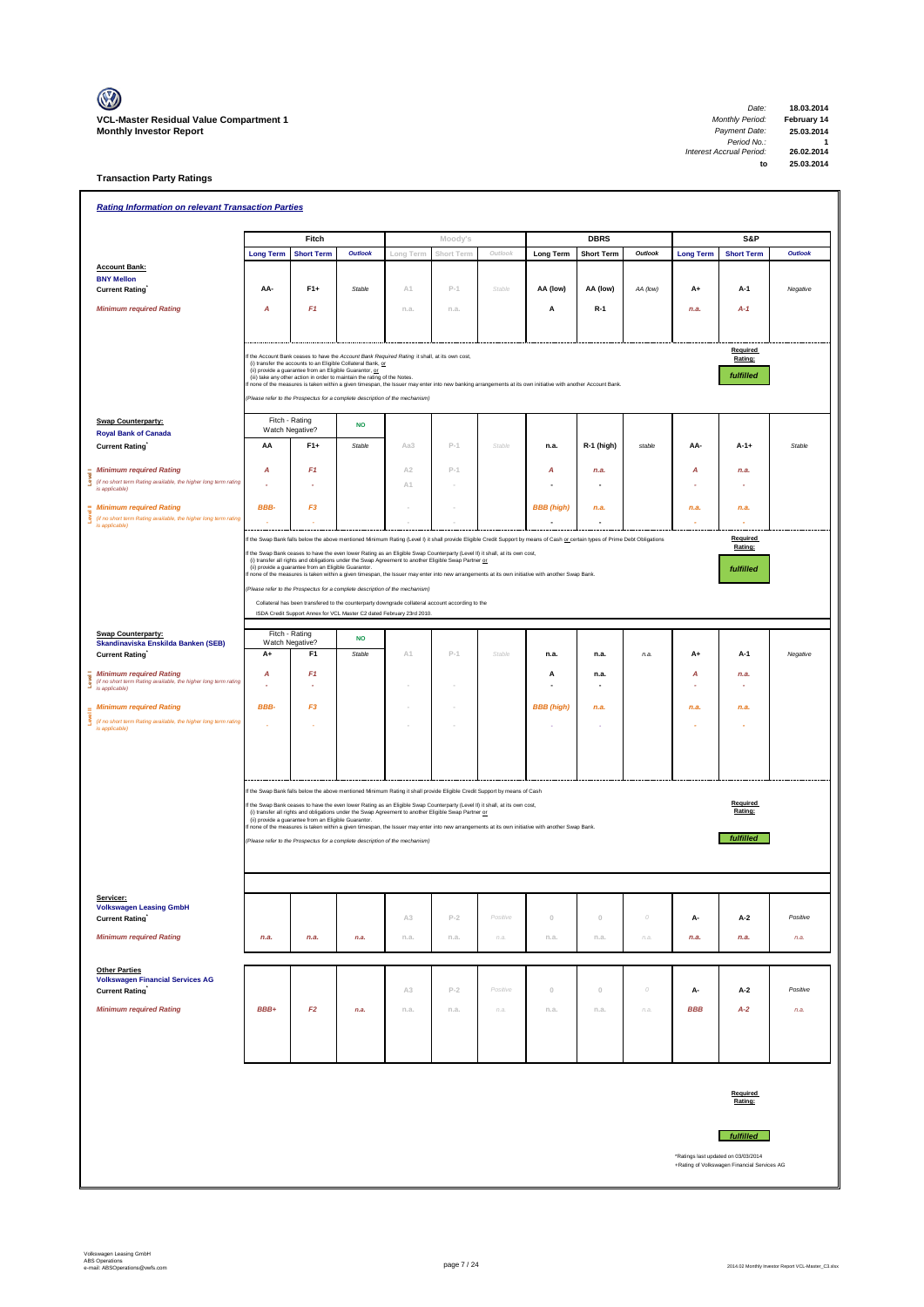| VCL-Master Residual Value Compartment 1<br><b>Monthly Investor Report</b><br>Information regarding<br>the Notes (I)                                                                                                                                                                                                                                                                                                                                                                                                                                                      |                                              |                                              |           | <b>Monthly Period:</b><br>Payment Date:<br>Period No.:<br>Interest Accrual Period:<br>(=<br>Base Interest Rate (1-Month Euribor): | 18.03.2014<br>Date:<br>February 14<br>25.03.2014<br>1<br>26.02.2014<br>25.03.2014<br>to<br>27<br>days)<br>$\lambda$<br>0,2210% |  |  |  |  |
|--------------------------------------------------------------------------------------------------------------------------------------------------------------------------------------------------------------------------------------------------------------------------------------------------------------------------------------------------------------------------------------------------------------------------------------------------------------------------------------------------------------------------------------------------------------------------|----------------------------------------------|----------------------------------------------|-----------|-----------------------------------------------------------------------------------------------------------------------------------|--------------------------------------------------------------------------------------------------------------------------------|--|--|--|--|
| <b>Rating Details (Fitch/S&amp;P)</b>                                                                                                                                                                                                                                                                                                                                                                                                                                                                                                                                    | Class A-1                                    | Class A-2                                    | Class A-3 | Class A-4                                                                                                                         | Class A-5                                                                                                                      |  |  |  |  |
| Rating at Issue Date<br>Fitch<br>Standard & Poors<br><b>DBRS</b><br><b>Current Rating</b><br>Fitch                                                                                                                                                                                                                                                                                                                                                                                                                                                                       | AAA (sf)<br>AAA (sf)<br>AAA (sf)<br>AAA (sf) | AAA (sf)<br>AAA (sf)<br>AAA (sf)<br>AAA (sf) |           |                                                                                                                                   |                                                                                                                                |  |  |  |  |
| Standard & Poors<br><b>DBRS</b>                                                                                                                                                                                                                                                                                                                                                                                                                                                                                                                                          | AAA (sf)<br>AAA (sf)                         | AAA (sf)<br>AAA (sf)                         |           |                                                                                                                                   |                                                                                                                                |  |  |  |  |
| <b>Information on Notes</b>                                                                                                                                                                                                                                                                                                                                                                                                                                                                                                                                              | Class A-1                                    | Class A-1                                    |           | Class A-4                                                                                                                         |                                                                                                                                |  |  |  |  |
| <b>ISIN</b>                                                                                                                                                                                                                                                                                                                                                                                                                                                                                                                                                              | XS1028409925                                 | XS1028411319                                 | Class A-3 |                                                                                                                                   | Class A-5                                                                                                                      |  |  |  |  |
| Common Code                                                                                                                                                                                                                                                                                                                                                                                                                                                                                                                                                              | 102840992                                    | 102841131                                    |           |                                                                                                                                   |                                                                                                                                |  |  |  |  |
| Nominal Amount                                                                                                                                                                                                                                                                                                                                                                                                                                                                                                                                                           | € 100,000                                    | € 100,000                                    |           |                                                                                                                                   |                                                                                                                                |  |  |  |  |
| <b>Information on Interest</b><br>Scheduled Repayment                                                                                                                                                                                                                                                                                                                                                                                                                                                                                                                    | <b>Class A-Series</b>                        |                                              |           |                                                                                                                                   |                                                                                                                                |  |  |  |  |
| Date as of Cut-Off                                                                                                                                                                                                                                                                                                                                                                                                                                                                                                                                                       |                                              |                                              |           |                                                                                                                                   |                                                                                                                                |  |  |  |  |
| Date:                                                                                                                                                                                                                                                                                                                                                                                                                                                                                                                                                                    | Payment Date in September 2019               |                                              |           |                                                                                                                                   |                                                                                                                                |  |  |  |  |
| Legal Maturity Date:                                                                                                                                                                                                                                                                                                                                                                                                                                                                                                                                                     | Payment Date in September 2020               |                                              |           |                                                                                                                                   |                                                                                                                                |  |  |  |  |
| Spread/ Margin                                                                                                                                                                                                                                                                                                                                                                                                                                                                                                                                                           | 55 bps                                       | 55 bps                                       |           |                                                                                                                                   |                                                                                                                                |  |  |  |  |
| <b>Index Rate</b>                                                                                                                                                                                                                                                                                                                                                                                                                                                                                                                                                        | 1-Month-Euribor                              | 1-Month-Euribor                              |           |                                                                                                                                   |                                                                                                                                |  |  |  |  |
| Fixed/Floating                                                                                                                                                                                                                                                                                                                                                                                                                                                                                                                                                           | floating                                     | floating                                     |           |                                                                                                                                   |                                                                                                                                |  |  |  |  |
| <b>Current Coupon</b>                                                                                                                                                                                                                                                                                                                                                                                                                                                                                                                                                    | 1-M-Euribor + 55 bps                         | 1-M-Euribor + 55 bps                         |           |                                                                                                                                   |                                                                                                                                |  |  |  |  |
| Day Count Convention                                                                                                                                                                                                                                                                                                                                                                                                                                                                                                                                                     | actual/360                                   | actual/360                                   |           |                                                                                                                                   |                                                                                                                                |  |  |  |  |
| <b>Clean-Up Call</b>                                                                                                                                                                                                                                                                                                                                                                                                                                                                                                                                                     |                                              |                                              |           |                                                                                                                                   |                                                                                                                                |  |  |  |  |
| Volkswagen Leasing GmbH will have the right at its option to exercise a "Clean-Up Call" and to repurchase the Expectancy Rights from VCL-Master<br>Residual Value S.A., acting with respect to its Compartment 1, at any time when the sum of the Discounted Expectancy Rights Balances for all lease<br>contracts is less than 10% of the sum of the Initial Discounted Expectancy Rights Balances for all lease contracts at any point in time during the life of the<br>transaction, provided that all payment obligations under the Notes will be thereby fulfilled. |                                              |                                              |           |                                                                                                                                   |                                                                                                                                |  |  |  |  |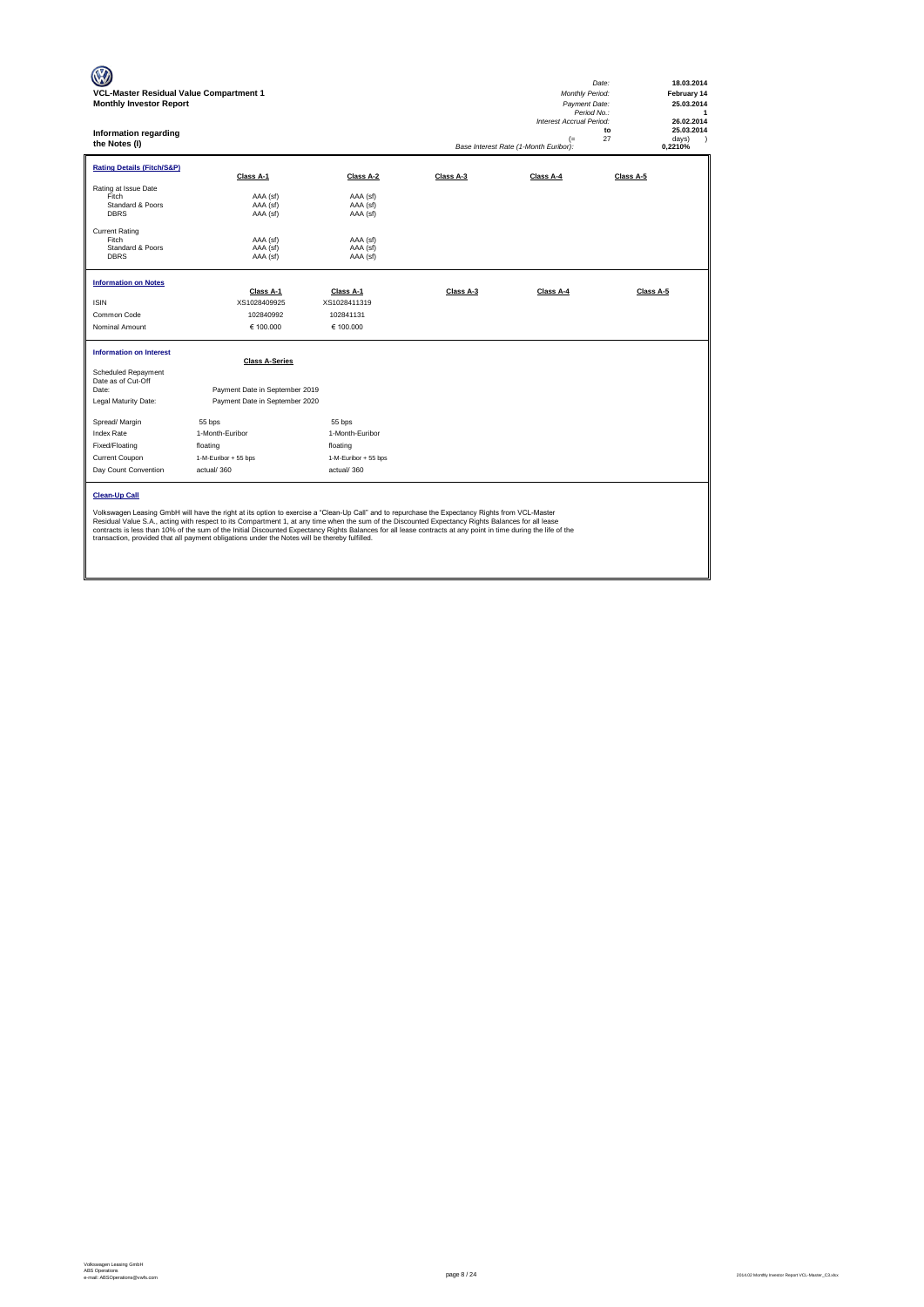| VCL-Master Residual Value Compartment 1                                            |                      |            |                                  |            |                      |                                       | Date:<br>Monthly Period:       | 18.03.2014<br>February 14 |
|------------------------------------------------------------------------------------|----------------------|------------|----------------------------------|------------|----------------------|---------------------------------------|--------------------------------|---------------------------|
| <b>Monthly Investor Report</b>                                                     |                      |            |                                  |            |                      |                                       | Payment Date:                  | 25.03.2014                |
|                                                                                    |                      |            |                                  |            |                      |                                       | Period No.:                    | 1                         |
|                                                                                    |                      |            |                                  |            |                      |                                       | Interest Accrual Period:<br>to | 26.02.2014<br>25.03.2014  |
| Information regarding the Notes (II)                                               |                      |            |                                  |            |                      | $(=$                                  | 27                             | days )                    |
|                                                                                    |                      |            |                                  |            |                      | Base Interest Rate (1-Month Euribor): |                                | 0.2210%                   |
| <b>Note Balance</b>                                                                |                      |            |                                  |            |                      |                                       |                                |                           |
|                                                                                    |                      |            | Class A-1                        |            | Class A-2            | Class A-3                             | Class A-4                      | Class A-5                 |
| Initial Note Balance (at Poolcut)                                                  |                      |            | € 154.600.000,00 € 61.800.000,00 |            |                      |                                       |                                |                           |
| <b>During Revolving Period</b>                                                     |                      |            |                                  |            |                      |                                       |                                |                           |
| Note Balance Beginn of Period                                                      |                      |            | € 154.600.000,00 € 61.800.000,00 |            |                      |                                       |                                |                           |
| Overcollateralisation Amount before Top-Up (all Class A<br>Notes)                  |                      |            | € 156,706,912.06                 |            |                      |                                       |                                |                           |
| Targeted Overcollateralisation Amount                                              |                      |            | € 207.913.725.49                 |            |                      |                                       |                                |                           |
| Available Top-Up Amount                                                            |                      | €          | 208.110,09                       |            |                      |                                       |                                |                           |
| (all Funds in the Accumulation Account)<br>Targeted Additional Purchase Amount     |                      | €          |                                  |            |                      |                                       |                                |                           |
| (incl. % additional OC)                                                            |                      |            |                                  |            |                      |                                       |                                |                           |
| Additional Purchase Amount                                                         |                      | €          |                                  |            |                      |                                       |                                |                           |
| Overcollateralisation Amount after Top-Up                                          |                      | €          | 156.706.912,06                   |            |                      |                                       |                                |                           |
| Note Decrease per Series from Redemption<br>Note Decrease per Note from Redemption |                      | €<br>€     |                                  | €<br>€     |                      |                                       |                                |                           |
| Note Increase from Tap-Up                                                          |                      | €          |                                  | €          |                      |                                       |                                |                           |
| Note Balance End of Period                                                         |                      |            | € 154.600.000,00                 | €          | 61.800.000,00        |                                       |                                |                           |
| <b>After Revolving Period</b>                                                      |                      |            | Class A-1                        |            | Class A-2            | Class A-3                             | Class A-4                      | Class A-5                 |
|                                                                                    |                      |            | € 154.600.000,00 € 61.800.000,00 |            |                      |                                       |                                |                           |
| Note Balance as of the Beginning of the Period                                     |                      |            |                                  |            |                      |                                       |                                |                           |
| Unallocated Redemption Amount<br>of the previous Period                            |                      | €          |                                  |            |                      |                                       |                                |                           |
| Available Redemption Amount                                                        |                      | €          |                                  |            |                      |                                       |                                |                           |
| for the Reporting Period                                                           |                      | €          |                                  |            |                      |                                       |                                |                           |
| <b>Total Available Redemption Amount</b>                                           |                      |            |                                  |            |                      |                                       |                                |                           |
| Redemption Amount per Note                                                         |                      | €          |                                  | €          |                      |                                       |                                |                           |
| Redemption Amount per Class                                                        |                      | €          |                                  | €          |                      |                                       |                                |                           |
| Unallocated Redemption Amount from current Period                                  |                      | €          |                                  | €          |                      |                                       |                                |                           |
| Note Balance as of the End of the Period                                           |                      |            | € 154,600,000,00 € 61,800,000,00 |            |                      |                                       |                                |                           |
|                                                                                    |                      |            |                                  |            |                      |                                       |                                |                           |
| Payments to Investors - per EUR 100.000 denomination                               |                      |            | Class A-1                        |            | Class A-2            | Class A-3                             | Class A-4                      | Class A-5                 |
| Interest (1-M-Euribor + Spread A Note)                                             |                      | $\epsilon$ | 89.397,45                        | $\epsilon$ | 35.735,85            |                                       |                                |                           |
| Redemption                                                                         |                      | €          |                                  | €          |                      |                                       |                                |                           |
| Remaining Principal Amount                                                         |                      | €          | 100.000.00 €                     |            | 100,000.00           |                                       |                                |                           |
| Note Factor                                                                        |                      |            | 1.000000                         |            | 1.000000             |                                       |                                |                           |
| <b>Unpaid Interest</b>                                                             |                      |            | Class A-1                        |            | Class A-2            | Class A-3                             | Class A-4                      | Class A-5                 |
| Unpaid Interest of Reporting Period                                                |                      | €          |                                  | €          |                      |                                       |                                |                           |
| <b>Cumulative Unpaid Interest</b>                                                  |                      | €          |                                  | €          |                      |                                       |                                |                           |
|                                                                                    |                      |            |                                  |            |                      |                                       |                                |                           |
| Overcollateralisation<br>Initial OC Percentage at Poolcut                          | <b>Total Class A</b> |            | Class A-1<br>42,001%             |            | Class A-2<br>42,001% | Class A-3                             | Class A-4                      | Class A-x                 |
| Current OC Percentage                                                              | 42.001%              |            | 42,001%                          |            | 42,001%              |                                       |                                |                           |
| Target OC Percentage                                                               | 49%/52%              |            |                                  |            |                      |                                       |                                |                           |
| (during/ after Revolving Period)                                                   |                      |            |                                  |            |                      |                                       |                                |                           |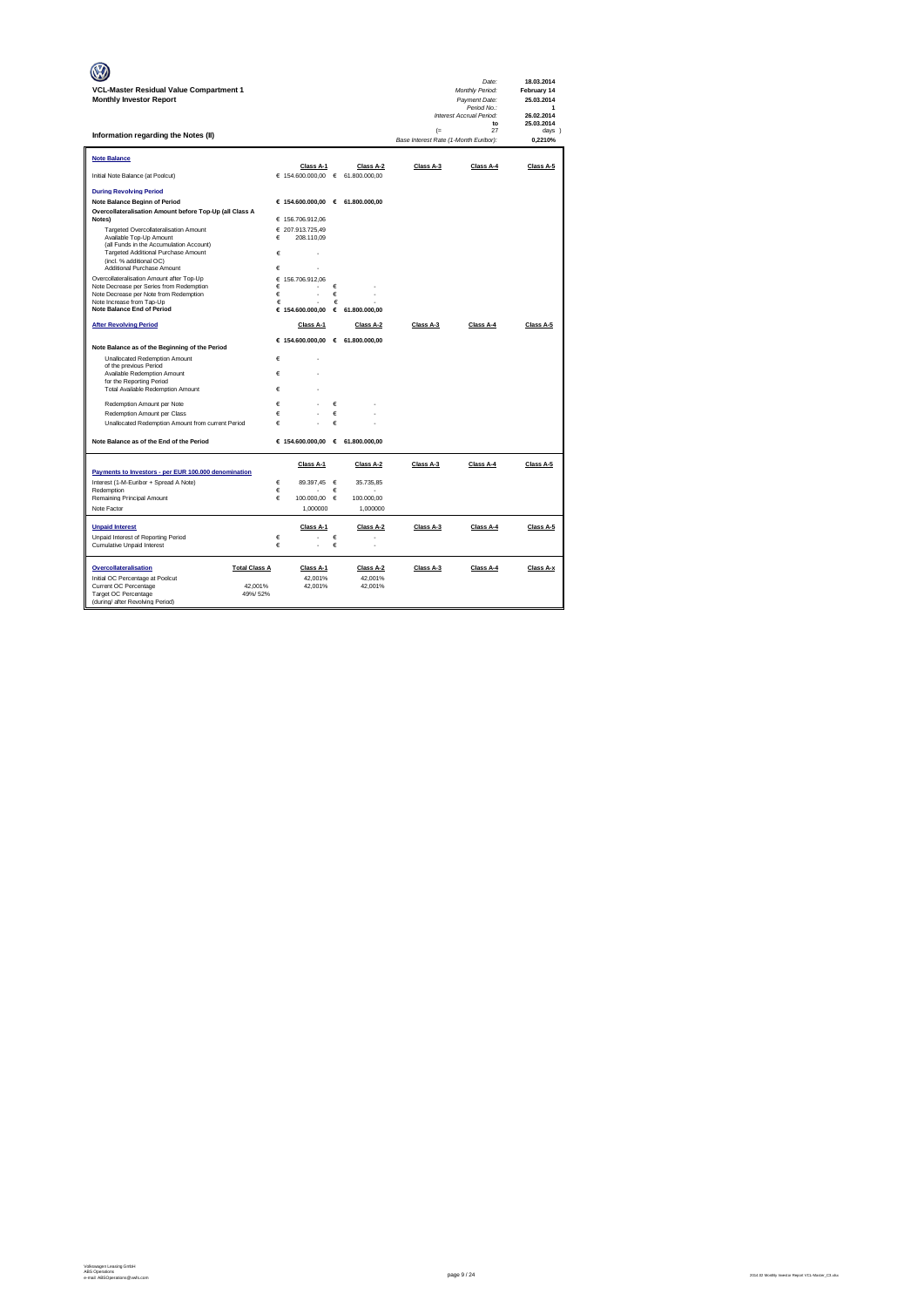| <b>VCL-Master Residual Value Compartment 1</b><br><b>Monthly Investor Report</b><br><b>Credit Enhancement</b> | Date:<br>Monthly Period:<br>Payment Date:<br>Period No.:<br>Interest Accrual Period:<br>Base Interest Rate (1-Month Euribor): | 18.03.2014<br>February 14<br>25.03.2014<br>26.02.2014<br>25.03.2014<br>to<br>27 days )<br>$(=$<br>0.2210% |
|---------------------------------------------------------------------------------------------------------------|-------------------------------------------------------------------------------------------------------------------------------|-----------------------------------------------------------------------------------------------------------|
| <b>Cash Collateral Account (CCA)</b>                                                                          |                                                                                                                               |                                                                                                           |
| Initial Balance at Poolcut<br>Thereof General Cash Reserve<br>Thereof German Trade Tax Risk Reserve           |                                                                                                                               | 11.209.520,00 €<br>11.209.520.00 €<br>0.00€                                                               |
| <b>Targeted Balance (Floor)</b><br>Thereof General Cash Reserve<br>Thereof German Trade Tax Risk Reserve      |                                                                                                                               | 2.242.683,12€<br>2.242.683.12€<br>0.00€                                                                   |
| Balance as of the Beginning of the Period                                                                     |                                                                                                                               | 11.209.520,00 €                                                                                           |
| Payment from CCA/ Payment to CCA                                                                              | $0,00 \in$ /                                                                                                                  | $0.00 \in$                                                                                                |
| Balance as of the End of the Period<br>Thereof General Cash Reserve<br>Thereof German Trade Tax Risk Reserve  |                                                                                                                               | 11.209.520.00 €<br>11.209.520.00 €<br>$0.00 \in$                                                          |
| <b>General Cash Collateral Account</b>                                                                        |                                                                                                                               |                                                                                                           |
| percentage of Current Note Balance<br>percentage of Initial Note Balance                                      |                                                                                                                               | 5.18%<br>5,18%                                                                                            |
| <b>Set-Off Risk</b><br>No set-off risk is applicable in this transaction.                                     |                                                                                                                               |                                                                                                           |

**. . . .** Trigger Level 1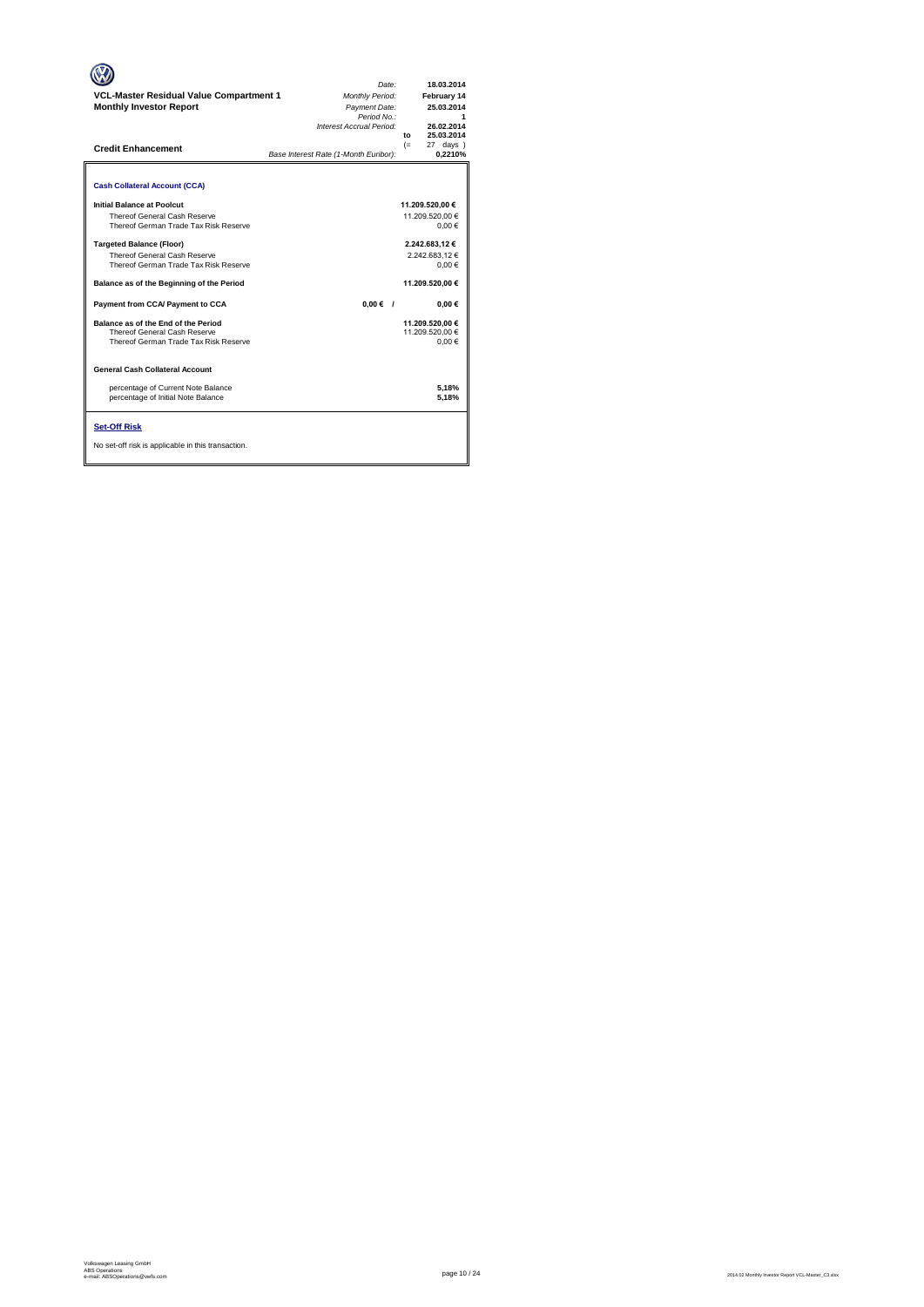| VCL-Master Residual Value Compartment 1<br><b>Monthly Investor Report</b><br>Waterfall |                                                                            |             | Date:<br>Monthly Period:<br>Payment Date:<br>Period No.:<br>Interest Accrual Period:<br>Base Interest Rate (1-Month Euribor): | 18.03.2014<br>February 14<br>25.03.2014<br>26.02.2014<br>25.03.2014<br>to<br>$(=$<br>27<br>$days$ )<br>0.2210% |
|----------------------------------------------------------------------------------------|----------------------------------------------------------------------------|-------------|-------------------------------------------------------------------------------------------------------------------------------|----------------------------------------------------------------------------------------------------------------|
| Waterfall                                                                              |                                                                            |             |                                                                                                                               |                                                                                                                |
| Available Collection Amount of the Period incl. Net Swap Receipts                      |                                                                            |             | 675.174,22€                                                                                                                   |                                                                                                                |
| Remaining Amount from Previous Period                                                  |                                                                            |             | 0,00€                                                                                                                         | 675.174,22 €                                                                                                   |
| Earnings from Distribution/ Accumulation Account deposits                              |                                                                            |             | $0,00 \in$                                                                                                                    | 675.174,22 €                                                                                                   |
| <b>Available Distribution Amount</b>                                                   |                                                                            |             |                                                                                                                               | 675.174,22€                                                                                                    |
| Taxes/Fees                                                                             |                                                                            | less        | -320.206,68€                                                                                                                  | 354.967,54 €                                                                                                   |
| <b>Net Swap Payments Class A</b>                                                       |                                                                            | less / plus | -21.724,15€                                                                                                                   | 333.243,39 €                                                                                                   |
| <b>Interest Class A</b>                                                                | Class A-1<br>Class A-2<br>Class A-x<br>Class A-x<br>Class A-x<br>Class A-1 | less        | -15.520,12 €<br>$-6.204,03€$<br>0,00€<br>0,00€<br>0,00€<br>-125.133,30 €<br>-89.397,45 €                                      | 208.110,09€                                                                                                    |
|                                                                                        | Class A-2<br>Class A-x<br>Class A-x<br>Class A-x                           |             | 35.735,85€<br>0,00€<br>0,00€<br>0,00€                                                                                         |                                                                                                                |
| Payment to Cash Collateral Account                                                     |                                                                            | less        | $0,00 \in$                                                                                                                    | 208.110,09 €                                                                                                   |
| German Trade Tax                                                                       |                                                                            | less        | $0,00 \in$                                                                                                                    | 208.110,09€                                                                                                    |
| Payments to the Accumulation Account                                                   |                                                                            | less        | -208.110,09€                                                                                                                  | $0,00$ €                                                                                                       |
| <b>Redemption Class A</b>                                                              |                                                                            | less        | 0.00€                                                                                                                         | 0.00€                                                                                                          |
|                                                                                        | Class A-1<br>Class A-2<br>Class A-x<br>Class A-x<br>Class A-x              |             | 0,00€<br>0,00€<br>$0,00 \in$<br>0.00€<br>0,00€                                                                                |                                                                                                                |
| Remaining Amout Due to Rounding                                                        |                                                                            | less        | $0,00 \in$                                                                                                                    | $0,00 \in$                                                                                                     |
| Other Payments to Swap Counterparties                                                  |                                                                            | less        | $0,00 \in$                                                                                                                    | $0,00$ €                                                                                                       |
| <b>Payment to VWL</b>                                                                  |                                                                            | less        | $0.00 \in$                                                                                                                    | $0.00 \in$                                                                                                     |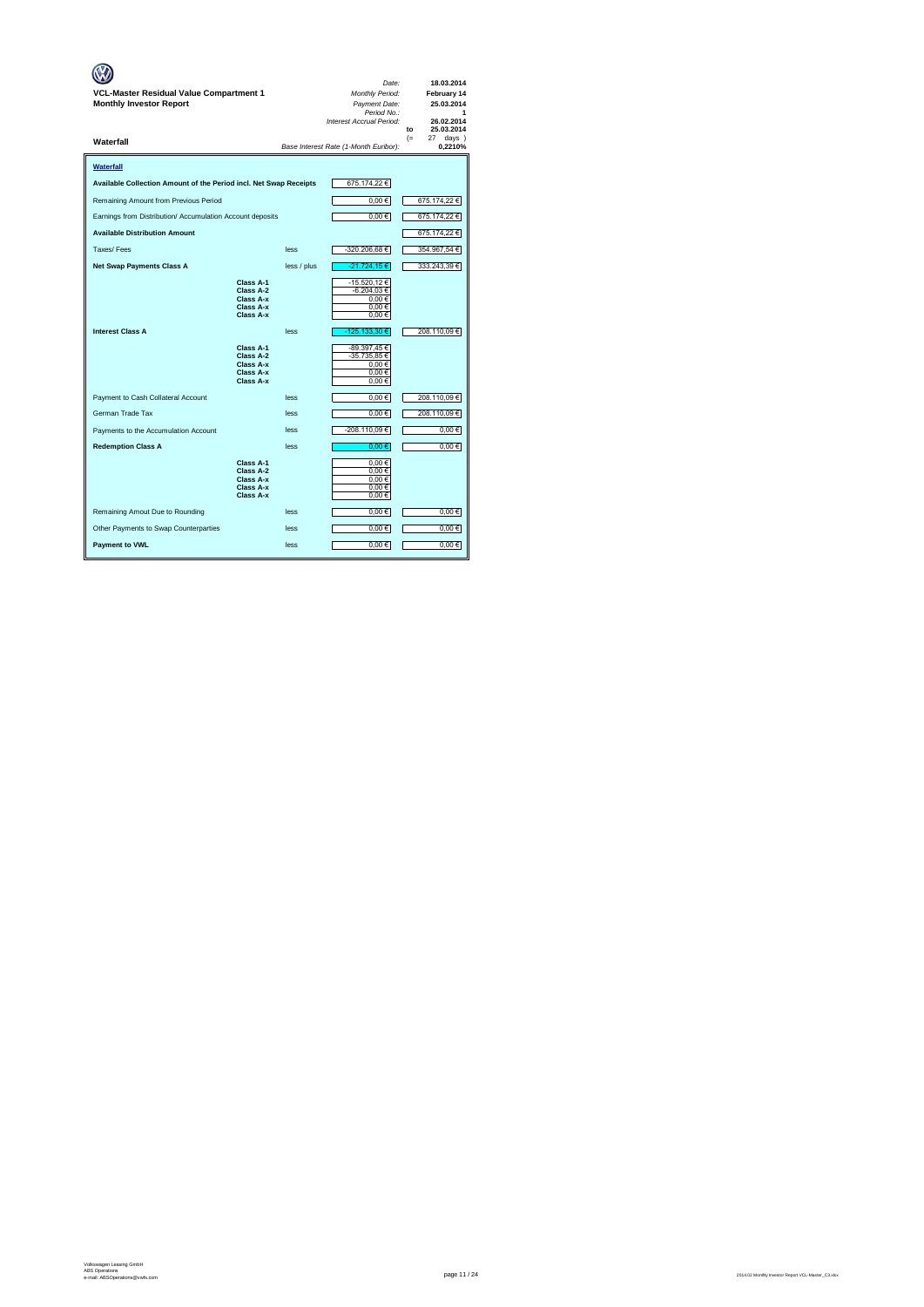

page 12 / 24 2014.02 Monthly Investor Report VCL-Master\_C3.xlsx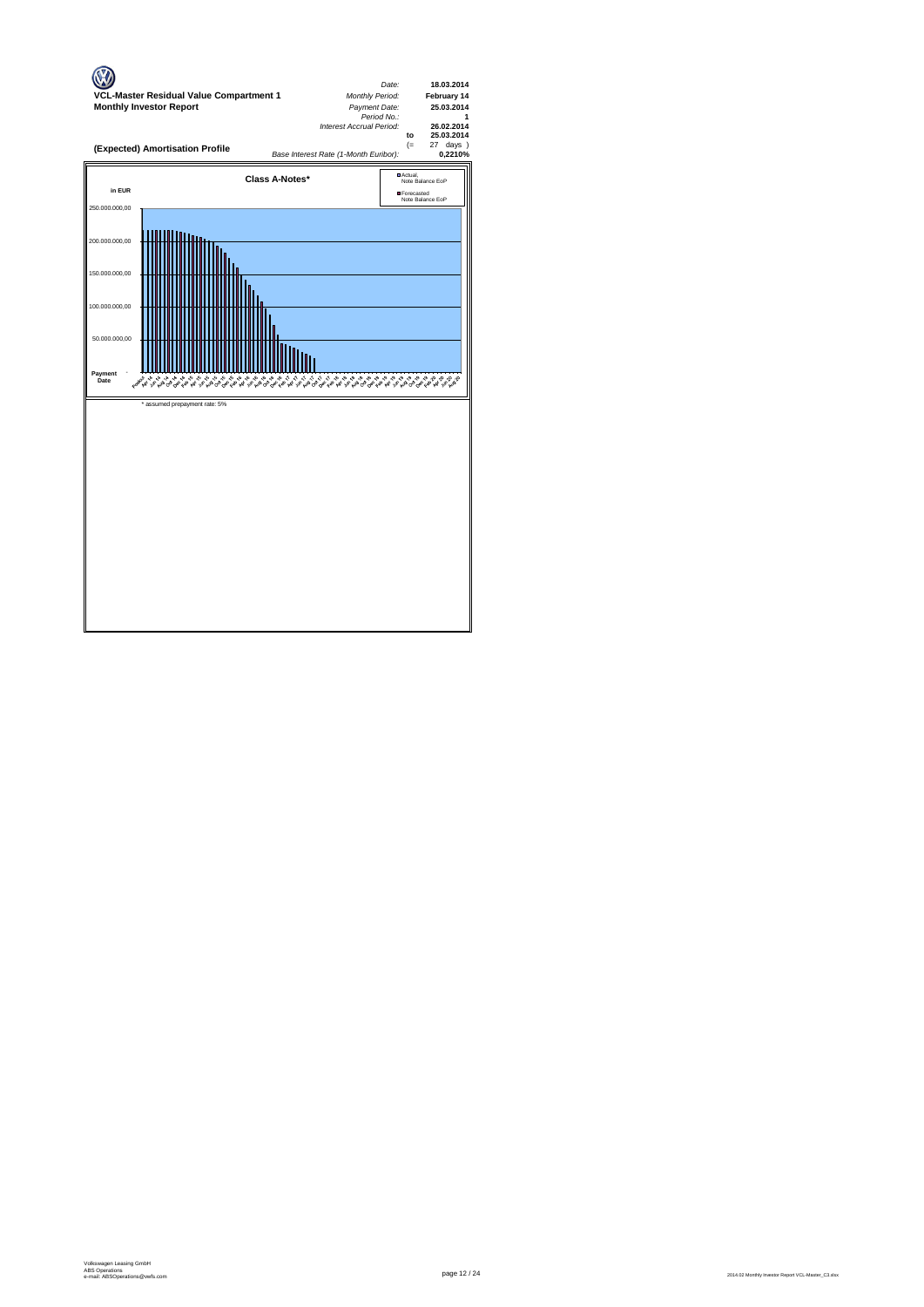

**at the End of the current Monthly Period**

**Run Out Schedule**

*Date: Period No.: Interest Accrual Period:*

**at the End of the current Monthly Period**

**18.03.2014 Februar 14 25.03.2014**

**1**

**0,2210%**

**to 25.03.2014 26.02.2014**

(= 27 days)

*Base Interest Rate (1-Month Euribor):*

| <b>Monthly</b>     |                                  | Outst. Disc. Exp.                 |                                | Remaing          |                                | <b>Current Outst.</b>           |                              |
|--------------------|----------------------------------|-----------------------------------|--------------------------------|------------------|--------------------------------|---------------------------------|------------------------------|
| Period             | <b>Monthly Maturity</b>          | <b>Rights Funding</b>             | Interest                       | Term in<br>Month | <b>Monthly</b>                 | Disc. Exp.                      | <b>Interest</b>              |
|                    |                                  | <b>Amount at Maturity</b><br>Date |                                |                  | <b>Maturity</b>                | <b>Rights Funding</b><br>Amount |                              |
|                    |                                  |                                   |                                |                  |                                |                                 |                              |
| 02.2014            | 419.412.898,12                   | 373.780.519,83                    | 45.632.378,29                  |                  |                                |                                 |                              |
| 03.2014            | 419.412.898,12                   | 373.780.519,83                    | 45.632.378,29                  | $\mathbf{1}$     | $\overline{\phantom{a}}$       | $\overline{\phantom{0}}$        | $\overline{\phantom{a}}$     |
| 04.2014<br>05.2014 | 419.412.898,12<br>419.410.865,77 | 373.780.519,83<br>373.778.514,43  | 45.632.378,29<br>45.632.351,34 | $\sqrt{2}$<br>3  | 2.032,35                       | 2.005,40                        | 26,95                        |
| 06.2014            | 419.407.137,52                   | 373.774.847,11                    | 45.632.290,41                  | $\overline{4}$   | 3.728,25                       | 3.667,32                        | 60,93                        |
| 07.2014            | 419.407.137,52                   | 373.774.847,11                    | 45.632.290,41                  | 5                |                                |                                 |                              |
| 08.2014            | 419.390.707,68                   | 373.758.776,90                    | 45.631.930,78                  | 6                | 16.429,84                      | 16.070,21                       | 359,63                       |
| 09.2014            | 419.351.694,38                   | 373.720.752,39                    | 45.630.941,99                  | $\overline{7}$   | 39.013,30                      | 38.024,51                       | 988,79                       |
| 10.2014            | 419.262.145,13                   | 373.633.890,77                    | 45.628.254,36                  | 8                | 89.549,25                      | 86.861,62                       | 2.687,63                     |
| 11.2014            | 419.165.679,44                   | 373.540.631,04                    | 45.625.048,40                  | 9                | 96.465,69                      | 93.259,73                       | 3.205,96                     |
| 12.2014            | 419.074.838,42                   | 373.453.148,20                    | 45.621.690,22                  | 10               | 90.841,02                      | 87.482,84                       | 3.358,18                     |
| 01.2015            | 418.825.791.60                   | 373.214.298,01                    | 45.611.493,59                  | 11               | 249.046,82                     | 238.850,19                      | 10.196,63                    |
| 02.2015            | 418.365.044,14                   | 372.773.952,59                    | 45.591.091,55                  | 12               | 460.747,46                     | 440.345,42                      | 20.402,04                    |
| 03.2015            | 417.538.289,68                   | 371.986.508,56                    | 45.551.781,12                  | 13               | 826.754,46                     | 787.444,03                      | 39.310,43                    |
| 04.2015            | 416.293.677,52                   | 370.805.066,28                    | 45.488.611,24                  | 14               | 1.244.612,16                   | 1.181.442,28                    | 63.169,88                    |
| 05.2015            | 414.703.366,10                   | 369.301.198,98                    | 45.402.167,12                  | 15               | 1.590.311,42                   | 1.503.867,30                    | 86.444,12                    |
| 06.2015            | 412.924.781,29                   | 367.625.187,36                    | 45.299.593,93                  | 16               | 1.778.584,81                   | 1.676.011,62                    | 102.573,19                   |
| 07.2015            | 409.867.880,10                   | 364.755.585,94                    | 45.112.294,16<br>44.884.131,07 | 17               | 3.056.901,19                   | 2.869.601,42                    | 187.299,77                   |
| 08.2015<br>09.2015 | 406.322.998,43<br>400.466.666,51 | 361.438.867,36<br>355.980.297,75  | 44.486.368,76                  | 18<br>19         | 3.544.881,67<br>5.856.331,92   | 3.316.718,58<br>5.458.569,61    | 228.163,09<br>397.762,31     |
| 10.2015            | 393.222.310,58                   | 349.252.134,68                    | 43.970.175,90                  | 20               | 7.244.355,93                   | 6.728.163,07                    | 516.192,86                   |
| 11.2015            | 385.211.880,55                   | 341.838.408,02                    | 43.373.472,53                  | 21               | 8.010.430,03                   | 7.413.726,66                    | 596.703,37                   |
| 12.2015            | 379.284.526,38                   | 336.370.554,92                    | 42.913.971,46                  | 22               | 5.927.354,17                   | 5.467.853,10                    | 459.501,07                   |
| 01.2016            | 368.463.297,97                   | 326.429.451,70                    | 42.033.846,27                  | 23               | 10.821.228,41                  | 9.941.103,22                    | 880.125,19                   |
| 02.2016            | 354.491.774,20                   | 313.641.244,89                    | 40.850.529,31                  | 24               | 13.971.523,77                  | 12.788.206,81                   | 1.183.316,96                 |
| 03.2016            | 338.221.337,15                   | 298.799.006,40                    | 39.422.330,75                  | 25               | 16.270.437,05                  | 14.842.238,49                   | 1.428.198,56                 |
| 04.2016            | 318.105.052,75                   | 280.513.416,13                    | 37.591.636,62                  | 26               | 20.116.284,40                  | 18.285.590,27                   | 1.830.694,13                 |
| 05.2016            | 298.247.514,70                   | 262.528.216,77                    | 35.719.297,93                  | 27               | 19.857.538,05                  | 17.985.199,36                   | 1.872.338,69                 |
| 06.2016            | 276.507.243,12                   | 242.911.256,65                    | 33.595.986,47                  | 28               | 21.740.271,58                  | 19.616.960,12                   | 2.123.311,46                 |
| 07.2016            | 250.769.747,64                   | 219.776.240,06                    | 30.993.507,58                  | 29               | 25.737.495,48                  | 23.135.016,59                   | 2.602.478,89                 |
| 08.2016            | 225.471.400,53                   | 197.110.718,37                    | 28.360.682,16                  | 30               | 25.298.347,11                  | 22.665.521,69                   | 2.632.825,42                 |
| 09.2016<br>10.2016 | 185.511.047,03<br>146.045.862,51 | 161.445.546,25<br>126.349.973,43  | 24.065.500,78<br>19.695.889,08 | 31<br>32         | 39.960.353,50<br>39.465.184,52 | 35.665.172,12<br>35.095.572,82  | 4.295.181,38<br>4.369.611,70 |
| 11.2016            | 114.052.215,64                   | 97.988.896,58                     | 16.063.319,06                  | 33               | 31.993.646,87                  | 28.361.076,85                   | 3.632.570,02                 |
| 12.2016            | 110.739.032,35                   | 95.062.298,24                     | 15.676.734,11                  | 34               | 3.313.183,29                   | 2.926.598,34                    | 386.584,95                   |
| 01.2017            | 104.947.363,01                   | 89.967.062,20                     | 14.980.300,81                  | 35               | 5.791.669,34                   | 5.095.236,04                    | 696.433,30                   |
| 02.2017            | 98.406.807,34                    | 84.234.912,26                     | 14.171.895,08                  | 36               | 6.540.555,67                   | 5.732.149,94                    | 808.405,73                   |
| 03.2017            | 91.978.290,06                    | 78.619.367,35                     | 13.358.922,71                  | 37               | 6.428.517,28                   | 5.615.544,91                    | 812.972,37                   |
| 04.2017            | 83.097.007,53                    | 70.888.110,40                     | 12.208.897,13                  | 38               | 8.881.282,53                   | 7.731.256,95                    | 1.150.025,58                 |
| 05.2017            | 75.480.596,16                    | 64.282.120,47                     | 11.198.475,69                  | 39               | 7.616.411,37                   | 6.605.989,93                    | 1.010.421,44                 |
| 06.2017            | 67.599.151,53                    | 57.471.823,94                     | 10.127.327,59                  | 40               | 7.881.444,63                   | 6.810.296,53                    | 1.071.148,10                 |
| 07.2017            | 58.406.381,76                    | 49.558.956,12                     | 8.847.425,64                   | 41               | 9.192.769,77                   | 7.912.867,82                    | 1.279.901,95                 |
| 08.2017            | 48.946.270,85                    | 41.442.795,47                     | 7.503.475,38                   | 42               | 9.460.110,91                   | 8.116.160,65                    | 1.343.950,26                 |
| 09.2017<br>10.2017 | 34.784.181,56<br>21.648.421,58   | 29.337.970,32<br>18.151.776,72    | 5.446.211,24<br>3.496.644,86   | 43<br>44         | 14.162.089,29<br>13.135.759,98 | 12.104.825,15<br>11.186.193,60  | 2.057.264,14<br>1.949.566,38 |
| 11.2017            | 10.166.468,51                    | 8.405.376,02                      | 1.761.092,49                   | 45               | 11.481.953,07                  | 9.746.400,70                    | 1.735.552,37                 |
| 12.2017            | 9.637.826,72                     | 7.958.308,57                      | 1.679.518,15                   | 46               | 528.641,79                     | 447.067,45                      | 81.574,34                    |
| 01.2018            | 8.904.740,33                     | 7.340.799,49                      | 1.563.940,84                   | 47               | 733.086,39                     | 617.509,08                      | 115.577,31                   |
| 02.2018            | 8.350.187,74                     | 6.875.387,49                      | 1.474.800,25                   | 48               | 554.552,59                     | 465.412,00                      | 89.140,59                    |
| 03.2018            | 7.542.415,35                     | 6.199.631,80                      | 1.342.783,55                   | 49               | 807.772,39                     | 675.755,69                      | 132.016,70                   |
| 04.2018            | 6.720.829,94                     | 5.514.794,55                      | 1.206.035,39                   | 50               | 821.585,41                     | 684.837,25                      | 136.748,16                   |
| 05.2018            | 5.818.852,11                     | 4.765.651,91                      | 1.053.200,20                   | 51               | 901.977,83                     | 749.142,64                      | 152.835,19                   |
| 06.2018            | 5.168.880,06                     | 4.227.872,95                      | 941.007,11                     | 52               | 649.972,05                     | 537.778,96                      | 112.193,09                   |
| 07.2018            | 4.441.888,96                     | 3.628.536,58                      | 813.352,38                     | 53               | 726.991,10                     | 599.336,37                      | 127.654,73                   |
| 08.2018            | 3.634.737,75                     | 2.965.375,15                      | 669.362,60                     | 54               | 807.151,21                     | 663.161,43                      | 143.989,78                   |
| 09.2018            | 2.352.905,44                     | 1.916.088,30                      | 436.817,14                     | 55               | 1.281.832,31                   | 1.049.286,85                    | 232.545,46                   |
| 10.2018            | 1.077.075,67                     | 875.625,00                        | 201.450,67                     | 56               | 1.275.829,77                   | 1.040.463,30                    | 235.366,47                   |
| 11.2018<br>12.2018 | $\blacksquare$                   | $\blacksquare$                    | $\blacksquare$                 | 57<br>58         | 1.077.075,67                   | 875.625,00                      | 201.450,67                   |
| 01.2019            | $\blacksquare$                   | $\sim$                            | $\overline{\phantom{a}}$       | 59               | $\overline{\phantom{a}}$       | $\overline{\phantom{a}}$        | $\overline{\phantom{a}}$     |
| 02.2019            | $\blacksquare$                   | $\blacksquare$                    |                                | 60               |                                |                                 |                              |
|                    |                                  |                                   |                                |                  |                                |                                 |                              |

 $\overline{\phantom{a}}$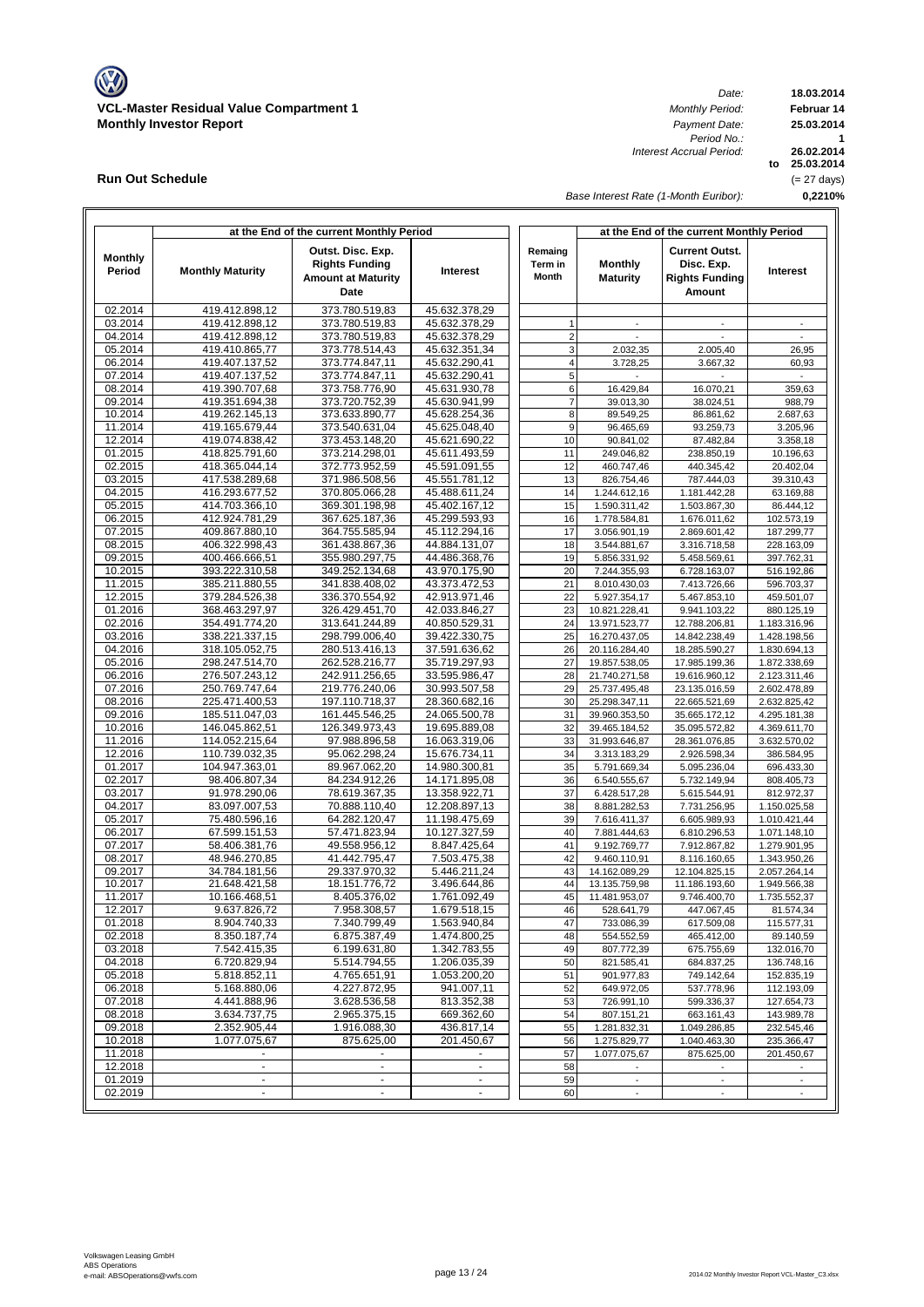# **Information Regarding the Expectancy Rights Pool -**

**Date: 18.03.2014 Monthly Period: February 14 Monthly Period: February 14 Monthly Period: February 14 Monthly Investor Report Payment Date: 25.03.2014 Period No.: 1 Interest Accrual Period: to 25.03.2014** (= 27 days ) *Base Interest Rate (1-Month Euribor):* **Outstanding Contracts 0,2210%**

|                                                                                             |                                                                    |                          |                            | Type of Vehicles         |                       |           |                          |                |                          |              |                               |               |
|---------------------------------------------------------------------------------------------|--------------------------------------------------------------------|--------------------------|----------------------------|--------------------------|-----------------------|-----------|--------------------------|----------------|--------------------------|--------------|-------------------------------|---------------|
| <b>Reporting Period - Total</b><br><b>Outstanding Expectancy Rights Pool</b><br>Outstanding |                                                                    |                          |                            |                          |                       |           | <b>New Vehicles</b>      |                | <b>Used Vehicles</b>     |              | <b>Demonstration Vehicles</b> |               |
|                                                                                             |                                                                    |                          |                            |                          |                       |           |                          | Outstanding    |                          | Outstanding  |                               | Outstanding   |
|                                                                                             |                                                                    |                          | <b>Outstanding Nominal</b> |                          | <b>Discounted</b>     |           |                          | Discounted     |                          | Discounted   |                               | Discounted    |
|                                                                                             | No. of                                                             | <b>Expectancy Rights</b> |                            | <b>Expectancy Rights</b> |                       | No. of    | <b>Expectancy Rights</b> | No. of         | <b>Expectancy Rights</b> | No. of       | <b>Expectancy Rights</b>      |               |
|                                                                                             | <b>Contracts</b><br><b>Funding Amount</b><br><b>Funding Amount</b> |                          |                            | Contracts                | <b>Funding Amount</b> | Contracts | <b>Funding Amount</b>    | Contracts      | <b>Funding Amount</b>    |              |                               |               |
| Initial Balance at Poolcut                                                                  | 30.336                                                             |                          | 420.167.080.61             |                          | 373.106.912.06        |           | 29.006                   | 355.751.383.60 | 504                      | 5.887.060.97 | 826                           | 11.468.467.49 |
| Balance at the Beginning of the Period                                                      | 30.336                                                             |                          | 420.167.080.61             |                          | 373.106.912.06        |           | 29.006                   | 355.751.383.60 | 504                      | 5.887.060.97 | 826                           | 11.468.467.49 |
| Balance at the End of the Period - before                                                   |                                                                    |                          |                            |                          |                       |           |                          |                |                          |              |                               |               |
| origination of add. Expectancy Rights                                                       | 30.296                                                             |                          | 419.412.898.12             | €                        | 373.780.519.83        |           | 28.969                   | 356.402.117.52 | 501                      | 5.869.469,82 | 826                           | 11.508.932.49 |
| Top-Up of the Monthly Period                                                                |                                                                    |                          |                            |                          |                       |           |                          |                | $\overline{\phantom{0}}$ | $\sim$       | $\overline{\phantom{0}}$      |               |
| at the End of the Period                                                                    | 30.296                                                             |                          | 419.412.898.12             |                          | 373.780.519.83        |           | 28.969                   | 356.402.117.52 | 501                      | 5.869.469.82 | 826                           | 11.508.932.49 |

| <b>Type of Vehicles</b>                                        |                          |   |                            |   |                          |  |                          |  |                          |                          |  |                          |                               |  |                          |
|----------------------------------------------------------------|--------------------------|---|----------------------------|---|--------------------------|--|--------------------------|--|--------------------------|--------------------------|--|--------------------------|-------------------------------|--|--------------------------|
| Status of the Contracts at the End of the Period, after Top-Up |                          |   |                            |   |                          |  | <b>New Vehicles</b>      |  |                          | <b>Used Vehicles</b>     |  |                          | <b>Demonstration Vehicles</b> |  |                          |
|                                                                |                          |   |                            |   | Outstanding              |  |                          |  | Outstanding              |                          |  | Outstanding              |                               |  | Outstanding              |
|                                                                |                          |   | <b>Outstanding Nominal</b> |   | <b>Discounted</b>        |  |                          |  | <b>Discounted</b>        |                          |  | <b>Discounted</b>        |                               |  | <b>Discounted</b>        |
|                                                                | No. of                   |   | <b>Expectancy Rights</b>   |   | <b>Expectancy Rights</b> |  | No. of                   |  | <b>Expectancy Rights</b> | No. of                   |  | <b>Expectancy Rights</b> | No. of                        |  | <b>Expectancy Rights</b> |
|                                                                | <b>Contracts</b>         |   | <b>Funding Amount</b>      |   | <b>Funding Amount</b>    |  | Contracts                |  | <b>Funding Amount</b>    | <b>Contracts</b>         |  | <b>Funding Amount</b>    | <b>Contracts</b>              |  | <b>Funding Amount</b>    |
| Current                                                        | 30.059                   |   | 416.107.789.13             |   | 370.845.040,21           |  | 28.747                   |  | 353.681.393,10           | 494                      |  | 5.799.421,07             | 818                           |  | 11.364.226,04            |
| Delinquent*                                                    | 231                      |   | 3.196.942,40               |   | 2.839.446,55             |  | 217                      |  | 2.645.855,84             |                          |  | 70.048,75                |                               |  | 123.541,96               |
| Terminated                                                     | 6                        |   | 108.166,59                 | € | 96.033,07                |  | 5                        |  | 74.868,58                | $\overline{\phantom{a}}$ |  |                          |                               |  | 21.164,49                |
| End of Term - Paid in Full                                     | $\overline{\phantom{0}}$ |   | $\overline{\phantom{0}}$   |   |                          |  | $\overline{\phantom{a}}$ |  |                          | $\overline{\phantom{a}}$ |  |                          | $\overline{\phantom{0}}$      |  |                          |
| Early Settlement - Paid in Full                                | 40                       |   |                            |   |                          |  | 37                       |  |                          | 3                        |  | $\overline{\phantom{a}}$ | $\overline{\phantom{a}}$      |  |                          |
|                                                                | 30.336                   |   | 419.412.898,12             |   | 373.780.519,83           |  | 29.006                   |  | 356.402.117,52           | 504                      |  | 5.869.469,82             | 826                           |  | 11.508.932,49            |
| *delinguent in terms of Instalments sold to VCLM Compartment 1 |                          |   |                            |   |                          |  |                          |  |                          |                          |  |                          |                               |  |                          |
|                                                                |                          |   |                            |   |                          |  |                          |  |                          |                          |  |                          |                               |  |                          |
|                                                                |                          |   |                            |   |                          |  |                          |  |                          |                          |  |                          |                               |  |                          |
|                                                                |                          |   | <b>Poolcut</b>             |   | <b>Reporting Period</b>  |  |                          |  |                          |                          |  |                          |                               |  |                          |
| <b>Minimum</b> Remaining Term in months                        |                          |   |                            |   |                          |  |                          |  |                          |                          |  |                          |                               |  |                          |
| <b>Maximum</b> Remaining Term in months                        |                          |   | 57                         |   | 57                       |  |                          |  |                          |                          |  |                          |                               |  |                          |
| Weighted Average Remaining Term in months                      |                          |   | 31,42                      |   | 31,34                    |  |                          |  |                          |                          |  |                          |                               |  |                          |
| <b>Seasoning in months</b>                                     |                          |   | 9,07                       |   | 8,15                     |  |                          |  |                          |                          |  |                          |                               |  |                          |
| <b>Average Discounted Balance per Contract</b>                 |                          | € | 12.299,15                  | € | 12.337,62                |  |                          |  |                          |                          |  |                          |                               |  |                          |
|                                                                |                          |   |                            |   |                          |  |                          |  |                          |                          |  |                          |                               |  |                          |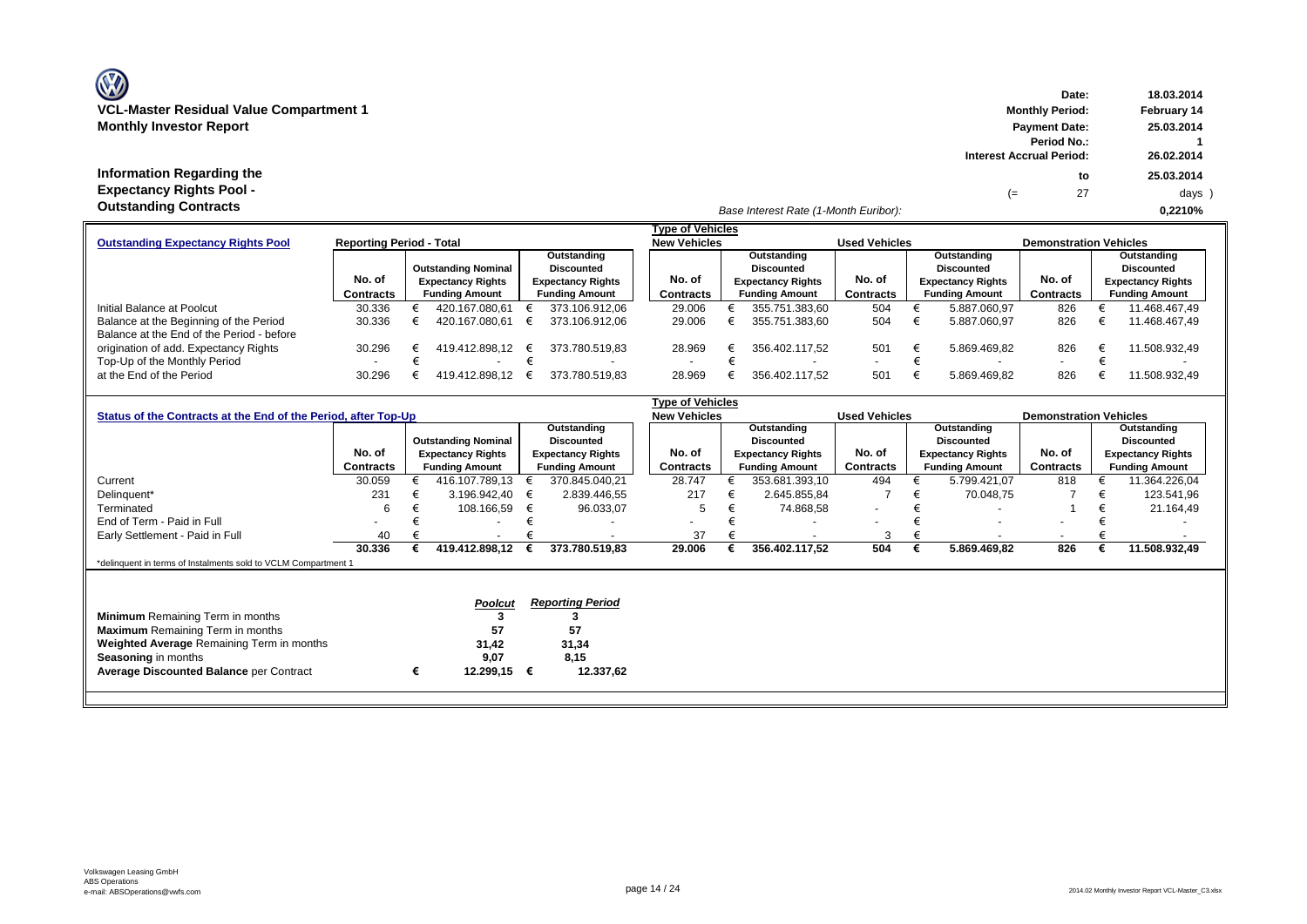| VCL-Master Residual Value Compartment 1<br><b>Monthly Investor Report</b><br><b>Early Settlements/ Collections</b>                                                                                  | Date:<br><b>Monthly Period:</b><br>Payment Date:<br>Period No.:<br>Interest Accrual Period:<br>Base Interest Rate (1-Month Euribor): | 18.03.2014<br>February 14<br>25.03.2014<br>1<br>26.02.2014<br>25.03.2014<br>to<br>$(=$<br>27 days )<br>0,2210% |
|-----------------------------------------------------------------------------------------------------------------------------------------------------------------------------------------------------|--------------------------------------------------------------------------------------------------------------------------------------|----------------------------------------------------------------------------------------------------------------|
| <b>Early Settlements</b>                                                                                                                                                                            |                                                                                                                                      |                                                                                                                |
| Early Settlements of the Monthly Period                                                                                                                                                             | No. of Contracts                                                                                                                     | Amount                                                                                                         |
| Thereof > Terminations due to insured Events                                                                                                                                                        | 9                                                                                                                                    | 154.792,19€                                                                                                    |
| > Terminations due to Insolvency<br>> Terminations not due to Insolvency                                                                                                                            | 31                                                                                                                                   | $\sim$<br>€<br>504.785,54 €                                                                                    |
| > Partial Settlements due to Contract Changes                                                                                                                                                       |                                                                                                                                      | €                                                                                                              |
| > Cancellation of Early Settlements from Previous Periods                                                                                                                                           | 40                                                                                                                                   | 659.577,73€<br>15.596,49 €                                                                                     |
| > Repayment of Interests Due to Contract Settlement<br><b>Total Settlements</b><br>(Nominal Expectancy Rights Funding Amount)                                                                       | 40                                                                                                                                   | - €<br>675.174,22 €<br>(754.182,49 €)                                                                          |
| <b>Monthly Collections (Principal + Interest)</b>                                                                                                                                                   | <b>No. of Contracts</b>                                                                                                              | Amount                                                                                                         |
| <b>Expectancy Rights Receivables of the Monthly Period</b><br>Thereof > Payments by Lessee/Dealer (nominal)<br>> Payments by VWL (nominal)                                                          | 30.336                                                                                                                               | €<br>€<br>€                                                                                                    |
| <b>Early Settlements of Discounted Expectancy Rights Funding</b><br>Amount of the Monthly Period<br>Thereof > Payments by Lessee/ Prepayments of the Monthly Period<br>> Early Settlements not paid | 40                                                                                                                                   | 675.174,22 €<br>675.174,22 €<br>€                                                                              |
|                                                                                                                                                                                                     | <b>Current Prepayment Rate</b><br><b>Total Collections of the Period</b>                                                             | 2,15%<br>675.174,22 €                                                                                          |
| <b>Calculation of Additional Expectancy Rights</b>                                                                                                                                                  |                                                                                                                                      |                                                                                                                |
| <b>Total Collections of the Period</b><br>Plus: Remaining Amount from Previous Period<br>Plus: Earnings from Distribution/ Accumulation Account deposits<br><b>Available Distribution Amount</b>    |                                                                                                                                      | 675.174,22 €<br>€<br>ŧ<br>675.174,22 €                                                                         |
| Less: (Pos 1 - 10) of the Waterfall                                                                                                                                                                 |                                                                                                                                      | 467.064,13€                                                                                                    |
| Payments to the accumulation account (Pos.10) of the Waterfall                                                                                                                                      |                                                                                                                                      | 208.110,09€                                                                                                    |
| <b>Targeted Additional Purchase Amount from Waterfall</b>                                                                                                                                           |                                                                                                                                      | €                                                                                                              |
| Targeted Aggregate Discounted Lease Balance for Issuance of new Notes<br>Aggregate Discounted Lease Balance Increase Amount                                                                         |                                                                                                                                      | €<br>€                                                                                                         |
| Additional Expectancy Rights purchased (Top Up)                                                                                                                                                     |                                                                                                                                      | €                                                                                                              |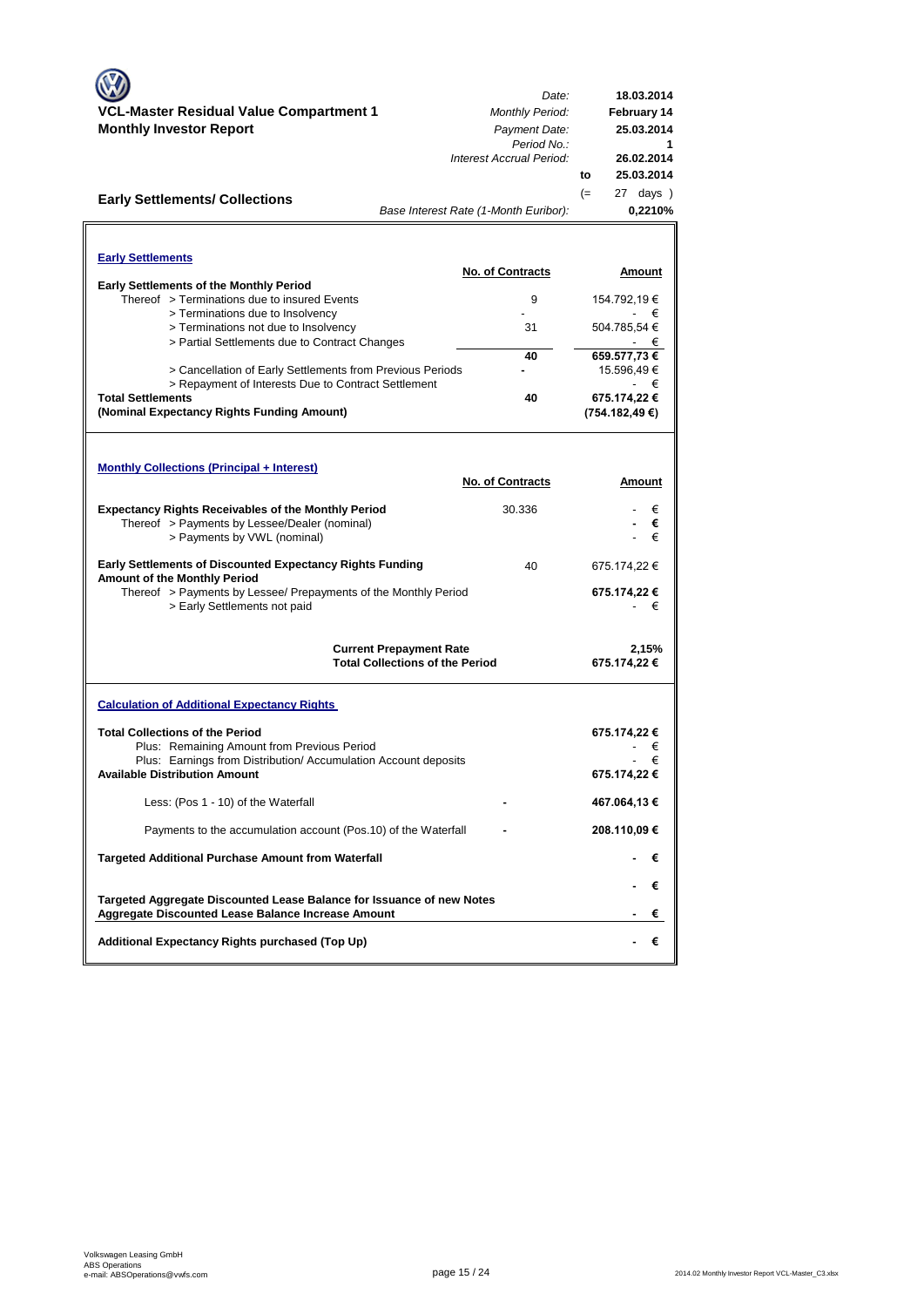| Ø                                       | Date:                                 |     | 18.03.2014  |
|-----------------------------------------|---------------------------------------|-----|-------------|
| VCL-Master Residual Value Compartment 1 | Monthly Period:                       |     | February 14 |
| <b>Monthly Investor Report</b>          | Payment Date:                         |     | 25.03.2014  |
|                                         | Period No.:                           |     |             |
| Information regarding the               | Interest Accrual Period:              |     | 26.02.2014  |
| <b>Expectancy Rights Pool -</b>         |                                       | to  | 25.03.2014  |
|                                         |                                       | $=$ | 27 days     |
| <b>Remaining Pool Data</b>              | Base Interest Rate (1-Month Euribor): |     | 0.2210%     |

| <b>Distribution of Expectancy Rights by Lessee/ Contract</b> |  |                           |            |                              |           |  |                                        |        |          |                         |  |                    |                      |  |                           |                               |                    |
|--------------------------------------------------------------|--|---------------------------|------------|------------------------------|-----------|--|----------------------------------------|--------|----------|-------------------------|--|--------------------|----------------------|--|---------------------------|-------------------------------|--------------------|
|                                                              |  |                           |            |                              |           |  |                                        |        |          | <b>Type of Vehicles</b> |  |                    |                      |  |                           |                               |                    |
| Poolcut                                                      |  |                           |            |                              |           |  | <b>End of Reporting Period - Total</b> |        |          | <b>New Vehicles</b>     |  |                    | <b>Used Vehicles</b> |  |                           | <b>Demonstration Vehicles</b> |                    |
|                                                              |  |                           |            | <b>Distribution of Lease</b> |           |  |                                        |        |          |                         |  |                    |                      |  |                           |                               |                    |
| No. of                                                       |  | <b>Discounted Amounts</b> |            | Contracts by Lessee/         | No. of    |  | Discounted Balance                     | $%$ of | change   | No. of                  |  | Discounted Balance | No. of               |  | <b>Discounted Balance</b> | No. of                        | Discounted Balance |
| Contracts                                                    |  | Not Yet Due in EUR        | % of Total | Contract                     | Contracts |  | Not Yet Due in EUR                     | Total  | in %     | Contracts               |  | Not Yet Due in EUR | Contracts            |  | Not Yet Due in EUR        | Contracts                     | Not Yet Due in EUR |
| 14.328                                                       |  | 190.522.738.98            | 51.06%     |                              | 14.284    |  | 190.578.788.51                         | 50.99% | $-0.08%$ | 13.241                  |  | 176.371.206.17     | 387                  |  | 4.805.686.92              | 656                           | 9.401.895.42       |
| 12,507                                                       |  | 144.149.317.38            | 38.63%     | $2 - 10$                     | 12.534    |  | 144.878.554.35                         | 38,76% | 0.13%    | 12.268                  |  | 141.902.387.62     | 107                  |  | 1.008.469.15              | 159                           | 1.967.697.58       |
| 2.371                                                        |  | 26.420.959.98             | 7.08%      | $11 - 20$                    | 2.363     |  | 26.338.684.93                          | 7.05%  | $-0.03%$ | 2.357                   |  | 26.296.426.92      |                      |  | 21.577.07                 |                               | 20.680.94          |
| 1.123                                                        |  | 11.919.603.55             | 3.19%      | $21 - 50$                    | 1 1 0 8   |  | 11.889.859.02                          | 3.18%  | $-0.01%$ | 1.096                   |  | 11 737 463 79      |                      |  | 33,736.68                 | 9.                            | 118,658.55         |
|                                                              |  | 94.292.17                 | 0.03%      | > 50                         |           |  | 94.633.02                              | 0.03%  | 0.00%    |                         |  | 94.633.02          |                      |  |                           |                               |                    |
| 30,336                                                       |  | 373.106.912.06 €          | 100.00%    | Total                        | 30.296    |  | 373.780.519.83 100.00%                 |        | 0.00%    | 28,969                  |  | 356.402.117.52     | 501                  |  | 5,869,469.82              | 826                           | 11.508.932.49      |

#### **Distribution of Expectancy Rights by Discounted Amounts**

г

|           | Tvpe of Vehicles |                           |            |                          |           |  |                                        |         |          |                     |  |                           |                      |                           |                    |                               |   |                           |
|-----------|------------------|---------------------------|------------|--------------------------|-----------|--|----------------------------------------|---------|----------|---------------------|--|---------------------------|----------------------|---------------------------|--------------------|-------------------------------|---|---------------------------|
| Poolcut   |                  |                           |            |                          |           |  | <b>End of Reporting Period - Total</b> |         |          | <b>New Vehicles</b> |  |                           | <b>Used Vehicles</b> |                           |                    | <b>Demonstration Vehicles</b> |   |                           |
| No. of    |                  | <b>Discounted Amounts</b> |            |                          | No. of    |  | <b>Discounted Amounts</b>              | $%$ of  | change   | No. of              |  | <b>Discounted Balance</b> | No. of               | <b>Discounted Balance</b> |                    | No. of                        |   | <b>Discounted Balance</b> |
| Contracts |                  | Not Yet Due in EUR        | % of Total | <b>Discounted Amount</b> | Contracts |  | Not Yet Due in EUR                     | Total   | in %     | Contracts           |  | Not Yet Due in EUR        | Contracts            |                           | Not Yet Due in EUR | Contracts                     |   | Not Yet Due in EUR        |
| 1.788     |                  | 7.456.043.89              | 2.00%      | Up to Euro 5,000         | 1.759     |  | 7.338.964.30                           | 1.96%   | $-0.03%$ | 1.607               |  | 6,761,854.19              | 69                   |                           | 252.180.46         | 83                            |   | 324.929.65                |
| 10.983    |                  | 86,229,882.69             | 23.11%     | Up to Euro 10,000        | 10.907    |  | 85.640.956.23                          | 22.91%  | $-0.20%$ | 10.470              |  | 82.299.646.61             | 191                  |                           | 1.454.594.50       | 246                           |   | 1.886.715.12              |
| 10.175    |                  | 124.003.969.93            | 33.24%     | Up to Euro 15,000        | 10.187    |  | 124.198.662.27                         | 33.23%  | $-0.01%$ | 9.907               |  | 120.768.170.58            | 98                   |                           | 1.172.945.94       | 182                           |   | 2.257.545.75              |
| 4.038     |                  | 69.192.393.74             | 18.54%     | Up to Euro 20,000        | 4.064     |  | 69.625.427.91                          | 18.63%  | 0.08%    | 3.872               |  | 66.313.561.85             | 69                   |                           | 1.185.477.29       | 123                           |   | 2.126.388.77              |
| 1.853     |                  | 41.287.969.51             | 11.07%     | Up to Euro 25,000        | 1.858     |  | 41.376.977.38                          | 11.07%  | 0.00%    | 1 709               |  | 38.057.291.43             | 47                   |                           | 1.033.138.29       | 102                           |   | 2.286.547.66              |
| 962       |                  | 26.070.348.29             | 6.99%      | Up to Euro 30,000        | 975       |  | 26.424.619.56                          | 7.07%   | 0.08%    | 892                 |  | 24.191.198.72             | 20                   |                           | 536,500.59         | 63                            |   | 1.696.920.25              |
| 358       |                  | 11.466.616.47             | 3.07%      | Up to Euro 35,000        | 361       |  | 11.557.905.26                          | 3.09%   | 0.02%    | 340                 |  | 10.878.017.06             |                      |                           | 193.812.43         | 15                            |   | 486.075.77                |
| 104       |                  | 3.843.656.78              | 1.03%      | Up to Euro 40,000        | 112       |  | 4.138.065.17                           | 1.11%   | 0.08%    | 101                 |  | 3.734.447.79              |                      |                           |                    | 11                            | € | 403.617.38                |
| 31        |                  | 1.311.268.45              | 0.35%      | Up to Euro 45,000        | 29        |  | 1.227.379.71                           | 0.33%   | $-0.02%$ | 27                  |  | 1.146.367.25              |                      |                           | 40.820.32          |                               | € | 40.192.14                 |
| 26        |                  | 1.228.971.71              | 0,33%      | Up to Euro 50,000        | 26        |  | 1.232.099.37                           | 0.33%   | 0.00%    | 26                  |  | 1.232.099.37              |                      |                           |                    |                               |   |                           |
| 10        |                  | 526,194.56                | 0.14%      | Up to Euro 55,000        |           |  | 473.061.37                             | 0.13%   | $-0.01%$ |                     |  | 473.061.37                | ۰                    |                           |                    |                               |   |                           |
|           |                  | 227,370.99                | 0.06%      | Up to Euro 60,000        | 5         |  | 283.228.31                             | 0.08%   | 0.01%    |                     |  | 283.228.31                | ۰                    |                           |                    |                               |   |                           |
|           | ٠                | 62,792.79                 | 0.02%      | Up to Euro 65,000        |           |  | 63.019.78                              | 0.02%   | 0.00%    |                     |  | 63,019.78                 | ۰                    |                           |                    |                               |   |                           |
|           |                  | 199.432.26                | 0.05%      | Up to Euro 70,000        |           |  | 200.153.21                             | 0.05%   | 0.00%    | ۰                   |  | 200.153.21                | ۰                    |                           |                    |                               |   |                           |
|           |                  | $\overline{\phantom{a}}$  | 0.00%      | Up to Euro 75,000        | ۰         |  |                                        | 0.00%   | 0.00%    |                     |  |                           | ۰                    |                           |                    |                               |   |                           |
| 30,336    |                  | 373,106,912.06            | 100.00%    | <b>Total</b>             | 30,296    |  | 373.780.519.83 €                       | 100.00% | 0,00%    | 28,969              |  | 356.402.117.52            | 501                  | ∣€                        | 5,869,469.82       | 826                           |   | 11.508.932.49             |

| <b>Contract Term</b> |                |                                |         |                               |                 |                                 |         |          |                                                |            |                           |                      |                               |                          |                               |
|----------------------|----------------|--------------------------------|---------|-------------------------------|-----------------|---------------------------------|---------|----------|------------------------------------------------|------------|---------------------------|----------------------|-------------------------------|--------------------------|-------------------------------|
| Poolcut              |                |                                |         |                               |                 | End of Reporting Period - Total |         |          | <b>Type of Vehicles</b><br><b>New Vehicles</b> |            |                           | <b>Used Vehicles</b> |                               |                          | <b>Demonstration Vehicles</b> |
| No. of               |                | <b>Discounted Amounts</b>      | in % of |                               | No. of          | <b>Discounted Amounts</b>       | in % of | change   | No. of                                         |            | <b>Discounted Balance</b> | No. of               | <b>Discounted Balance</b>     | No. of                   | <b>Discounted Balance</b>     |
| Contracts            |                | Not Yet Due                    | Total   | <b>Contract Term in Month</b> | Contracts       | Not Yet Due                     | Total   | in %     | Contracts                                      |            | Not Yet Due in EUR        | Contracts            | Not Yet Due in EUR            | Contracts                | Not Yet Due in EUR            |
|                      | 0 <sub>0</sub> |                                | 0.00%   | $\mathbf{Q}$                  | ٠               | €                               | 0.00%   | 0.00%    |                                                | €          |                           |                      | €<br>$\overline{\phantom{a}}$ | $\overline{\phantom{a}}$ | €                             |
|                      | 16             | 130,670.98<br>$\epsilon$       | 0.04%   | 12                            | 16              | 141.541.92<br>€                 | 0.04%   | 0.00%    | 15                                             | ¢          | 131 856 81                |                      | €<br>9.685.11                 |                          | €                             |
|                      |                | 100.791.16<br>$\epsilon$       | 0.03%   | 18                            |                 | 101.155.49                      | 0.03%   | 0.00%    |                                                | ¢          | 66,004.81                 | 3                    | €<br>25,369.57                |                          | €<br>9.781.11                 |
|                      | $0 \in$        |                                | 0.00%   | 22                            |                 | €                               | 0.00%   | 0.00%    |                                                | $\epsilon$ |                           |                      | €                             |                          | €                             |
|                      | 913 €          | 10.727.792.59                  | 2.88%   | 24                            | 911             | 10.726.754.27                   | 2.87%   | $-0.01%$ | 879                                            | ¢          | 10.416.346.79             | 23                   | €<br>172.211.09               | 9                        | €<br>138.196.39               |
|                      | $0 \in$        |                                | 0.00%   | 26                            |                 | €                               | 0.00%   | 0.00%    |                                                | €          |                           |                      | €                             |                          | €                             |
|                      |                | ∣€<br>$\overline{\phantom{a}}$ | 0.00%   | 27                            |                 | ٠                               | 0.00%   | 0.00%    |                                                |            |                           |                      | €                             |                          | €                             |
|                      |                | ∣€                             | 0.00%   | 28                            |                 | ٠                               | 0.00%   | 0.00%    | $\overline{\phantom{a}}$                       | ¢          | ۰                         |                      | €<br>$\overline{\phantom{a}}$ |                          | €                             |
|                      |                | €                              | 0.00%   | 29                            |                 | ٠                               | 0.00%   | 0.00%    |                                                | ¢          |                           |                      | €                             |                          | €                             |
|                      | 494            | 5.991.499.82<br>€              | 1.61%   | 30                            | 492             | 5.988.552.83                    | 1.60%   | 0.00%    | 472                                            | €          | 5.779.692.92              | 15                   | €<br>141.630.39               | 5                        | €<br>67.229.52                |
|                      | $0 \in$        |                                | 0.00%   | 33                            |                 |                                 | 0.00%   | 0.00%    |                                                | €          |                           |                      | €                             |                          | €                             |
|                      |                |                                | 0.00%   | 32                            |                 |                                 | 0.00%   | 0.00%    |                                                |            |                           |                      | €                             |                          | €                             |
|                      |                |                                | 0.00%   | 34                            |                 |                                 | 0.00%   | 0.00%    |                                                | ¢          |                           |                      | €                             |                          | €                             |
|                      | $\overline{2}$ | 27.662.51                      | 0.01%   | 35                            | $\mathfrak{p}$  | 27.762.51                       | 0.01%   | 0.00%    | $\overline{2}$                                 | ¢          | 27.762.51                 |                      | €                             |                          | €                             |
|                      | 17.97          | 240.373.392.28                 | 64.42%  | 36                            | 17,947          | 240.796.286.50                  | 64.42%  | 0.00%    | 17,280                                         | €          | 230.425.785.46            | 272                  | €<br>3.649.213.10             | 395                      | €<br>6.721.287.94             |
|                      |                | $\epsilon$                     | 0.00%   | 38                            |                 |                                 | 0.00%   | 0.00%    |                                                | €          |                           |                      | €                             |                          | €                             |
|                      | 0C             |                                | 0.00%   | 39                            |                 |                                 | 0.00%   | 0.00%    |                                                | €          |                           |                      | €                             |                          | €                             |
|                      | 433            | 5.060.474.83<br>$\epsilon$     | 1.36%   | 42                            | 433             | 5.076.420.59<br>$\epsilon$      | 1.36%   | 0.00%    | 401                                            | ¢          | 4.676.339.57              | 20                   | €<br>257.995.05               | 12                       | €<br>142.085.97               |
|                      |                | €                              | 0.00%   | 45                            |                 |                                 | 0.00%   | 0.00%    |                                                |            |                           |                      | €                             |                          | €                             |
|                      |                | €                              | 0.00%   | 46                            |                 |                                 | 0.00%   | 0.00%    | $\overline{\phantom{a}}$                       |            |                           |                      | €                             |                          | €                             |
|                      |                | €                              | 0.00%   | 47                            |                 |                                 | 0.00%   | 0.00%    | $\overline{\phantom{a}}$                       | €          |                           |                      | €                             |                          | €                             |
|                      | 9.204          | 99.766.834.93<br>$\epsilon$    | 26.74%  | 48                            | 9.193           | 99.959.817.20<br>€              | 26.74%  | 0.00%    | 8.707                                          | ¢          | 94.565.647.14             | 148                  | €<br>1.429.920.03             | 338                      | €<br>3.964.250.03             |
|                      | 371            | 3.016.760.18<br>G              | 0.81%   | 54                            | 37 <sup>1</sup> | 3.027.665.62                    | 0.81%   | 0.00%    | 338                                            | ¢          | 2.745.304.66              | 13                   | €<br>138,734.24               | 20                       | €<br>143.626.72               |
|                      | 924            | 7.911.032.78                   | 2.12%   | 60                            | 923             | 7.934.562.90                    | 2.12%   | 0.00%    | 871                                            | €          | 7.567.376.85              | 6                    | €<br>44.711.24                | 46                       | 322.474.81<br>€               |
|                      | 30,336         | 373,106,912,06€                | 100,00% | <b>Total</b>                  | 30.296          | 373.780.519.83                  | 100.00% | 0.00%    | 28,969                                         |            | 356.402.117.52            | 501                  | 5.869.469.82                  | 826                      | 11.508.932.49                 |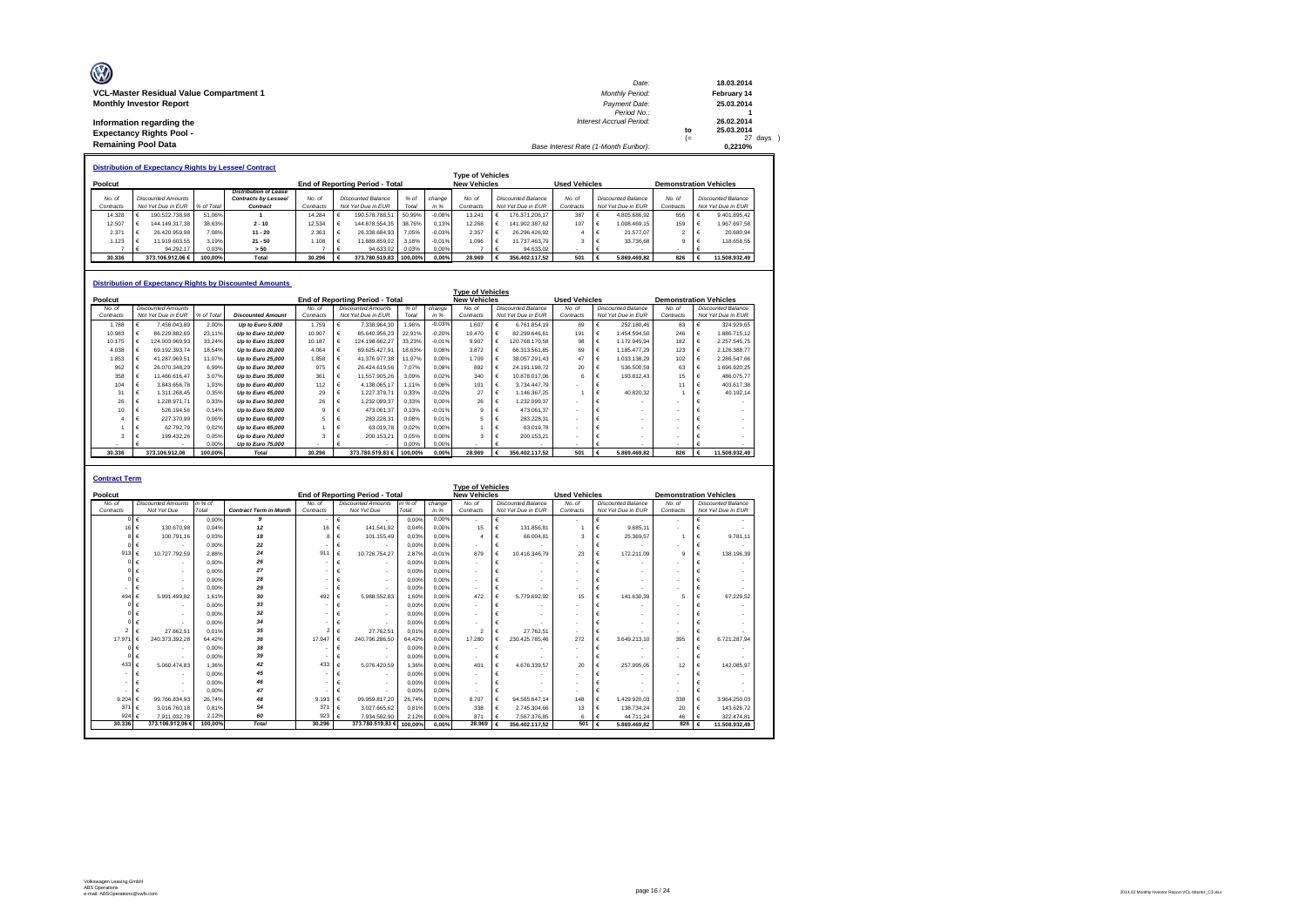| Ø                                       | Date:                                 |     | 18.03.2014  |
|-----------------------------------------|---------------------------------------|-----|-------------|
| VCL-Master Residual Value Compartment 1 | Monthly Period:                       |     | February 14 |
| <b>Monthly Investor Report</b>          | Payment Date:                         |     | 25.03.2014  |
|                                         | Period No.:                           |     |             |
| Information regarding the               | Interest Accrual Period:              |     | 26.02.2014  |
| <b>Expectancy Rights Pool -</b>         |                                       | to  | 25.03.2014  |
|                                         |                                       | $=$ | 27 days     |
| <b>Remaining Pool Data</b>              | Base Interest Rate (1-Month Euribor): |     | 0.2210%     |

| <b>New Vehicles</b><br><b>Used Vehicles</b><br><b>End of Reporting Period - Total</b><br><b>Demonstration Vehicles</b><br>Poolcut<br><b>Discounted Balance</b><br><b>Discounted Balance</b><br><b>Discounted Amounts</b><br>in % of<br>change<br>No. of<br>No. of<br>No. of<br><b>Discounted Balance</b><br>No. of<br>No. of<br><b>Discounted Amounts</b><br>in % of<br>Contracts<br>Not Yet Due<br>Make/Modell<br>Contracts<br>Not Yet Due<br>Contracts<br>Not Yet Due in EUR<br>Contracts<br>Not Yet Due in EUR<br>Contracts<br>Not Yet Due in EUR<br>Total<br>Total<br>in %<br>0,009<br>Fox<br>$0.00^{\circ}$<br>0.00%<br>€<br>€<br>€<br>€<br>€<br>1,719<br>989<br>€<br>6.350.915,85<br>1,709<br>Polo<br>989<br>$\epsilon$<br>6.373.874,19<br>0,00%<br>976<br>$\epsilon$<br>6.301.660,42<br>6<br>€<br>31.855,64<br>$\overline{7}$<br>€<br>40.358,13<br>3.277<br>€<br>31.969.414,01<br>Golf<br>3.275<br>€<br>32.063.556,49<br>8.58<br>3.181<br>31.289.921,61<br>49<br>€<br>347.067,83<br>45<br>426.567,05<br>8.579<br>0.01%<br>€<br>€<br><b>Golf Variant</b><br>0,00%<br>$\epsilon$<br>0.00%<br>€<br>0.00%<br>€<br>€<br>€<br><b>Golf Plus</b><br>€<br>0.00%<br>€<br>0.00%<br>0.00%<br>€<br>€<br>€<br>Golf Cabrio<br>0,00%<br>€<br>0.009<br>€<br>0.00%<br>€<br>€<br>€<br>0.12%<br>36<br>$\epsilon$<br><b>Eos</b><br>$\overline{2}$<br>465 458 34<br>0.129<br>36<br>€<br>467 140 98<br>0.00%<br>33<br>$\epsilon$<br>433 507 41<br>€<br>16,186.02<br>€<br>17,447.55<br>$\overline{1}$<br>0.05%<br>21<br>€<br>187.247,71<br>0,059<br>.letta<br>21<br>€<br>187.924,58<br>0.00%<br>14<br>€<br>130.230,25<br>$\overline{7}$<br>€<br>57.694,33<br>€<br>0.519<br>176<br><b>New Beetle</b><br>175<br>€<br>1.918.003.91<br>0.519<br>€<br>1.914.407,00<br>0.00%<br>160<br>€<br>1.763.031.27<br>$\mathbf{3}$<br>€<br>22.592.76<br>12<br>€<br>128,782.97<br>0,00%<br>$\epsilon$<br>0,00%<br><b>New Beetle Cabrio</b><br>€<br>0,00%<br>€<br>€<br>€<br>3.492<br>$\epsilon$<br>38.900.821,58<br>10,43%<br>Passat<br>3.487<br>38.980.653,86<br>10,43%<br>3.409<br>$\in$<br>38.162.769,90<br>46<br>456.662,05<br>32<br>361.221,91<br>€<br>0.00%<br>€<br>€<br><b>Passat Variant</b><br>0,00%<br>€<br>0,00%<br>€<br>0.00%<br>$\epsilon$<br>Ë<br>€<br>33<br>Scirocco<br>0,11%<br>€<br>402.155.35<br>0.11%<br>33<br>€<br>403.609.14<br>0.00%<br>33<br>€<br>403.609.14<br>€<br>€<br>3,05%<br>1.133<br>$\epsilon$<br>11.389.590,41<br>3,05%<br>Touran<br>1.131<br>$\epsilon$<br>11.408.834,89<br>0,00%<br>1.107<br>$\epsilon$<br>11.201.475,25<br>13<br>€<br>100.442,30<br>11<br>€<br>106.917,34<br>$\epsilon$<br>4,38%<br>Tiguan<br>4.389<br>0,00%<br>$\epsilon$<br>€<br>€<br>1.162<br>16.360.717.11<br>1.158<br>€<br>16,372,360.18<br>1.137<br>16.089.785.11<br>3<br>24.741.84<br>18<br>257.833.23<br>Sharan<br>1,919<br>$\epsilon$<br>0.00%<br>6.985.078.60<br>11<br>€<br>506<br>7 125 908 75<br>1919<br>506<br>€<br>7.151.669.11<br>490<br>$\epsilon$<br>€<br>104 033 56<br>5<br>62.556.95<br>$\epsilon$<br>Touareg<br>2,159<br>€<br>335<br>8.017.727.26<br>2.159<br>335<br>€<br>8.046.711.36<br>0.00%<br>303<br>€<br>7.294.673.80<br>€<br>169.011.81<br>24<br>583.025.75<br>8<br>1,209<br>$\epsilon$<br>1,20%<br>up!<br>0,00%<br>$\epsilon$<br>$\epsilon$<br>27<br>€<br>920<br>4.467.945.36<br>919<br>€<br>4.478.248.36<br>886<br>4.340.811.54<br>6<br>24.874.34<br>112.562.48<br>0.51%<br>1.885.557,75<br>0.51%<br>Phaeton<br>79<br>189237409<br>0,00%<br>447 374 60<br>63<br>1394 100 06<br>50.899,43<br>79<br>€<br>14<br>€<br>$\mathcal{P}$<br>€<br>12.159<br><b>VW</b><br>11,743<br>217<br>184<br>129.441.463,39<br>34,69%<br>12.144<br>129.741.364,23<br>34,71%<br>0,02%<br>124.843.928,90<br>2.749.262,54<br>2.148.172,79<br>€<br>€<br>€<br>€<br>Caddy<br>3,51<br>1.934<br>3,519<br>1.933<br>13.132.334,73<br>0,00%<br>1.846<br>31<br>56<br>13.090.082.39 €<br>€<br>€<br>12.616.976,47<br>€<br>176.961.16<br>€<br>338.397,10<br>2.390<br>27.431.649,72 €<br>7,359<br><b>Transporter</b><br>2.387<br>€<br>27.456.796,35<br>7,359<br>$-0.019$<br>2.240<br>€<br>25.889.160,95<br>76<br>€<br>781.445,43<br>71<br>€<br>786.189,97<br>2.134.874,14 €<br>0,57%<br>Amarok<br>2.142.591,69<br>0,57%<br>0,00%<br>1.690.439,91<br>11<br>€<br>130.196,17<br>23<br>321.955,61<br>160<br>160<br>€<br>126<br>€<br>€<br>832<br>8.992.110,45 €<br>2,419<br>Crafter<br>831<br>€<br>9.015.911,58<br>2,419<br>0,00%<br>784<br>$\in$<br>8.623.778,02<br>25<br>€<br>193.454,48<br>22<br>€<br>198.679,08<br>0,009<br>LT<br>$0.00^{\circ}$<br>0.00%<br><b>VWN</b><br>5.316<br>51.648.716,70<br>13,84%<br>5.311<br>51.747.634,35<br>13,84%<br>0,00%<br>4.996<br>48.820.355,35<br>143<br>1.282.057,24<br>172<br>€<br>€<br>€<br>1.645.221,76<br>Audi A1<br>305<br>0,739<br>305<br>0.73%<br>0,00%<br>281<br>2.516.243,76<br>6<br>37.254,86<br>18<br>161.988,37<br>€<br>2.705.705.81<br>€<br>2.715.486.99<br>€<br>€<br>€<br>Audi A3<br>3,97%<br>1.159<br>€<br>14.795.734,90<br>3,97%<br>1.158<br>$\epsilon$<br>14.836.939,93<br>0,00%<br>1.094<br>¢<br>14.046.143,86<br>13<br>Ë<br>124.306,94<br>51<br>€<br>666.489,13<br>€<br>8.182.725,74<br>2,19%<br>Audi Q3<br>8.210.274,89<br>2.20%<br>$\sqrt{2}$<br>28<br>435.794,41<br>539<br>539<br>€<br>0.00%<br>509<br>€<br>7.754.067.25<br>€<br>20.413.23<br>€<br>Audi A3 Cabrio<br>0,00%<br>€<br>0.009<br>0.00%<br>€<br>€<br>€<br>€<br>$\overline{\phantom{a}}$<br>$\overline{\phantom{a}}$<br>31.315.636.70<br>8.39%<br>Audi A4<br>31.385.502.52<br>8,40%<br>30.328.236.33<br>28<br>306,349.60<br>750.916.59<br>2.076<br>€<br>2.073<br>€<br>0.00%<br>2.003<br>€<br>42<br>€<br>€<br>Audi A4 Avant<br>0,00%<br>0.009<br>€<br>€<br>0.00%<br>€<br>€<br>€<br>$\overline{\phantom{a}}$<br>٠<br>Audi A4 Cabrio<br>0.003<br>$\epsilon$<br>0.00%<br>€<br>0.00%<br>E<br>€<br>€<br>Audi A5<br>3.58%<br>685<br>€<br>13.345.520,41<br>3,58%<br>685<br>€<br>13.393.764,38<br>0,019<br>644<br>€<br>12.599.277,09<br>8<br>€<br>131.897,10<br>33<br>€<br>662.590,19<br>Audi A5 Cabrio<br>0.003<br>€<br>0.00%<br>€<br>0.00%<br>$\epsilon$<br>€<br>€<br>Audi O5<br>991<br>€<br>21.060.065,12<br>5,64%<br>989<br>€<br>21.097.377,45<br>5.64%<br>0,00%<br>937<br>€<br>19.986.157,50<br>6<br>€<br>110.883,83<br>46<br>€<br>1.000.336,12<br>2.174<br>€<br>49.331.537,58<br>13,22%<br>Audi A6<br>2.167<br>49.300.255,14<br>13,199<br>2.074<br>47.320.017,56<br>32<br>562.088,07<br>61<br>€<br>1.418.149,51<br>€<br>$-0.039$<br>€<br>€<br>Audi A6 Avant<br>0,00%<br>$\epsilon$<br>0,00%<br>€<br>0,00%<br>$\epsilon$<br>Ë<br>€<br>3.784.020,83<br>Audi A7<br>140<br>1,029<br>140<br>€<br>1.019<br>€<br>3.797.700.07<br>0.009<br>123<br>€<br>3.375.607.97<br>5<br>€<br>102.268.19<br>12<br>€<br>319.823,91<br>Audi Q7<br>1,44%<br>204<br>€<br>5.362.820,57<br>1,44%<br>204<br>€<br>5.382.207,14<br>0,00%<br>174<br>$\epsilon$<br>4.619.867,30<br>$\sqrt{2}$<br>€<br>47.308,42<br>28<br>€<br>715.031,42<br>69<br>$\epsilon$<br>2.428.219,28<br>Audi A8<br>2.393.464,46<br>0,649<br>18<br>521.575,34<br>0.65%<br>68<br>€<br>$-0.019$<br>50<br>€<br>1.871.889.12<br>€<br>€<br>Audi R8<br>0,159<br>11<br>$\epsilon$<br>566.131,64<br>568 178 19<br>0.00%<br>$\sqrt{2}$<br>0.15%<br>11<br>$\epsilon$<br>$\mathbf{Q}$<br>$\epsilon$<br>501.531.75<br>€<br>66 646 44<br>€<br>1.135.376,40<br>Audi TT<br>1.139.480,75<br>0,309<br>879.858,44<br>67.338,87<br>10<br>69<br>€<br>0.30%<br>69<br>€<br>0.00%<br>55<br>€<br>€<br>€<br>192.283.44<br>$\overline{4}$<br>TT Coupé<br>0,00%<br>$\epsilon$<br>0,00%<br>$\epsilon$<br>0,00%<br>$\epsilon$<br>$\epsilon$<br>€<br>0.00%<br>0.00%<br><b>TT Roadster</b><br>0.00%<br>E<br>€<br>€<br>8.422<br>7.953<br>145.798.897,93<br>108<br>1.576.755.55<br>347<br>154.013.494.98<br>41,28%<br>8.408<br>154.220.631.91<br>41.265<br>$-0.029$<br>6.844.978,43<br>Audi<br>€<br>€<br>€<br>€<br>0.289<br>184<br>€<br>€<br>1.030.554,37<br>967.851,56<br>€<br>9.645,85<br>11<br>€<br>53.056,96<br>1.026.842.38<br>0.28%<br>Ibiza<br>184<br>0.00%<br>170<br>¢<br>3<br>0,00%<br>€<br>0,00%<br>Arosa<br>€<br>0,00%<br>€<br>€<br>58<br>$\epsilon$<br>390.537,18<br>0,10%<br>7.069,70<br>€<br>389.130.48<br>$0.10^{6}$<br>Altea<br>58<br>€<br>0.009<br>50<br>€<br>340,536.24<br>$\overline{1}$<br>€<br>$\overline{7}$<br>42.931.24<br>247<br>$\epsilon$<br>2.133.929,29<br>0,57%<br>246<br>€<br>2.129.448,10<br>0,579<br>0,00%<br>232<br>€<br>2.020.265,38<br>14<br>€<br>109.182,72<br>Leon<br>€<br>$\epsilon$<br>€<br>0,009<br>$\in$<br>€<br>3<br>15,739.70<br>0.009<br>Toledo<br>3<br>15,796.60<br>0.009<br>$\ddot{\phantom{0}}$<br>4.111.60<br>€<br>$\overline{2}$<br>11.685.00<br>$\in$<br>0,75%<br>€<br>236<br>2.828.182,01<br>0.76%<br><b>Albambra</b><br>234<br>$\epsilon$<br>2.817.133,80<br>0.009<br>229<br>$\epsilon$<br>2.759.351,82<br>$\sqrt{2}$<br>€<br>22.130,87<br>$\overline{3}$<br>35.651,11<br>139<br>$\epsilon$<br>563.150,37<br>0,15%<br>139<br>€<br>565.186,15<br>0.15%<br>132<br>$\in$<br>539.606,26<br>€<br>$\overline{7}$<br>€<br>25.579,89<br>Mii<br>0.00%<br>0,27%<br>121<br>$\epsilon$<br>1.005.091,62<br>0,279<br>Exeo<br>121<br>1.008.725,12<br>0.00%<br>110<br>919.534,62<br>€<br>8.037,98<br>10<br>€<br>81.152,52<br>€<br>988<br>€<br>7.962.065,85<br>2,13%<br>985<br>7.957.381,32<br>2.13 <sup>6</sup><br>$-0,01$<br>924<br>7.551.257,48<br>$\overline{7}$<br>46.884,40 €<br>54<br>€<br>359.239,44<br>€<br>€<br>Seat<br>0.399<br>$\sqrt{2}$<br>11 282 62<br>291<br>1 440 502 88<br>0.39%<br>Fabia<br>291<br>1.445.710.26<br>0.009<br>281<br>€<br>8<br>€<br>€<br>1.397.822.49<br>€<br>36.605.15<br>c<br>0.20%<br>170<br>170<br>11<br>€<br>743.960.57<br>0.20%<br>Citygo<br>€<br>746,650.01<br>0.00%<br>159<br>$\epsilon$<br>700.690.13<br>€<br>€<br>45.959.88<br>÷<br>0,00%<br>0.009<br>0.00%<br>е<br><b>Fabia Combi</b><br>€<br>€<br>€<br>€<br>4.389<br>1782<br>$\epsilon$<br>$\overline{7}$<br>16 342 728 88<br>4.389<br>Octavia<br>1.780<br>€<br>16.378.100.41<br>0.00%<br>1.748<br>€<br>16.109.661.28<br>€<br>51.030.73<br>25<br>€<br>217.408.40<br>0.009<br>€<br>0,00%<br>Octavia Combi<br>€<br>0,009<br>€<br>€<br>€<br>0.03%<br>19<br>€<br>128,451.97<br>0.039<br>Rapid<br>19<br>€<br>128.916.32<br>0.00%<br>17<br>$\epsilon$<br>118,602.87<br>$\overline{1}$<br>€<br>2.222.41<br>€<br>8.091.04<br>$\mathbf{1}$<br>0.27%<br>199<br>€<br>993.284,57<br>0,279<br>199<br>€<br>996.875,32<br>0,00%<br>194<br>975.916,70<br>€<br>5<br>€<br>20.958,62<br>Roomstei<br>€<br>$\epsilon$<br>8.192.360,72<br>2,20%<br>744<br>€<br>2.20%<br>730<br>7.844,47<br>13<br>745<br><b>Superb</b><br>8.209.421.58<br>0.00%<br>€<br>8.068.751,66<br>$\overline{1}$<br>€<br>€<br>132.825,45<br>$\in$<br>0,00%<br>0,009<br><b>Superb Combi</b><br>€<br>0,00%<br>$\epsilon$<br>€<br>€<br>185<br>0,43%<br>0.009<br>1.598.702.70<br>Skoda Yeti<br>$-0.439$<br>3.391<br>3.203<br>7,47%<br>$-0,42%$<br>3.129<br>27.371.445,13<br>11<br>72.380,23<br>63<br>461.848,54<br>€<br>29.439.992,29<br>7.89%<br>Skoda<br>€<br>27.905.673,90<br>€<br>€<br>€<br>0.59%<br>60<br>€<br>601.178.85<br>0.16%<br>other<br>245<br>€<br>2.207.834.12<br>0.43%<br>224<br>€<br>2.016.232.73<br>15<br>€<br>142.129.86<br>6<br>€<br>49.471.53<br>30.336<br>€<br>373.106.912,06<br>100,00%<br>Total<br>30.296<br>€<br>373.780.519,83<br>100,00%<br>28.969<br>$\epsilon$<br>356.402.117,52<br>501<br>€<br>5.869.469,82<br>826<br>$\epsilon$<br>11.508.932,49 | Distribution of Expectancy Rights by Make and Modell<br><b>Type of Vehicles</b> |  |  |  |  |  |  |  |  |  |  |  |  |  |
|-----------------------------------------------------------------------------------------------------------------------------------------------------------------------------------------------------------------------------------------------------------------------------------------------------------------------------------------------------------------------------------------------------------------------------------------------------------------------------------------------------------------------------------------------------------------------------------------------------------------------------------------------------------------------------------------------------------------------------------------------------------------------------------------------------------------------------------------------------------------------------------------------------------------------------------------------------------------------------------------------------------------------------------------------------------------------------------------------------------------------------------------------------------------------------------------------------------------------------------------------------------------------------------------------------------------------------------------------------------------------------------------------------------------------------------------------------------------------------------------------------------------------------------------------------------------------------------------------------------------------------------------------------------------------------------------------------------------------------------------------------------------------------------------------------------------------------------------------------------------------------------------------------------------------------------------------------------------------------------------------------------------------------------------------------------------------------------------------------------------------------------------------------------------------------------------------------------------------------------------------------------------------------------------------------------------------------------------------------------------------------------------------------------------------------------------------------------------------------------------------------------------------------------------------------------------------------------------------------------------------------------------------------------------------------------------------------------------------------------------------------------------------------------------------------------------------------------------------------------------------------------------------------------------------------------------------------------------------------------------------------------------------------------------------------------------------------------------------------------------------------------------------------------------------------------------------------------------------------------------------------------------------------------------------------------------------------------------------------------------------------------------------------------------------------------------------------------------------------------------------------------------------------------------------------------------------------------------------------------------------------------------------------------------------------------------------------------------------------------------------------------------------------------------------------------------------------------------------------------------------------------------------------------------------------------------------------------------------------------------------------------------------------------------------------------------------------------------------------------------------------------------------------------------------------------------------------------------------------------------------------------------------------------------------------------------------------------------------------------------------------------------------------------------------------------------------------------------------------------------------------------------------------------------------------------------------------------------------------------------------------------------------------------------------------------------------------------------------------------------------------------------------------------------------------------------------------------------------------------------------------------------------------------------------------------------------------------------------------------------------------------------------------------------------------------------------------------------------------------------------------------------------------------------------------------------------------------------------------------------------------------------------------------------------------------------------------------------------------------------------------------------------------------------------------------------------------------------------------------------------------------------------------------------------------------------------------------------------------------------------------------------------------------------------------------------------------------------------------------------------------------------------------------------------------------------------------------------------------------------------------------------------------------------------------------------------------------------------------------------------------------------------------------------------------------------------------------------------------------------------------------------------------------------------------------------------------------------------------------------------------------------------------------------------------------------------------------------------------------------------------------------------------------------------------------------------------------------------------------------------------------------------------------------------------------------------------------------------------------------------------------------------------------------------------------------------------------------------------------------------------------------------------------------------------------------------------------------------------------------------------------------------------------------------------------------------------------------------------------------------------------------------------------------------------------------------------------------------------------------------------------------------------------------------------------------------------------------------------------------------------------------------------------------------------------------------------------------------------------------------------------------------------------------------------------------------------------------------------------------------------------------------------------------------------------------------------------------------------------------------------------------------------------------------------------------------------------------------------------------------------------------------------------------------------------------------------------------------------------------------------------------------------------------------------------------------------------------------------------------------------------------------------------------------------------------------------------------------------------------------------------------------------------------------------------------------------------------------------------------------------------------------------------------------------------------------------------------------------------------------------------------------------------------------------------------------------------------------------------------------------------------------------------------------------------------------------------------------------------------------------------------------------------------------------------------------------------------------------------------------------------------------------------------------------------------------------------------------------------------------------------------------------------------------------------------------------------------------------------------------------------------------------------------------------------------------------------------------------------------------------------------------------------------------------------------------------------------------------------------------------------------------------------------------------------------------------------------------------------------------------------------------------------------------------------------------------------------------------------------------------------------------------------------------------------------------------------------------------------------------------------------------------------------------------------------------------------------------------------------------------------------------------------------------------------------------------------------------------------------------------------------------------------------------------------------------------------------------------------------------------------------------------------------------------------------------------------------------------------------------------------------------------------------------------------------------------------------------------------------------------------------------------------------------------------------------------------------------------------------------------------------------------------------------------------------------------------------------------------------------------------------------------------------------------------------------------------------------------------------------------------------------------------------------------------------------------------------------------------------------------------------------------------------------------------------------------------------------------------------------------------------------------------------------------------------------------------------------------------------------------------------------------------------------------------------------------------------------------------------------------------------------------------------------------------------------------------------------------------------------------------------------------------------------------------------------------------------|---------------------------------------------------------------------------------|--|--|--|--|--|--|--|--|--|--|--|--|--|
|                                                                                                                                                                                                                                                                                                                                                                                                                                                                                                                                                                                                                                                                                                                                                                                                                                                                                                                                                                                                                                                                                                                                                                                                                                                                                                                                                                                                                                                                                                                                                                                                                                                                                                                                                                                                                                                                                                                                                                                                                                                                                                                                                                                                                                                                                                                                                                                                                                                                                                                                                                                                                                                                                                                                                                                                                                                                                                                                                                                                                                                                                                                                                                                                                                                                                                                                                                                                                                                                                                                                                                                                                                                                                                                                                                                                                                                                                                                                                                                                                                                                                                                                                                                                                                                                                                                                                                                                                                                                                                                                                                                                                                                                                                                                                                                                                                                                                                                                                                                                                                                                                                                                                                                                                                                                                                                                                                                                                                                                                                                                                                                                                                                                                                                                                                                                                                                                                                                                                                                                                                                                                                                                                                                                                                                                                                                                                                                                                                                                                                                                                                                                                                                                                                                                                                                                                                                                                                                                                                                                                                                                                                                                                                                                                                                                                                                                                                                                                                                                                                                                                                                                                                                                                                                                                                                                                                                                                                                                                                                                                                                                                                                                                                                                                                                                                                                                                                                                                                                                                                                                                                                                                                                                                                                                                                                                                                                                                                                                                                                                                                                                                                                                                                                                                                                                                                                                                                                                                                                                                                                                                                                                                                                                                                                                                                                                                                                                                                                                                                                                                                                                                                                                                                                                                                                                                                                                                                                                                                                                                                                                                                                                                                                                                                                                                                                                                                                                                                                                                                                                                                                                                                                                                                                                                                                                                                                                         |                                                                                 |  |  |  |  |  |  |  |  |  |  |  |  |  |
|                                                                                                                                                                                                                                                                                                                                                                                                                                                                                                                                                                                                                                                                                                                                                                                                                                                                                                                                                                                                                                                                                                                                                                                                                                                                                                                                                                                                                                                                                                                                                                                                                                                                                                                                                                                                                                                                                                                                                                                                                                                                                                                                                                                                                                                                                                                                                                                                                                                                                                                                                                                                                                                                                                                                                                                                                                                                                                                                                                                                                                                                                                                                                                                                                                                                                                                                                                                                                                                                                                                                                                                                                                                                                                                                                                                                                                                                                                                                                                                                                                                                                                                                                                                                                                                                                                                                                                                                                                                                                                                                                                                                                                                                                                                                                                                                                                                                                                                                                                                                                                                                                                                                                                                                                                                                                                                                                                                                                                                                                                                                                                                                                                                                                                                                                                                                                                                                                                                                                                                                                                                                                                                                                                                                                                                                                                                                                                                                                                                                                                                                                                                                                                                                                                                                                                                                                                                                                                                                                                                                                                                                                                                                                                                                                                                                                                                                                                                                                                                                                                                                                                                                                                                                                                                                                                                                                                                                                                                                                                                                                                                                                                                                                                                                                                                                                                                                                                                                                                                                                                                                                                                                                                                                                                                                                                                                                                                                                                                                                                                                                                                                                                                                                                                                                                                                                                                                                                                                                                                                                                                                                                                                                                                                                                                                                                                                                                                                                                                                                                                                                                                                                                                                                                                                                                                                                                                                                                                                                                                                                                                                                                                                                                                                                                                                                                                                                                                                                                                                                                                                                                                                                                                                                                                                                                                                                                                                         |                                                                                 |  |  |  |  |  |  |  |  |  |  |  |  |  |
|                                                                                                                                                                                                                                                                                                                                                                                                                                                                                                                                                                                                                                                                                                                                                                                                                                                                                                                                                                                                                                                                                                                                                                                                                                                                                                                                                                                                                                                                                                                                                                                                                                                                                                                                                                                                                                                                                                                                                                                                                                                                                                                                                                                                                                                                                                                                                                                                                                                                                                                                                                                                                                                                                                                                                                                                                                                                                                                                                                                                                                                                                                                                                                                                                                                                                                                                                                                                                                                                                                                                                                                                                                                                                                                                                                                                                                                                                                                                                                                                                                                                                                                                                                                                                                                                                                                                                                                                                                                                                                                                                                                                                                                                                                                                                                                                                                                                                                                                                                                                                                                                                                                                                                                                                                                                                                                                                                                                                                                                                                                                                                                                                                                                                                                                                                                                                                                                                                                                                                                                                                                                                                                                                                                                                                                                                                                                                                                                                                                                                                                                                                                                                                                                                                                                                                                                                                                                                                                                                                                                                                                                                                                                                                                                                                                                                                                                                                                                                                                                                                                                                                                                                                                                                                                                                                                                                                                                                                                                                                                                                                                                                                                                                                                                                                                                                                                                                                                                                                                                                                                                                                                                                                                                                                                                                                                                                                                                                                                                                                                                                                                                                                                                                                                                                                                                                                                                                                                                                                                                                                                                                                                                                                                                                                                                                                                                                                                                                                                                                                                                                                                                                                                                                                                                                                                                                                                                                                                                                                                                                                                                                                                                                                                                                                                                                                                                                                                                                                                                                                                                                                                                                                                                                                                                                                                                                                                                         |                                                                                 |  |  |  |  |  |  |  |  |  |  |  |  |  |
|                                                                                                                                                                                                                                                                                                                                                                                                                                                                                                                                                                                                                                                                                                                                                                                                                                                                                                                                                                                                                                                                                                                                                                                                                                                                                                                                                                                                                                                                                                                                                                                                                                                                                                                                                                                                                                                                                                                                                                                                                                                                                                                                                                                                                                                                                                                                                                                                                                                                                                                                                                                                                                                                                                                                                                                                                                                                                                                                                                                                                                                                                                                                                                                                                                                                                                                                                                                                                                                                                                                                                                                                                                                                                                                                                                                                                                                                                                                                                                                                                                                                                                                                                                                                                                                                                                                                                                                                                                                                                                                                                                                                                                                                                                                                                                                                                                                                                                                                                                                                                                                                                                                                                                                                                                                                                                                                                                                                                                                                                                                                                                                                                                                                                                                                                                                                                                                                                                                                                                                                                                                                                                                                                                                                                                                                                                                                                                                                                                                                                                                                                                                                                                                                                                                                                                                                                                                                                                                                                                                                                                                                                                                                                                                                                                                                                                                                                                                                                                                                                                                                                                                                                                                                                                                                                                                                                                                                                                                                                                                                                                                                                                                                                                                                                                                                                                                                                                                                                                                                                                                                                                                                                                                                                                                                                                                                                                                                                                                                                                                                                                                                                                                                                                                                                                                                                                                                                                                                                                                                                                                                                                                                                                                                                                                                                                                                                                                                                                                                                                                                                                                                                                                                                                                                                                                                                                                                                                                                                                                                                                                                                                                                                                                                                                                                                                                                                                                                                                                                                                                                                                                                                                                                                                                                                                                                                                                                         |                                                                                 |  |  |  |  |  |  |  |  |  |  |  |  |  |
|                                                                                                                                                                                                                                                                                                                                                                                                                                                                                                                                                                                                                                                                                                                                                                                                                                                                                                                                                                                                                                                                                                                                                                                                                                                                                                                                                                                                                                                                                                                                                                                                                                                                                                                                                                                                                                                                                                                                                                                                                                                                                                                                                                                                                                                                                                                                                                                                                                                                                                                                                                                                                                                                                                                                                                                                                                                                                                                                                                                                                                                                                                                                                                                                                                                                                                                                                                                                                                                                                                                                                                                                                                                                                                                                                                                                                                                                                                                                                                                                                                                                                                                                                                                                                                                                                                                                                                                                                                                                                                                                                                                                                                                                                                                                                                                                                                                                                                                                                                                                                                                                                                                                                                                                                                                                                                                                                                                                                                                                                                                                                                                                                                                                                                                                                                                                                                                                                                                                                                                                                                                                                                                                                                                                                                                                                                                                                                                                                                                                                                                                                                                                                                                                                                                                                                                                                                                                                                                                                                                                                                                                                                                                                                                                                                                                                                                                                                                                                                                                                                                                                                                                                                                                                                                                                                                                                                                                                                                                                                                                                                                                                                                                                                                                                                                                                                                                                                                                                                                                                                                                                                                                                                                                                                                                                                                                                                                                                                                                                                                                                                                                                                                                                                                                                                                                                                                                                                                                                                                                                                                                                                                                                                                                                                                                                                                                                                                                                                                                                                                                                                                                                                                                                                                                                                                                                                                                                                                                                                                                                                                                                                                                                                                                                                                                                                                                                                                                                                                                                                                                                                                                                                                                                                                                                                                                                                                                         |                                                                                 |  |  |  |  |  |  |  |  |  |  |  |  |  |
|                                                                                                                                                                                                                                                                                                                                                                                                                                                                                                                                                                                                                                                                                                                                                                                                                                                                                                                                                                                                                                                                                                                                                                                                                                                                                                                                                                                                                                                                                                                                                                                                                                                                                                                                                                                                                                                                                                                                                                                                                                                                                                                                                                                                                                                                                                                                                                                                                                                                                                                                                                                                                                                                                                                                                                                                                                                                                                                                                                                                                                                                                                                                                                                                                                                                                                                                                                                                                                                                                                                                                                                                                                                                                                                                                                                                                                                                                                                                                                                                                                                                                                                                                                                                                                                                                                                                                                                                                                                                                                                                                                                                                                                                                                                                                                                                                                                                                                                                                                                                                                                                                                                                                                                                                                                                                                                                                                                                                                                                                                                                                                                                                                                                                                                                                                                                                                                                                                                                                                                                                                                                                                                                                                                                                                                                                                                                                                                                                                                                                                                                                                                                                                                                                                                                                                                                                                                                                                                                                                                                                                                                                                                                                                                                                                                                                                                                                                                                                                                                                                                                                                                                                                                                                                                                                                                                                                                                                                                                                                                                                                                                                                                                                                                                                                                                                                                                                                                                                                                                                                                                                                                                                                                                                                                                                                                                                                                                                                                                                                                                                                                                                                                                                                                                                                                                                                                                                                                                                                                                                                                                                                                                                                                                                                                                                                                                                                                                                                                                                                                                                                                                                                                                                                                                                                                                                                                                                                                                                                                                                                                                                                                                                                                                                                                                                                                                                                                                                                                                                                                                                                                                                                                                                                                                                                                                                                                                         |                                                                                 |  |  |  |  |  |  |  |  |  |  |  |  |  |
|                                                                                                                                                                                                                                                                                                                                                                                                                                                                                                                                                                                                                                                                                                                                                                                                                                                                                                                                                                                                                                                                                                                                                                                                                                                                                                                                                                                                                                                                                                                                                                                                                                                                                                                                                                                                                                                                                                                                                                                                                                                                                                                                                                                                                                                                                                                                                                                                                                                                                                                                                                                                                                                                                                                                                                                                                                                                                                                                                                                                                                                                                                                                                                                                                                                                                                                                                                                                                                                                                                                                                                                                                                                                                                                                                                                                                                                                                                                                                                                                                                                                                                                                                                                                                                                                                                                                                                                                                                                                                                                                                                                                                                                                                                                                                                                                                                                                                                                                                                                                                                                                                                                                                                                                                                                                                                                                                                                                                                                                                                                                                                                                                                                                                                                                                                                                                                                                                                                                                                                                                                                                                                                                                                                                                                                                                                                                                                                                                                                                                                                                                                                                                                                                                                                                                                                                                                                                                                                                                                                                                                                                                                                                                                                                                                                                                                                                                                                                                                                                                                                                                                                                                                                                                                                                                                                                                                                                                                                                                                                                                                                                                                                                                                                                                                                                                                                                                                                                                                                                                                                                                                                                                                                                                                                                                                                                                                                                                                                                                                                                                                                                                                                                                                                                                                                                                                                                                                                                                                                                                                                                                                                                                                                                                                                                                                                                                                                                                                                                                                                                                                                                                                                                                                                                                                                                                                                                                                                                                                                                                                                                                                                                                                                                                                                                                                                                                                                                                                                                                                                                                                                                                                                                                                                                                                                                                                                                         |                                                                                 |  |  |  |  |  |  |  |  |  |  |  |  |  |
|                                                                                                                                                                                                                                                                                                                                                                                                                                                                                                                                                                                                                                                                                                                                                                                                                                                                                                                                                                                                                                                                                                                                                                                                                                                                                                                                                                                                                                                                                                                                                                                                                                                                                                                                                                                                                                                                                                                                                                                                                                                                                                                                                                                                                                                                                                                                                                                                                                                                                                                                                                                                                                                                                                                                                                                                                                                                                                                                                                                                                                                                                                                                                                                                                                                                                                                                                                                                                                                                                                                                                                                                                                                                                                                                                                                                                                                                                                                                                                                                                                                                                                                                                                                                                                                                                                                                                                                                                                                                                                                                                                                                                                                                                                                                                                                                                                                                                                                                                                                                                                                                                                                                                                                                                                                                                                                                                                                                                                                                                                                                                                                                                                                                                                                                                                                                                                                                                                                                                                                                                                                                                                                                                                                                                                                                                                                                                                                                                                                                                                                                                                                                                                                                                                                                                                                                                                                                                                                                                                                                                                                                                                                                                                                                                                                                                                                                                                                                                                                                                                                                                                                                                                                                                                                                                                                                                                                                                                                                                                                                                                                                                                                                                                                                                                                                                                                                                                                                                                                                                                                                                                                                                                                                                                                                                                                                                                                                                                                                                                                                                                                                                                                                                                                                                                                                                                                                                                                                                                                                                                                                                                                                                                                                                                                                                                                                                                                                                                                                                                                                                                                                                                                                                                                                                                                                                                                                                                                                                                                                                                                                                                                                                                                                                                                                                                                                                                                                                                                                                                                                                                                                                                                                                                                                                                                                                                                                         |                                                                                 |  |  |  |  |  |  |  |  |  |  |  |  |  |
|                                                                                                                                                                                                                                                                                                                                                                                                                                                                                                                                                                                                                                                                                                                                                                                                                                                                                                                                                                                                                                                                                                                                                                                                                                                                                                                                                                                                                                                                                                                                                                                                                                                                                                                                                                                                                                                                                                                                                                                                                                                                                                                                                                                                                                                                                                                                                                                                                                                                                                                                                                                                                                                                                                                                                                                                                                                                                                                                                                                                                                                                                                                                                                                                                                                                                                                                                                                                                                                                                                                                                                                                                                                                                                                                                                                                                                                                                                                                                                                                                                                                                                                                                                                                                                                                                                                                                                                                                                                                                                                                                                                                                                                                                                                                                                                                                                                                                                                                                                                                                                                                                                                                                                                                                                                                                                                                                                                                                                                                                                                                                                                                                                                                                                                                                                                                                                                                                                                                                                                                                                                                                                                                                                                                                                                                                                                                                                                                                                                                                                                                                                                                                                                                                                                                                                                                                                                                                                                                                                                                                                                                                                                                                                                                                                                                                                                                                                                                                                                                                                                                                                                                                                                                                                                                                                                                                                                                                                                                                                                                                                                                                                                                                                                                                                                                                                                                                                                                                                                                                                                                                                                                                                                                                                                                                                                                                                                                                                                                                                                                                                                                                                                                                                                                                                                                                                                                                                                                                                                                                                                                                                                                                                                                                                                                                                                                                                                                                                                                                                                                                                                                                                                                                                                                                                                                                                                                                                                                                                                                                                                                                                                                                                                                                                                                                                                                                                                                                                                                                                                                                                                                                                                                                                                                                                                                                                                                         |                                                                                 |  |  |  |  |  |  |  |  |  |  |  |  |  |
|                                                                                                                                                                                                                                                                                                                                                                                                                                                                                                                                                                                                                                                                                                                                                                                                                                                                                                                                                                                                                                                                                                                                                                                                                                                                                                                                                                                                                                                                                                                                                                                                                                                                                                                                                                                                                                                                                                                                                                                                                                                                                                                                                                                                                                                                                                                                                                                                                                                                                                                                                                                                                                                                                                                                                                                                                                                                                                                                                                                                                                                                                                                                                                                                                                                                                                                                                                                                                                                                                                                                                                                                                                                                                                                                                                                                                                                                                                                                                                                                                                                                                                                                                                                                                                                                                                                                                                                                                                                                                                                                                                                                                                                                                                                                                                                                                                                                                                                                                                                                                                                                                                                                                                                                                                                                                                                                                                                                                                                                                                                                                                                                                                                                                                                                                                                                                                                                                                                                                                                                                                                                                                                                                                                                                                                                                                                                                                                                                                                                                                                                                                                                                                                                                                                                                                                                                                                                                                                                                                                                                                                                                                                                                                                                                                                                                                                                                                                                                                                                                                                                                                                                                                                                                                                                                                                                                                                                                                                                                                                                                                                                                                                                                                                                                                                                                                                                                                                                                                                                                                                                                                                                                                                                                                                                                                                                                                                                                                                                                                                                                                                                                                                                                                                                                                                                                                                                                                                                                                                                                                                                                                                                                                                                                                                                                                                                                                                                                                                                                                                                                                                                                                                                                                                                                                                                                                                                                                                                                                                                                                                                                                                                                                                                                                                                                                                                                                                                                                                                                                                                                                                                                                                                                                                                                                                                                                                                         |                                                                                 |  |  |  |  |  |  |  |  |  |  |  |  |  |
|                                                                                                                                                                                                                                                                                                                                                                                                                                                                                                                                                                                                                                                                                                                                                                                                                                                                                                                                                                                                                                                                                                                                                                                                                                                                                                                                                                                                                                                                                                                                                                                                                                                                                                                                                                                                                                                                                                                                                                                                                                                                                                                                                                                                                                                                                                                                                                                                                                                                                                                                                                                                                                                                                                                                                                                                                                                                                                                                                                                                                                                                                                                                                                                                                                                                                                                                                                                                                                                                                                                                                                                                                                                                                                                                                                                                                                                                                                                                                                                                                                                                                                                                                                                                                                                                                                                                                                                                                                                                                                                                                                                                                                                                                                                                                                                                                                                                                                                                                                                                                                                                                                                                                                                                                                                                                                                                                                                                                                                                                                                                                                                                                                                                                                                                                                                                                                                                                                                                                                                                                                                                                                                                                                                                                                                                                                                                                                                                                                                                                                                                                                                                                                                                                                                                                                                                                                                                                                                                                                                                                                                                                                                                                                                                                                                                                                                                                                                                                                                                                                                                                                                                                                                                                                                                                                                                                                                                                                                                                                                                                                                                                                                                                                                                                                                                                                                                                                                                                                                                                                                                                                                                                                                                                                                                                                                                                                                                                                                                                                                                                                                                                                                                                                                                                                                                                                                                                                                                                                                                                                                                                                                                                                                                                                                                                                                                                                                                                                                                                                                                                                                                                                                                                                                                                                                                                                                                                                                                                                                                                                                                                                                                                                                                                                                                                                                                                                                                                                                                                                                                                                                                                                                                                                                                                                                                                                                                         |                                                                                 |  |  |  |  |  |  |  |  |  |  |  |  |  |
|                                                                                                                                                                                                                                                                                                                                                                                                                                                                                                                                                                                                                                                                                                                                                                                                                                                                                                                                                                                                                                                                                                                                                                                                                                                                                                                                                                                                                                                                                                                                                                                                                                                                                                                                                                                                                                                                                                                                                                                                                                                                                                                                                                                                                                                                                                                                                                                                                                                                                                                                                                                                                                                                                                                                                                                                                                                                                                                                                                                                                                                                                                                                                                                                                                                                                                                                                                                                                                                                                                                                                                                                                                                                                                                                                                                                                                                                                                                                                                                                                                                                                                                                                                                                                                                                                                                                                                                                                                                                                                                                                                                                                                                                                                                                                                                                                                                                                                                                                                                                                                                                                                                                                                                                                                                                                                                                                                                                                                                                                                                                                                                                                                                                                                                                                                                                                                                                                                                                                                                                                                                                                                                                                                                                                                                                                                                                                                                                                                                                                                                                                                                                                                                                                                                                                                                                                                                                                                                                                                                                                                                                                                                                                                                                                                                                                                                                                                                                                                                                                                                                                                                                                                                                                                                                                                                                                                                                                                                                                                                                                                                                                                                                                                                                                                                                                                                                                                                                                                                                                                                                                                                                                                                                                                                                                                                                                                                                                                                                                                                                                                                                                                                                                                                                                                                                                                                                                                                                                                                                                                                                                                                                                                                                                                                                                                                                                                                                                                                                                                                                                                                                                                                                                                                                                                                                                                                                                                                                                                                                                                                                                                                                                                                                                                                                                                                                                                                                                                                                                                                                                                                                                                                                                                                                                                                                                                                                         |                                                                                 |  |  |  |  |  |  |  |  |  |  |  |  |  |
|                                                                                                                                                                                                                                                                                                                                                                                                                                                                                                                                                                                                                                                                                                                                                                                                                                                                                                                                                                                                                                                                                                                                                                                                                                                                                                                                                                                                                                                                                                                                                                                                                                                                                                                                                                                                                                                                                                                                                                                                                                                                                                                                                                                                                                                                                                                                                                                                                                                                                                                                                                                                                                                                                                                                                                                                                                                                                                                                                                                                                                                                                                                                                                                                                                                                                                                                                                                                                                                                                                                                                                                                                                                                                                                                                                                                                                                                                                                                                                                                                                                                                                                                                                                                                                                                                                                                                                                                                                                                                                                                                                                                                                                                                                                                                                                                                                                                                                                                                                                                                                                                                                                                                                                                                                                                                                                                                                                                                                                                                                                                                                                                                                                                                                                                                                                                                                                                                                                                                                                                                                                                                                                                                                                                                                                                                                                                                                                                                                                                                                                                                                                                                                                                                                                                                                                                                                                                                                                                                                                                                                                                                                                                                                                                                                                                                                                                                                                                                                                                                                                                                                                                                                                                                                                                                                                                                                                                                                                                                                                                                                                                                                                                                                                                                                                                                                                                                                                                                                                                                                                                                                                                                                                                                                                                                                                                                                                                                                                                                                                                                                                                                                                                                                                                                                                                                                                                                                                                                                                                                                                                                                                                                                                                                                                                                                                                                                                                                                                                                                                                                                                                                                                                                                                                                                                                                                                                                                                                                                                                                                                                                                                                                                                                                                                                                                                                                                                                                                                                                                                                                                                                                                                                                                                                                                                                                                                                         |                                                                                 |  |  |  |  |  |  |  |  |  |  |  |  |  |
|                                                                                                                                                                                                                                                                                                                                                                                                                                                                                                                                                                                                                                                                                                                                                                                                                                                                                                                                                                                                                                                                                                                                                                                                                                                                                                                                                                                                                                                                                                                                                                                                                                                                                                                                                                                                                                                                                                                                                                                                                                                                                                                                                                                                                                                                                                                                                                                                                                                                                                                                                                                                                                                                                                                                                                                                                                                                                                                                                                                                                                                                                                                                                                                                                                                                                                                                                                                                                                                                                                                                                                                                                                                                                                                                                                                                                                                                                                                                                                                                                                                                                                                                                                                                                                                                                                                                                                                                                                                                                                                                                                                                                                                                                                                                                                                                                                                                                                                                                                                                                                                                                                                                                                                                                                                                                                                                                                                                                                                                                                                                                                                                                                                                                                                                                                                                                                                                                                                                                                                                                                                                                                                                                                                                                                                                                                                                                                                                                                                                                                                                                                                                                                                                                                                                                                                                                                                                                                                                                                                                                                                                                                                                                                                                                                                                                                                                                                                                                                                                                                                                                                                                                                                                                                                                                                                                                                                                                                                                                                                                                                                                                                                                                                                                                                                                                                                                                                                                                                                                                                                                                                                                                                                                                                                                                                                                                                                                                                                                                                                                                                                                                                                                                                                                                                                                                                                                                                                                                                                                                                                                                                                                                                                                                                                                                                                                                                                                                                                                                                                                                                                                                                                                                                                                                                                                                                                                                                                                                                                                                                                                                                                                                                                                                                                                                                                                                                                                                                                                                                                                                                                                                                                                                                                                                                                                                                                                         |                                                                                 |  |  |  |  |  |  |  |  |  |  |  |  |  |
|                                                                                                                                                                                                                                                                                                                                                                                                                                                                                                                                                                                                                                                                                                                                                                                                                                                                                                                                                                                                                                                                                                                                                                                                                                                                                                                                                                                                                                                                                                                                                                                                                                                                                                                                                                                                                                                                                                                                                                                                                                                                                                                                                                                                                                                                                                                                                                                                                                                                                                                                                                                                                                                                                                                                                                                                                                                                                                                                                                                                                                                                                                                                                                                                                                                                                                                                                                                                                                                                                                                                                                                                                                                                                                                                                                                                                                                                                                                                                                                                                                                                                                                                                                                                                                                                                                                                                                                                                                                                                                                                                                                                                                                                                                                                                                                                                                                                                                                                                                                                                                                                                                                                                                                                                                                                                                                                                                                                                                                                                                                                                                                                                                                                                                                                                                                                                                                                                                                                                                                                                                                                                                                                                                                                                                                                                                                                                                                                                                                                                                                                                                                                                                                                                                                                                                                                                                                                                                                                                                                                                                                                                                                                                                                                                                                                                                                                                                                                                                                                                                                                                                                                                                                                                                                                                                                                                                                                                                                                                                                                                                                                                                                                                                                                                                                                                                                                                                                                                                                                                                                                                                                                                                                                                                                                                                                                                                                                                                                                                                                                                                                                                                                                                                                                                                                                                                                                                                                                                                                                                                                                                                                                                                                                                                                                                                                                                                                                                                                                                                                                                                                                                                                                                                                                                                                                                                                                                                                                                                                                                                                                                                                                                                                                                                                                                                                                                                                                                                                                                                                                                                                                                                                                                                                                                                                                                                                                         |                                                                                 |  |  |  |  |  |  |  |  |  |  |  |  |  |
|                                                                                                                                                                                                                                                                                                                                                                                                                                                                                                                                                                                                                                                                                                                                                                                                                                                                                                                                                                                                                                                                                                                                                                                                                                                                                                                                                                                                                                                                                                                                                                                                                                                                                                                                                                                                                                                                                                                                                                                                                                                                                                                                                                                                                                                                                                                                                                                                                                                                                                                                                                                                                                                                                                                                                                                                                                                                                                                                                                                                                                                                                                                                                                                                                                                                                                                                                                                                                                                                                                                                                                                                                                                                                                                                                                                                                                                                                                                                                                                                                                                                                                                                                                                                                                                                                                                                                                                                                                                                                                                                                                                                                                                                                                                                                                                                                                                                                                                                                                                                                                                                                                                                                                                                                                                                                                                                                                                                                                                                                                                                                                                                                                                                                                                                                                                                                                                                                                                                                                                                                                                                                                                                                                                                                                                                                                                                                                                                                                                                                                                                                                                                                                                                                                                                                                                                                                                                                                                                                                                                                                                                                                                                                                                                                                                                                                                                                                                                                                                                                                                                                                                                                                                                                                                                                                                                                                                                                                                                                                                                                                                                                                                                                                                                                                                                                                                                                                                                                                                                                                                                                                                                                                                                                                                                                                                                                                                                                                                                                                                                                                                                                                                                                                                                                                                                                                                                                                                                                                                                                                                                                                                                                                                                                                                                                                                                                                                                                                                                                                                                                                                                                                                                                                                                                                                                                                                                                                                                                                                                                                                                                                                                                                                                                                                                                                                                                                                                                                                                                                                                                                                                                                                                                                                                                                                                                                                                         |                                                                                 |  |  |  |  |  |  |  |  |  |  |  |  |  |
|                                                                                                                                                                                                                                                                                                                                                                                                                                                                                                                                                                                                                                                                                                                                                                                                                                                                                                                                                                                                                                                                                                                                                                                                                                                                                                                                                                                                                                                                                                                                                                                                                                                                                                                                                                                                                                                                                                                                                                                                                                                                                                                                                                                                                                                                                                                                                                                                                                                                                                                                                                                                                                                                                                                                                                                                                                                                                                                                                                                                                                                                                                                                                                                                                                                                                                                                                                                                                                                                                                                                                                                                                                                                                                                                                                                                                                                                                                                                                                                                                                                                                                                                                                                                                                                                                                                                                                                                                                                                                                                                                                                                                                                                                                                                                                                                                                                                                                                                                                                                                                                                                                                                                                                                                                                                                                                                                                                                                                                                                                                                                                                                                                                                                                                                                                                                                                                                                                                                                                                                                                                                                                                                                                                                                                                                                                                                                                                                                                                                                                                                                                                                                                                                                                                                                                                                                                                                                                                                                                                                                                                                                                                                                                                                                                                                                                                                                                                                                                                                                                                                                                                                                                                                                                                                                                                                                                                                                                                                                                                                                                                                                                                                                                                                                                                                                                                                                                                                                                                                                                                                                                                                                                                                                                                                                                                                                                                                                                                                                                                                                                                                                                                                                                                                                                                                                                                                                                                                                                                                                                                                                                                                                                                                                                                                                                                                                                                                                                                                                                                                                                                                                                                                                                                                                                                                                                                                                                                                                                                                                                                                                                                                                                                                                                                                                                                                                                                                                                                                                                                                                                                                                                                                                                                                                                                                                                                                         |                                                                                 |  |  |  |  |  |  |  |  |  |  |  |  |  |
|                                                                                                                                                                                                                                                                                                                                                                                                                                                                                                                                                                                                                                                                                                                                                                                                                                                                                                                                                                                                                                                                                                                                                                                                                                                                                                                                                                                                                                                                                                                                                                                                                                                                                                                                                                                                                                                                                                                                                                                                                                                                                                                                                                                                                                                                                                                                                                                                                                                                                                                                                                                                                                                                                                                                                                                                                                                                                                                                                                                                                                                                                                                                                                                                                                                                                                                                                                                                                                                                                                                                                                                                                                                                                                                                                                                                                                                                                                                                                                                                                                                                                                                                                                                                                                                                                                                                                                                                                                                                                                                                                                                                                                                                                                                                                                                                                                                                                                                                                                                                                                                                                                                                                                                                                                                                                                                                                                                                                                                                                                                                                                                                                                                                                                                                                                                                                                                                                                                                                                                                                                                                                                                                                                                                                                                                                                                                                                                                                                                                                                                                                                                                                                                                                                                                                                                                                                                                                                                                                                                                                                                                                                                                                                                                                                                                                                                                                                                                                                                                                                                                                                                                                                                                                                                                                                                                                                                                                                                                                                                                                                                                                                                                                                                                                                                                                                                                                                                                                                                                                                                                                                                                                                                                                                                                                                                                                                                                                                                                                                                                                                                                                                                                                                                                                                                                                                                                                                                                                                                                                                                                                                                                                                                                                                                                                                                                                                                                                                                                                                                                                                                                                                                                                                                                                                                                                                                                                                                                                                                                                                                                                                                                                                                                                                                                                                                                                                                                                                                                                                                                                                                                                                                                                                                                                                                                                                                                         |                                                                                 |  |  |  |  |  |  |  |  |  |  |  |  |  |
|                                                                                                                                                                                                                                                                                                                                                                                                                                                                                                                                                                                                                                                                                                                                                                                                                                                                                                                                                                                                                                                                                                                                                                                                                                                                                                                                                                                                                                                                                                                                                                                                                                                                                                                                                                                                                                                                                                                                                                                                                                                                                                                                                                                                                                                                                                                                                                                                                                                                                                                                                                                                                                                                                                                                                                                                                                                                                                                                                                                                                                                                                                                                                                                                                                                                                                                                                                                                                                                                                                                                                                                                                                                                                                                                                                                                                                                                                                                                                                                                                                                                                                                                                                                                                                                                                                                                                                                                                                                                                                                                                                                                                                                                                                                                                                                                                                                                                                                                                                                                                                                                                                                                                                                                                                                                                                                                                                                                                                                                                                                                                                                                                                                                                                                                                                                                                                                                                                                                                                                                                                                                                                                                                                                                                                                                                                                                                                                                                                                                                                                                                                                                                                                                                                                                                                                                                                                                                                                                                                                                                                                                                                                                                                                                                                                                                                                                                                                                                                                                                                                                                                                                                                                                                                                                                                                                                                                                                                                                                                                                                                                                                                                                                                                                                                                                                                                                                                                                                                                                                                                                                                                                                                                                                                                                                                                                                                                                                                                                                                                                                                                                                                                                                                                                                                                                                                                                                                                                                                                                                                                                                                                                                                                                                                                                                                                                                                                                                                                                                                                                                                                                                                                                                                                                                                                                                                                                                                                                                                                                                                                                                                                                                                                                                                                                                                                                                                                                                                                                                                                                                                                                                                                                                                                                                                                                                                                                         |                                                                                 |  |  |  |  |  |  |  |  |  |  |  |  |  |
|                                                                                                                                                                                                                                                                                                                                                                                                                                                                                                                                                                                                                                                                                                                                                                                                                                                                                                                                                                                                                                                                                                                                                                                                                                                                                                                                                                                                                                                                                                                                                                                                                                                                                                                                                                                                                                                                                                                                                                                                                                                                                                                                                                                                                                                                                                                                                                                                                                                                                                                                                                                                                                                                                                                                                                                                                                                                                                                                                                                                                                                                                                                                                                                                                                                                                                                                                                                                                                                                                                                                                                                                                                                                                                                                                                                                                                                                                                                                                                                                                                                                                                                                                                                                                                                                                                                                                                                                                                                                                                                                                                                                                                                                                                                                                                                                                                                                                                                                                                                                                                                                                                                                                                                                                                                                                                                                                                                                                                                                                                                                                                                                                                                                                                                                                                                                                                                                                                                                                                                                                                                                                                                                                                                                                                                                                                                                                                                                                                                                                                                                                                                                                                                                                                                                                                                                                                                                                                                                                                                                                                                                                                                                                                                                                                                                                                                                                                                                                                                                                                                                                                                                                                                                                                                                                                                                                                                                                                                                                                                                                                                                                                                                                                                                                                                                                                                                                                                                                                                                                                                                                                                                                                                                                                                                                                                                                                                                                                                                                                                                                                                                                                                                                                                                                                                                                                                                                                                                                                                                                                                                                                                                                                                                                                                                                                                                                                                                                                                                                                                                                                                                                                                                                                                                                                                                                                                                                                                                                                                                                                                                                                                                                                                                                                                                                                                                                                                                                                                                                                                                                                                                                                                                                                                                                                                                                                                                         |                                                                                 |  |  |  |  |  |  |  |  |  |  |  |  |  |
|                                                                                                                                                                                                                                                                                                                                                                                                                                                                                                                                                                                                                                                                                                                                                                                                                                                                                                                                                                                                                                                                                                                                                                                                                                                                                                                                                                                                                                                                                                                                                                                                                                                                                                                                                                                                                                                                                                                                                                                                                                                                                                                                                                                                                                                                                                                                                                                                                                                                                                                                                                                                                                                                                                                                                                                                                                                                                                                                                                                                                                                                                                                                                                                                                                                                                                                                                                                                                                                                                                                                                                                                                                                                                                                                                                                                                                                                                                                                                                                                                                                                                                                                                                                                                                                                                                                                                                                                                                                                                                                                                                                                                                                                                                                                                                                                                                                                                                                                                                                                                                                                                                                                                                                                                                                                                                                                                                                                                                                                                                                                                                                                                                                                                                                                                                                                                                                                                                                                                                                                                                                                                                                                                                                                                                                                                                                                                                                                                                                                                                                                                                                                                                                                                                                                                                                                                                                                                                                                                                                                                                                                                                                                                                                                                                                                                                                                                                                                                                                                                                                                                                                                                                                                                                                                                                                                                                                                                                                                                                                                                                                                                                                                                                                                                                                                                                                                                                                                                                                                                                                                                                                                                                                                                                                                                                                                                                                                                                                                                                                                                                                                                                                                                                                                                                                                                                                                                                                                                                                                                                                                                                                                                                                                                                                                                                                                                                                                                                                                                                                                                                                                                                                                                                                                                                                                                                                                                                                                                                                                                                                                                                                                                                                                                                                                                                                                                                                                                                                                                                                                                                                                                                                                                                                                                                                                                                                                         |                                                                                 |  |  |  |  |  |  |  |  |  |  |  |  |  |
|                                                                                                                                                                                                                                                                                                                                                                                                                                                                                                                                                                                                                                                                                                                                                                                                                                                                                                                                                                                                                                                                                                                                                                                                                                                                                                                                                                                                                                                                                                                                                                                                                                                                                                                                                                                                                                                                                                                                                                                                                                                                                                                                                                                                                                                                                                                                                                                                                                                                                                                                                                                                                                                                                                                                                                                                                                                                                                                                                                                                                                                                                                                                                                                                                                                                                                                                                                                                                                                                                                                                                                                                                                                                                                                                                                                                                                                                                                                                                                                                                                                                                                                                                                                                                                                                                                                                                                                                                                                                                                                                                                                                                                                                                                                                                                                                                                                                                                                                                                                                                                                                                                                                                                                                                                                                                                                                                                                                                                                                                                                                                                                                                                                                                                                                                                                                                                                                                                                                                                                                                                                                                                                                                                                                                                                                                                                                                                                                                                                                                                                                                                                                                                                                                                                                                                                                                                                                                                                                                                                                                                                                                                                                                                                                                                                                                                                                                                                                                                                                                                                                                                                                                                                                                                                                                                                                                                                                                                                                                                                                                                                                                                                                                                                                                                                                                                                                                                                                                                                                                                                                                                                                                                                                                                                                                                                                                                                                                                                                                                                                                                                                                                                                                                                                                                                                                                                                                                                                                                                                                                                                                                                                                                                                                                                                                                                                                                                                                                                                                                                                                                                                                                                                                                                                                                                                                                                                                                                                                                                                                                                                                                                                                                                                                                                                                                                                                                                                                                                                                                                                                                                                                                                                                                                                                                                                                                                                         |                                                                                 |  |  |  |  |  |  |  |  |  |  |  |  |  |
|                                                                                                                                                                                                                                                                                                                                                                                                                                                                                                                                                                                                                                                                                                                                                                                                                                                                                                                                                                                                                                                                                                                                                                                                                                                                                                                                                                                                                                                                                                                                                                                                                                                                                                                                                                                                                                                                                                                                                                                                                                                                                                                                                                                                                                                                                                                                                                                                                                                                                                                                                                                                                                                                                                                                                                                                                                                                                                                                                                                                                                                                                                                                                                                                                                                                                                                                                                                                                                                                                                                                                                                                                                                                                                                                                                                                                                                                                                                                                                                                                                                                                                                                                                                                                                                                                                                                                                                                                                                                                                                                                                                                                                                                                                                                                                                                                                                                                                                                                                                                                                                                                                                                                                                                                                                                                                                                                                                                                                                                                                                                                                                                                                                                                                                                                                                                                                                                                                                                                                                                                                                                                                                                                                                                                                                                                                                                                                                                                                                                                                                                                                                                                                                                                                                                                                                                                                                                                                                                                                                                                                                                                                                                                                                                                                                                                                                                                                                                                                                                                                                                                                                                                                                                                                                                                                                                                                                                                                                                                                                                                                                                                                                                                                                                                                                                                                                                                                                                                                                                                                                                                                                                                                                                                                                                                                                                                                                                                                                                                                                                                                                                                                                                                                                                                                                                                                                                                                                                                                                                                                                                                                                                                                                                                                                                                                                                                                                                                                                                                                                                                                                                                                                                                                                                                                                                                                                                                                                                                                                                                                                                                                                                                                                                                                                                                                                                                                                                                                                                                                                                                                                                                                                                                                                                                                                                                                                                         |                                                                                 |  |  |  |  |  |  |  |  |  |  |  |  |  |
|                                                                                                                                                                                                                                                                                                                                                                                                                                                                                                                                                                                                                                                                                                                                                                                                                                                                                                                                                                                                                                                                                                                                                                                                                                                                                                                                                                                                                                                                                                                                                                                                                                                                                                                                                                                                                                                                                                                                                                                                                                                                                                                                                                                                                                                                                                                                                                                                                                                                                                                                                                                                                                                                                                                                                                                                                                                                                                                                                                                                                                                                                                                                                                                                                                                                                                                                                                                                                                                                                                                                                                                                                                                                                                                                                                                                                                                                                                                                                                                                                                                                                                                                                                                                                                                                                                                                                                                                                                                                                                                                                                                                                                                                                                                                                                                                                                                                                                                                                                                                                                                                                                                                                                                                                                                                                                                                                                                                                                                                                                                                                                                                                                                                                                                                                                                                                                                                                                                                                                                                                                                                                                                                                                                                                                                                                                                                                                                                                                                                                                                                                                                                                                                                                                                                                                                                                                                                                                                                                                                                                                                                                                                                                                                                                                                                                                                                                                                                                                                                                                                                                                                                                                                                                                                                                                                                                                                                                                                                                                                                                                                                                                                                                                                                                                                                                                                                                                                                                                                                                                                                                                                                                                                                                                                                                                                                                                                                                                                                                                                                                                                                                                                                                                                                                                                                                                                                                                                                                                                                                                                                                                                                                                                                                                                                                                                                                                                                                                                                                                                                                                                                                                                                                                                                                                                                                                                                                                                                                                                                                                                                                                                                                                                                                                                                                                                                                                                                                                                                                                                                                                                                                                                                                                                                                                                                                                                                         |                                                                                 |  |  |  |  |  |  |  |  |  |  |  |  |  |
|                                                                                                                                                                                                                                                                                                                                                                                                                                                                                                                                                                                                                                                                                                                                                                                                                                                                                                                                                                                                                                                                                                                                                                                                                                                                                                                                                                                                                                                                                                                                                                                                                                                                                                                                                                                                                                                                                                                                                                                                                                                                                                                                                                                                                                                                                                                                                                                                                                                                                                                                                                                                                                                                                                                                                                                                                                                                                                                                                                                                                                                                                                                                                                                                                                                                                                                                                                                                                                                                                                                                                                                                                                                                                                                                                                                                                                                                                                                                                                                                                                                                                                                                                                                                                                                                                                                                                                                                                                                                                                                                                                                                                                                                                                                                                                                                                                                                                                                                                                                                                                                                                                                                                                                                                                                                                                                                                                                                                                                                                                                                                                                                                                                                                                                                                                                                                                                                                                                                                                                                                                                                                                                                                                                                                                                                                                                                                                                                                                                                                                                                                                                                                                                                                                                                                                                                                                                                                                                                                                                                                                                                                                                                                                                                                                                                                                                                                                                                                                                                                                                                                                                                                                                                                                                                                                                                                                                                                                                                                                                                                                                                                                                                                                                                                                                                                                                                                                                                                                                                                                                                                                                                                                                                                                                                                                                                                                                                                                                                                                                                                                                                                                                                                                                                                                                                                                                                                                                                                                                                                                                                                                                                                                                                                                                                                                                                                                                                                                                                                                                                                                                                                                                                                                                                                                                                                                                                                                                                                                                                                                                                                                                                                                                                                                                                                                                                                                                                                                                                                                                                                                                                                                                                                                                                                                                                                                                                         |                                                                                 |  |  |  |  |  |  |  |  |  |  |  |  |  |
|                                                                                                                                                                                                                                                                                                                                                                                                                                                                                                                                                                                                                                                                                                                                                                                                                                                                                                                                                                                                                                                                                                                                                                                                                                                                                                                                                                                                                                                                                                                                                                                                                                                                                                                                                                                                                                                                                                                                                                                                                                                                                                                                                                                                                                                                                                                                                                                                                                                                                                                                                                                                                                                                                                                                                                                                                                                                                                                                                                                                                                                                                                                                                                                                                                                                                                                                                                                                                                                                                                                                                                                                                                                                                                                                                                                                                                                                                                                                                                                                                                                                                                                                                                                                                                                                                                                                                                                                                                                                                                                                                                                                                                                                                                                                                                                                                                                                                                                                                                                                                                                                                                                                                                                                                                                                                                                                                                                                                                                                                                                                                                                                                                                                                                                                                                                                                                                                                                                                                                                                                                                                                                                                                                                                                                                                                                                                                                                                                                                                                                                                                                                                                                                                                                                                                                                                                                                                                                                                                                                                                                                                                                                                                                                                                                                                                                                                                                                                                                                                                                                                                                                                                                                                                                                                                                                                                                                                                                                                                                                                                                                                                                                                                                                                                                                                                                                                                                                                                                                                                                                                                                                                                                                                                                                                                                                                                                                                                                                                                                                                                                                                                                                                                                                                                                                                                                                                                                                                                                                                                                                                                                                                                                                                                                                                                                                                                                                                                                                                                                                                                                                                                                                                                                                                                                                                                                                                                                                                                                                                                                                                                                                                                                                                                                                                                                                                                                                                                                                                                                                                                                                                                                                                                                                                                                                                                                                                         |                                                                                 |  |  |  |  |  |  |  |  |  |  |  |  |  |
|                                                                                                                                                                                                                                                                                                                                                                                                                                                                                                                                                                                                                                                                                                                                                                                                                                                                                                                                                                                                                                                                                                                                                                                                                                                                                                                                                                                                                                                                                                                                                                                                                                                                                                                                                                                                                                                                                                                                                                                                                                                                                                                                                                                                                                                                                                                                                                                                                                                                                                                                                                                                                                                                                                                                                                                                                                                                                                                                                                                                                                                                                                                                                                                                                                                                                                                                                                                                                                                                                                                                                                                                                                                                                                                                                                                                                                                                                                                                                                                                                                                                                                                                                                                                                                                                                                                                                                                                                                                                                                                                                                                                                                                                                                                                                                                                                                                                                                                                                                                                                                                                                                                                                                                                                                                                                                                                                                                                                                                                                                                                                                                                                                                                                                                                                                                                                                                                                                                                                                                                                                                                                                                                                                                                                                                                                                                                                                                                                                                                                                                                                                                                                                                                                                                                                                                                                                                                                                                                                                                                                                                                                                                                                                                                                                                                                                                                                                                                                                                                                                                                                                                                                                                                                                                                                                                                                                                                                                                                                                                                                                                                                                                                                                                                                                                                                                                                                                                                                                                                                                                                                                                                                                                                                                                                                                                                                                                                                                                                                                                                                                                                                                                                                                                                                                                                                                                                                                                                                                                                                                                                                                                                                                                                                                                                                                                                                                                                                                                                                                                                                                                                                                                                                                                                                                                                                                                                                                                                                                                                                                                                                                                                                                                                                                                                                                                                                                                                                                                                                                                                                                                                                                                                                                                                                                                                                                                                         |                                                                                 |  |  |  |  |  |  |  |  |  |  |  |  |  |
|                                                                                                                                                                                                                                                                                                                                                                                                                                                                                                                                                                                                                                                                                                                                                                                                                                                                                                                                                                                                                                                                                                                                                                                                                                                                                                                                                                                                                                                                                                                                                                                                                                                                                                                                                                                                                                                                                                                                                                                                                                                                                                                                                                                                                                                                                                                                                                                                                                                                                                                                                                                                                                                                                                                                                                                                                                                                                                                                                                                                                                                                                                                                                                                                                                                                                                                                                                                                                                                                                                                                                                                                                                                                                                                                                                                                                                                                                                                                                                                                                                                                                                                                                                                                                                                                                                                                                                                                                                                                                                                                                                                                                                                                                                                                                                                                                                                                                                                                                                                                                                                                                                                                                                                                                                                                                                                                                                                                                                                                                                                                                                                                                                                                                                                                                                                                                                                                                                                                                                                                                                                                                                                                                                                                                                                                                                                                                                                                                                                                                                                                                                                                                                                                                                                                                                                                                                                                                                                                                                                                                                                                                                                                                                                                                                                                                                                                                                                                                                                                                                                                                                                                                                                                                                                                                                                                                                                                                                                                                                                                                                                                                                                                                                                                                                                                                                                                                                                                                                                                                                                                                                                                                                                                                                                                                                                                                                                                                                                                                                                                                                                                                                                                                                                                                                                                                                                                                                                                                                                                                                                                                                                                                                                                                                                                                                                                                                                                                                                                                                                                                                                                                                                                                                                                                                                                                                                                                                                                                                                                                                                                                                                                                                                                                                                                                                                                                                                                                                                                                                                                                                                                                                                                                                                                                                                                                                                                         |                                                                                 |  |  |  |  |  |  |  |  |  |  |  |  |  |
|                                                                                                                                                                                                                                                                                                                                                                                                                                                                                                                                                                                                                                                                                                                                                                                                                                                                                                                                                                                                                                                                                                                                                                                                                                                                                                                                                                                                                                                                                                                                                                                                                                                                                                                                                                                                                                                                                                                                                                                                                                                                                                                                                                                                                                                                                                                                                                                                                                                                                                                                                                                                                                                                                                                                                                                                                                                                                                                                                                                                                                                                                                                                                                                                                                                                                                                                                                                                                                                                                                                                                                                                                                                                                                                                                                                                                                                                                                                                                                                                                                                                                                                                                                                                                                                                                                                                                                                                                                                                                                                                                                                                                                                                                                                                                                                                                                                                                                                                                                                                                                                                                                                                                                                                                                                                                                                                                                                                                                                                                                                                                                                                                                                                                                                                                                                                                                                                                                                                                                                                                                                                                                                                                                                                                                                                                                                                                                                                                                                                                                                                                                                                                                                                                                                                                                                                                                                                                                                                                                                                                                                                                                                                                                                                                                                                                                                                                                                                                                                                                                                                                                                                                                                                                                                                                                                                                                                                                                                                                                                                                                                                                                                                                                                                                                                                                                                                                                                                                                                                                                                                                                                                                                                                                                                                                                                                                                                                                                                                                                                                                                                                                                                                                                                                                                                                                                                                                                                                                                                                                                                                                                                                                                                                                                                                                                                                                                                                                                                                                                                                                                                                                                                                                                                                                                                                                                                                                                                                                                                                                                                                                                                                                                                                                                                                                                                                                                                                                                                                                                                                                                                                                                                                                                                                                                                                                                                                         |                                                                                 |  |  |  |  |  |  |  |  |  |  |  |  |  |
|                                                                                                                                                                                                                                                                                                                                                                                                                                                                                                                                                                                                                                                                                                                                                                                                                                                                                                                                                                                                                                                                                                                                                                                                                                                                                                                                                                                                                                                                                                                                                                                                                                                                                                                                                                                                                                                                                                                                                                                                                                                                                                                                                                                                                                                                                                                                                                                                                                                                                                                                                                                                                                                                                                                                                                                                                                                                                                                                                                                                                                                                                                                                                                                                                                                                                                                                                                                                                                                                                                                                                                                                                                                                                                                                                                                                                                                                                                                                                                                                                                                                                                                                                                                                                                                                                                                                                                                                                                                                                                                                                                                                                                                                                                                                                                                                                                                                                                                                                                                                                                                                                                                                                                                                                                                                                                                                                                                                                                                                                                                                                                                                                                                                                                                                                                                                                                                                                                                                                                                                                                                                                                                                                                                                                                                                                                                                                                                                                                                                                                                                                                                                                                                                                                                                                                                                                                                                                                                                                                                                                                                                                                                                                                                                                                                                                                                                                                                                                                                                                                                                                                                                                                                                                                                                                                                                                                                                                                                                                                                                                                                                                                                                                                                                                                                                                                                                                                                                                                                                                                                                                                                                                                                                                                                                                                                                                                                                                                                                                                                                                                                                                                                                                                                                                                                                                                                                                                                                                                                                                                                                                                                                                                                                                                                                                                                                                                                                                                                                                                                                                                                                                                                                                                                                                                                                                                                                                                                                                                                                                                                                                                                                                                                                                                                                                                                                                                                                                                                                                                                                                                                                                                                                                                                                                                                                                                                                         |                                                                                 |  |  |  |  |  |  |  |  |  |  |  |  |  |
|                                                                                                                                                                                                                                                                                                                                                                                                                                                                                                                                                                                                                                                                                                                                                                                                                                                                                                                                                                                                                                                                                                                                                                                                                                                                                                                                                                                                                                                                                                                                                                                                                                                                                                                                                                                                                                                                                                                                                                                                                                                                                                                                                                                                                                                                                                                                                                                                                                                                                                                                                                                                                                                                                                                                                                                                                                                                                                                                                                                                                                                                                                                                                                                                                                                                                                                                                                                                                                                                                                                                                                                                                                                                                                                                                                                                                                                                                                                                                                                                                                                                                                                                                                                                                                                                                                                                                                                                                                                                                                                                                                                                                                                                                                                                                                                                                                                                                                                                                                                                                                                                                                                                                                                                                                                                                                                                                                                                                                                                                                                                                                                                                                                                                                                                                                                                                                                                                                                                                                                                                                                                                                                                                                                                                                                                                                                                                                                                                                                                                                                                                                                                                                                                                                                                                                                                                                                                                                                                                                                                                                                                                                                                                                                                                                                                                                                                                                                                                                                                                                                                                                                                                                                                                                                                                                                                                                                                                                                                                                                                                                                                                                                                                                                                                                                                                                                                                                                                                                                                                                                                                                                                                                                                                                                                                                                                                                                                                                                                                                                                                                                                                                                                                                                                                                                                                                                                                                                                                                                                                                                                                                                                                                                                                                                                                                                                                                                                                                                                                                                                                                                                                                                                                                                                                                                                                                                                                                                                                                                                                                                                                                                                                                                                                                                                                                                                                                                                                                                                                                                                                                                                                                                                                                                                                                                                                                                                         |                                                                                 |  |  |  |  |  |  |  |  |  |  |  |  |  |
|                                                                                                                                                                                                                                                                                                                                                                                                                                                                                                                                                                                                                                                                                                                                                                                                                                                                                                                                                                                                                                                                                                                                                                                                                                                                                                                                                                                                                                                                                                                                                                                                                                                                                                                                                                                                                                                                                                                                                                                                                                                                                                                                                                                                                                                                                                                                                                                                                                                                                                                                                                                                                                                                                                                                                                                                                                                                                                                                                                                                                                                                                                                                                                                                                                                                                                                                                                                                                                                                                                                                                                                                                                                                                                                                                                                                                                                                                                                                                                                                                                                                                                                                                                                                                                                                                                                                                                                                                                                                                                                                                                                                                                                                                                                                                                                                                                                                                                                                                                                                                                                                                                                                                                                                                                                                                                                                                                                                                                                                                                                                                                                                                                                                                                                                                                                                                                                                                                                                                                                                                                                                                                                                                                                                                                                                                                                                                                                                                                                                                                                                                                                                                                                                                                                                                                                                                                                                                                                                                                                                                                                                                                                                                                                                                                                                                                                                                                                                                                                                                                                                                                                                                                                                                                                                                                                                                                                                                                                                                                                                                                                                                                                                                                                                                                                                                                                                                                                                                                                                                                                                                                                                                                                                                                                                                                                                                                                                                                                                                                                                                                                                                                                                                                                                                                                                                                                                                                                                                                                                                                                                                                                                                                                                                                                                                                                                                                                                                                                                                                                                                                                                                                                                                                                                                                                                                                                                                                                                                                                                                                                                                                                                                                                                                                                                                                                                                                                                                                                                                                                                                                                                                                                                                                                                                                                                                                                                         |                                                                                 |  |  |  |  |  |  |  |  |  |  |  |  |  |
|                                                                                                                                                                                                                                                                                                                                                                                                                                                                                                                                                                                                                                                                                                                                                                                                                                                                                                                                                                                                                                                                                                                                                                                                                                                                                                                                                                                                                                                                                                                                                                                                                                                                                                                                                                                                                                                                                                                                                                                                                                                                                                                                                                                                                                                                                                                                                                                                                                                                                                                                                                                                                                                                                                                                                                                                                                                                                                                                                                                                                                                                                                                                                                                                                                                                                                                                                                                                                                                                                                                                                                                                                                                                                                                                                                                                                                                                                                                                                                                                                                                                                                                                                                                                                                                                                                                                                                                                                                                                                                                                                                                                                                                                                                                                                                                                                                                                                                                                                                                                                                                                                                                                                                                                                                                                                                                                                                                                                                                                                                                                                                                                                                                                                                                                                                                                                                                                                                                                                                                                                                                                                                                                                                                                                                                                                                                                                                                                                                                                                                                                                                                                                                                                                                                                                                                                                                                                                                                                                                                                                                                                                                                                                                                                                                                                                                                                                                                                                                                                                                                                                                                                                                                                                                                                                                                                                                                                                                                                                                                                                                                                                                                                                                                                                                                                                                                                                                                                                                                                                                                                                                                                                                                                                                                                                                                                                                                                                                                                                                                                                                                                                                                                                                                                                                                                                                                                                                                                                                                                                                                                                                                                                                                                                                                                                                                                                                                                                                                                                                                                                                                                                                                                                                                                                                                                                                                                                                                                                                                                                                                                                                                                                                                                                                                                                                                                                                                                                                                                                                                                                                                                                                                                                                                                                                                                                                                                         |                                                                                 |  |  |  |  |  |  |  |  |  |  |  |  |  |
|                                                                                                                                                                                                                                                                                                                                                                                                                                                                                                                                                                                                                                                                                                                                                                                                                                                                                                                                                                                                                                                                                                                                                                                                                                                                                                                                                                                                                                                                                                                                                                                                                                                                                                                                                                                                                                                                                                                                                                                                                                                                                                                                                                                                                                                                                                                                                                                                                                                                                                                                                                                                                                                                                                                                                                                                                                                                                                                                                                                                                                                                                                                                                                                                                                                                                                                                                                                                                                                                                                                                                                                                                                                                                                                                                                                                                                                                                                                                                                                                                                                                                                                                                                                                                                                                                                                                                                                                                                                                                                                                                                                                                                                                                                                                                                                                                                                                                                                                                                                                                                                                                                                                                                                                                                                                                                                                                                                                                                                                                                                                                                                                                                                                                                                                                                                                                                                                                                                                                                                                                                                                                                                                                                                                                                                                                                                                                                                                                                                                                                                                                                                                                                                                                                                                                                                                                                                                                                                                                                                                                                                                                                                                                                                                                                                                                                                                                                                                                                                                                                                                                                                                                                                                                                                                                                                                                                                                                                                                                                                                                                                                                                                                                                                                                                                                                                                                                                                                                                                                                                                                                                                                                                                                                                                                                                                                                                                                                                                                                                                                                                                                                                                                                                                                                                                                                                                                                                                                                                                                                                                                                                                                                                                                                                                                                                                                                                                                                                                                                                                                                                                                                                                                                                                                                                                                                                                                                                                                                                                                                                                                                                                                                                                                                                                                                                                                                                                                                                                                                                                                                                                                                                                                                                                                                                                                                                                                         |                                                                                 |  |  |  |  |  |  |  |  |  |  |  |  |  |
|                                                                                                                                                                                                                                                                                                                                                                                                                                                                                                                                                                                                                                                                                                                                                                                                                                                                                                                                                                                                                                                                                                                                                                                                                                                                                                                                                                                                                                                                                                                                                                                                                                                                                                                                                                                                                                                                                                                                                                                                                                                                                                                                                                                                                                                                                                                                                                                                                                                                                                                                                                                                                                                                                                                                                                                                                                                                                                                                                                                                                                                                                                                                                                                                                                                                                                                                                                                                                                                                                                                                                                                                                                                                                                                                                                                                                                                                                                                                                                                                                                                                                                                                                                                                                                                                                                                                                                                                                                                                                                                                                                                                                                                                                                                                                                                                                                                                                                                                                                                                                                                                                                                                                                                                                                                                                                                                                                                                                                                                                                                                                                                                                                                                                                                                                                                                                                                                                                                                                                                                                                                                                                                                                                                                                                                                                                                                                                                                                                                                                                                                                                                                                                                                                                                                                                                                                                                                                                                                                                                                                                                                                                                                                                                                                                                                                                                                                                                                                                                                                                                                                                                                                                                                                                                                                                                                                                                                                                                                                                                                                                                                                                                                                                                                                                                                                                                                                                                                                                                                                                                                                                                                                                                                                                                                                                                                                                                                                                                                                                                                                                                                                                                                                                                                                                                                                                                                                                                                                                                                                                                                                                                                                                                                                                                                                                                                                                                                                                                                                                                                                                                                                                                                                                                                                                                                                                                                                                                                                                                                                                                                                                                                                                                                                                                                                                                                                                                                                                                                                                                                                                                                                                                                                                                                                                                                                                                                         |                                                                                 |  |  |  |  |  |  |  |  |  |  |  |  |  |
|                                                                                                                                                                                                                                                                                                                                                                                                                                                                                                                                                                                                                                                                                                                                                                                                                                                                                                                                                                                                                                                                                                                                                                                                                                                                                                                                                                                                                                                                                                                                                                                                                                                                                                                                                                                                                                                                                                                                                                                                                                                                                                                                                                                                                                                                                                                                                                                                                                                                                                                                                                                                                                                                                                                                                                                                                                                                                                                                                                                                                                                                                                                                                                                                                                                                                                                                                                                                                                                                                                                                                                                                                                                                                                                                                                                                                                                                                                                                                                                                                                                                                                                                                                                                                                                                                                                                                                                                                                                                                                                                                                                                                                                                                                                                                                                                                                                                                                                                                                                                                                                                                                                                                                                                                                                                                                                                                                                                                                                                                                                                                                                                                                                                                                                                                                                                                                                                                                                                                                                                                                                                                                                                                                                                                                                                                                                                                                                                                                                                                                                                                                                                                                                                                                                                                                                                                                                                                                                                                                                                                                                                                                                                                                                                                                                                                                                                                                                                                                                                                                                                                                                                                                                                                                                                                                                                                                                                                                                                                                                                                                                                                                                                                                                                                                                                                                                                                                                                                                                                                                                                                                                                                                                                                                                                                                                                                                                                                                                                                                                                                                                                                                                                                                                                                                                                                                                                                                                                                                                                                                                                                                                                                                                                                                                                                                                                                                                                                                                                                                                                                                                                                                                                                                                                                                                                                                                                                                                                                                                                                                                                                                                                                                                                                                                                                                                                                                                                                                                                                                                                                                                                                                                                                                                                                                                                                                                                         |                                                                                 |  |  |  |  |  |  |  |  |  |  |  |  |  |
|                                                                                                                                                                                                                                                                                                                                                                                                                                                                                                                                                                                                                                                                                                                                                                                                                                                                                                                                                                                                                                                                                                                                                                                                                                                                                                                                                                                                                                                                                                                                                                                                                                                                                                                                                                                                                                                                                                                                                                                                                                                                                                                                                                                                                                                                                                                                                                                                                                                                                                                                                                                                                                                                                                                                                                                                                                                                                                                                                                                                                                                                                                                                                                                                                                                                                                                                                                                                                                                                                                                                                                                                                                                                                                                                                                                                                                                                                                                                                                                                                                                                                                                                                                                                                                                                                                                                                                                                                                                                                                                                                                                                                                                                                                                                                                                                                                                                                                                                                                                                                                                                                                                                                                                                                                                                                                                                                                                                                                                                                                                                                                                                                                                                                                                                                                                                                                                                                                                                                                                                                                                                                                                                                                                                                                                                                                                                                                                                                                                                                                                                                                                                                                                                                                                                                                                                                                                                                                                                                                                                                                                                                                                                                                                                                                                                                                                                                                                                                                                                                                                                                                                                                                                                                                                                                                                                                                                                                                                                                                                                                                                                                                                                                                                                                                                                                                                                                                                                                                                                                                                                                                                                                                                                                                                                                                                                                                                                                                                                                                                                                                                                                                                                                                                                                                                                                                                                                                                                                                                                                                                                                                                                                                                                                                                                                                                                                                                                                                                                                                                                                                                                                                                                                                                                                                                                                                                                                                                                                                                                                                                                                                                                                                                                                                                                                                                                                                                                                                                                                                                                                                                                                                                                                                                                                                                                                                                                         |                                                                                 |  |  |  |  |  |  |  |  |  |  |  |  |  |
|                                                                                                                                                                                                                                                                                                                                                                                                                                                                                                                                                                                                                                                                                                                                                                                                                                                                                                                                                                                                                                                                                                                                                                                                                                                                                                                                                                                                                                                                                                                                                                                                                                                                                                                                                                                                                                                                                                                                                                                                                                                                                                                                                                                                                                                                                                                                                                                                                                                                                                                                                                                                                                                                                                                                                                                                                                                                                                                                                                                                                                                                                                                                                                                                                                                                                                                                                                                                                                                                                                                                                                                                                                                                                                                                                                                                                                                                                                                                                                                                                                                                                                                                                                                                                                                                                                                                                                                                                                                                                                                                                                                                                                                                                                                                                                                                                                                                                                                                                                                                                                                                                                                                                                                                                                                                                                                                                                                                                                                                                                                                                                                                                                                                                                                                                                                                                                                                                                                                                                                                                                                                                                                                                                                                                                                                                                                                                                                                                                                                                                                                                                                                                                                                                                                                                                                                                                                                                                                                                                                                                                                                                                                                                                                                                                                                                                                                                                                                                                                                                                                                                                                                                                                                                                                                                                                                                                                                                                                                                                                                                                                                                                                                                                                                                                                                                                                                                                                                                                                                                                                                                                                                                                                                                                                                                                                                                                                                                                                                                                                                                                                                                                                                                                                                                                                                                                                                                                                                                                                                                                                                                                                                                                                                                                                                                                                                                                                                                                                                                                                                                                                                                                                                                                                                                                                                                                                                                                                                                                                                                                                                                                                                                                                                                                                                                                                                                                                                                                                                                                                                                                                                                                                                                                                                                                                                                                                                         |                                                                                 |  |  |  |  |  |  |  |  |  |  |  |  |  |
|                                                                                                                                                                                                                                                                                                                                                                                                                                                                                                                                                                                                                                                                                                                                                                                                                                                                                                                                                                                                                                                                                                                                                                                                                                                                                                                                                                                                                                                                                                                                                                                                                                                                                                                                                                                                                                                                                                                                                                                                                                                                                                                                                                                                                                                                                                                                                                                                                                                                                                                                                                                                                                                                                                                                                                                                                                                                                                                                                                                                                                                                                                                                                                                                                                                                                                                                                                                                                                                                                                                                                                                                                                                                                                                                                                                                                                                                                                                                                                                                                                                                                                                                                                                                                                                                                                                                                                                                                                                                                                                                                                                                                                                                                                                                                                                                                                                                                                                                                                                                                                                                                                                                                                                                                                                                                                                                                                                                                                                                                                                                                                                                                                                                                                                                                                                                                                                                                                                                                                                                                                                                                                                                                                                                                                                                                                                                                                                                                                                                                                                                                                                                                                                                                                                                                                                                                                                                                                                                                                                                                                                                                                                                                                                                                                                                                                                                                                                                                                                                                                                                                                                                                                                                                                                                                                                                                                                                                                                                                                                                                                                                                                                                                                                                                                                                                                                                                                                                                                                                                                                                                                                                                                                                                                                                                                                                                                                                                                                                                                                                                                                                                                                                                                                                                                                                                                                                                                                                                                                                                                                                                                                                                                                                                                                                                                                                                                                                                                                                                                                                                                                                                                                                                                                                                                                                                                                                                                                                                                                                                                                                                                                                                                                                                                                                                                                                                                                                                                                                                                                                                                                                                                                                                                                                                                                                                                                                         |                                                                                 |  |  |  |  |  |  |  |  |  |  |  |  |  |
|                                                                                                                                                                                                                                                                                                                                                                                                                                                                                                                                                                                                                                                                                                                                                                                                                                                                                                                                                                                                                                                                                                                                                                                                                                                                                                                                                                                                                                                                                                                                                                                                                                                                                                                                                                                                                                                                                                                                                                                                                                                                                                                                                                                                                                                                                                                                                                                                                                                                                                                                                                                                                                                                                                                                                                                                                                                                                                                                                                                                                                                                                                                                                                                                                                                                                                                                                                                                                                                                                                                                                                                                                                                                                                                                                                                                                                                                                                                                                                                                                                                                                                                                                                                                                                                                                                                                                                                                                                                                                                                                                                                                                                                                                                                                                                                                                                                                                                                                                                                                                                                                                                                                                                                                                                                                                                                                                                                                                                                                                                                                                                                                                                                                                                                                                                                                                                                                                                                                                                                                                                                                                                                                                                                                                                                                                                                                                                                                                                                                                                                                                                                                                                                                                                                                                                                                                                                                                                                                                                                                                                                                                                                                                                                                                                                                                                                                                                                                                                                                                                                                                                                                                                                                                                                                                                                                                                                                                                                                                                                                                                                                                                                                                                                                                                                                                                                                                                                                                                                                                                                                                                                                                                                                                                                                                                                                                                                                                                                                                                                                                                                                                                                                                                                                                                                                                                                                                                                                                                                                                                                                                                                                                                                                                                                                                                                                                                                                                                                                                                                                                                                                                                                                                                                                                                                                                                                                                                                                                                                                                                                                                                                                                                                                                                                                                                                                                                                                                                                                                                                                                                                                                                                                                                                                                                                                                                                                         |                                                                                 |  |  |  |  |  |  |  |  |  |  |  |  |  |
|                                                                                                                                                                                                                                                                                                                                                                                                                                                                                                                                                                                                                                                                                                                                                                                                                                                                                                                                                                                                                                                                                                                                                                                                                                                                                                                                                                                                                                                                                                                                                                                                                                                                                                                                                                                                                                                                                                                                                                                                                                                                                                                                                                                                                                                                                                                                                                                                                                                                                                                                                                                                                                                                                                                                                                                                                                                                                                                                                                                                                                                                                                                                                                                                                                                                                                                                                                                                                                                                                                                                                                                                                                                                                                                                                                                                                                                                                                                                                                                                                                                                                                                                                                                                                                                                                                                                                                                                                                                                                                                                                                                                                                                                                                                                                                                                                                                                                                                                                                                                                                                                                                                                                                                                                                                                                                                                                                                                                                                                                                                                                                                                                                                                                                                                                                                                                                                                                                                                                                                                                                                                                                                                                                                                                                                                                                                                                                                                                                                                                                                                                                                                                                                                                                                                                                                                                                                                                                                                                                                                                                                                                                                                                                                                                                                                                                                                                                                                                                                                                                                                                                                                                                                                                                                                                                                                                                                                                                                                                                                                                                                                                                                                                                                                                                                                                                                                                                                                                                                                                                                                                                                                                                                                                                                                                                                                                                                                                                                                                                                                                                                                                                                                                                                                                                                                                                                                                                                                                                                                                                                                                                                                                                                                                                                                                                                                                                                                                                                                                                                                                                                                                                                                                                                                                                                                                                                                                                                                                                                                                                                                                                                                                                                                                                                                                                                                                                                                                                                                                                                                                                                                                                                                                                                                                                                                                                                                         |                                                                                 |  |  |  |  |  |  |  |  |  |  |  |  |  |
|                                                                                                                                                                                                                                                                                                                                                                                                                                                                                                                                                                                                                                                                                                                                                                                                                                                                                                                                                                                                                                                                                                                                                                                                                                                                                                                                                                                                                                                                                                                                                                                                                                                                                                                                                                                                                                                                                                                                                                                                                                                                                                                                                                                                                                                                                                                                                                                                                                                                                                                                                                                                                                                                                                                                                                                                                                                                                                                                                                                                                                                                                                                                                                                                                                                                                                                                                                                                                                                                                                                                                                                                                                                                                                                                                                                                                                                                                                                                                                                                                                                                                                                                                                                                                                                                                                                                                                                                                                                                                                                                                                                                                                                                                                                                                                                                                                                                                                                                                                                                                                                                                                                                                                                                                                                                                                                                                                                                                                                                                                                                                                                                                                                                                                                                                                                                                                                                                                                                                                                                                                                                                                                                                                                                                                                                                                                                                                                                                                                                                                                                                                                                                                                                                                                                                                                                                                                                                                                                                                                                                                                                                                                                                                                                                                                                                                                                                                                                                                                                                                                                                                                                                                                                                                                                                                                                                                                                                                                                                                                                                                                                                                                                                                                                                                                                                                                                                                                                                                                                                                                                                                                                                                                                                                                                                                                                                                                                                                                                                                                                                                                                                                                                                                                                                                                                                                                                                                                                                                                                                                                                                                                                                                                                                                                                                                                                                                                                                                                                                                                                                                                                                                                                                                                                                                                                                                                                                                                                                                                                                                                                                                                                                                                                                                                                                                                                                                                                                                                                                                                                                                                                                                                                                                                                                                                                                                                                         |                                                                                 |  |  |  |  |  |  |  |  |  |  |  |  |  |
|                                                                                                                                                                                                                                                                                                                                                                                                                                                                                                                                                                                                                                                                                                                                                                                                                                                                                                                                                                                                                                                                                                                                                                                                                                                                                                                                                                                                                                                                                                                                                                                                                                                                                                                                                                                                                                                                                                                                                                                                                                                                                                                                                                                                                                                                                                                                                                                                                                                                                                                                                                                                                                                                                                                                                                                                                                                                                                                                                                                                                                                                                                                                                                                                                                                                                                                                                                                                                                                                                                                                                                                                                                                                                                                                                                                                                                                                                                                                                                                                                                                                                                                                                                                                                                                                                                                                                                                                                                                                                                                                                                                                                                                                                                                                                                                                                                                                                                                                                                                                                                                                                                                                                                                                                                                                                                                                                                                                                                                                                                                                                                                                                                                                                                                                                                                                                                                                                                                                                                                                                                                                                                                                                                                                                                                                                                                                                                                                                                                                                                                                                                                                                                                                                                                                                                                                                                                                                                                                                                                                                                                                                                                                                                                                                                                                                                                                                                                                                                                                                                                                                                                                                                                                                                                                                                                                                                                                                                                                                                                                                                                                                                                                                                                                                                                                                                                                                                                                                                                                                                                                                                                                                                                                                                                                                                                                                                                                                                                                                                                                                                                                                                                                                                                                                                                                                                                                                                                                                                                                                                                                                                                                                                                                                                                                                                                                                                                                                                                                                                                                                                                                                                                                                                                                                                                                                                                                                                                                                                                                                                                                                                                                                                                                                                                                                                                                                                                                                                                                                                                                                                                                                                                                                                                                                                                                                                                                         |                                                                                 |  |  |  |  |  |  |  |  |  |  |  |  |  |
|                                                                                                                                                                                                                                                                                                                                                                                                                                                                                                                                                                                                                                                                                                                                                                                                                                                                                                                                                                                                                                                                                                                                                                                                                                                                                                                                                                                                                                                                                                                                                                                                                                                                                                                                                                                                                                                                                                                                                                                                                                                                                                                                                                                                                                                                                                                                                                                                                                                                                                                                                                                                                                                                                                                                                                                                                                                                                                                                                                                                                                                                                                                                                                                                                                                                                                                                                                                                                                                                                                                                                                                                                                                                                                                                                                                                                                                                                                                                                                                                                                                                                                                                                                                                                                                                                                                                                                                                                                                                                                                                                                                                                                                                                                                                                                                                                                                                                                                                                                                                                                                                                                                                                                                                                                                                                                                                                                                                                                                                                                                                                                                                                                                                                                                                                                                                                                                                                                                                                                                                                                                                                                                                                                                                                                                                                                                                                                                                                                                                                                                                                                                                                                                                                                                                                                                                                                                                                                                                                                                                                                                                                                                                                                                                                                                                                                                                                                                                                                                                                                                                                                                                                                                                                                                                                                                                                                                                                                                                                                                                                                                                                                                                                                                                                                                                                                                                                                                                                                                                                                                                                                                                                                                                                                                                                                                                                                                                                                                                                                                                                                                                                                                                                                                                                                                                                                                                                                                                                                                                                                                                                                                                                                                                                                                                                                                                                                                                                                                                                                                                                                                                                                                                                                                                                                                                                                                                                                                                                                                                                                                                                                                                                                                                                                                                                                                                                                                                                                                                                                                                                                                                                                                                                                                                                                                                                                                                         |                                                                                 |  |  |  |  |  |  |  |  |  |  |  |  |  |
|                                                                                                                                                                                                                                                                                                                                                                                                                                                                                                                                                                                                                                                                                                                                                                                                                                                                                                                                                                                                                                                                                                                                                                                                                                                                                                                                                                                                                                                                                                                                                                                                                                                                                                                                                                                                                                                                                                                                                                                                                                                                                                                                                                                                                                                                                                                                                                                                                                                                                                                                                                                                                                                                                                                                                                                                                                                                                                                                                                                                                                                                                                                                                                                                                                                                                                                                                                                                                                                                                                                                                                                                                                                                                                                                                                                                                                                                                                                                                                                                                                                                                                                                                                                                                                                                                                                                                                                                                                                                                                                                                                                                                                                                                                                                                                                                                                                                                                                                                                                                                                                                                                                                                                                                                                                                                                                                                                                                                                                                                                                                                                                                                                                                                                                                                                                                                                                                                                                                                                                                                                                                                                                                                                                                                                                                                                                                                                                                                                                                                                                                                                                                                                                                                                                                                                                                                                                                                                                                                                                                                                                                                                                                                                                                                                                                                                                                                                                                                                                                                                                                                                                                                                                                                                                                                                                                                                                                                                                                                                                                                                                                                                                                                                                                                                                                                                                                                                                                                                                                                                                                                                                                                                                                                                                                                                                                                                                                                                                                                                                                                                                                                                                                                                                                                                                                                                                                                                                                                                                                                                                                                                                                                                                                                                                                                                                                                                                                                                                                                                                                                                                                                                                                                                                                                                                                                                                                                                                                                                                                                                                                                                                                                                                                                                                                                                                                                                                                                                                                                                                                                                                                                                                                                                                                                                                                                                                                         |                                                                                 |  |  |  |  |  |  |  |  |  |  |  |  |  |
|                                                                                                                                                                                                                                                                                                                                                                                                                                                                                                                                                                                                                                                                                                                                                                                                                                                                                                                                                                                                                                                                                                                                                                                                                                                                                                                                                                                                                                                                                                                                                                                                                                                                                                                                                                                                                                                                                                                                                                                                                                                                                                                                                                                                                                                                                                                                                                                                                                                                                                                                                                                                                                                                                                                                                                                                                                                                                                                                                                                                                                                                                                                                                                                                                                                                                                                                                                                                                                                                                                                                                                                                                                                                                                                                                                                                                                                                                                                                                                                                                                                                                                                                                                                                                                                                                                                                                                                                                                                                                                                                                                                                                                                                                                                                                                                                                                                                                                                                                                                                                                                                                                                                                                                                                                                                                                                                                                                                                                                                                                                                                                                                                                                                                                                                                                                                                                                                                                                                                                                                                                                                                                                                                                                                                                                                                                                                                                                                                                                                                                                                                                                                                                                                                                                                                                                                                                                                                                                                                                                                                                                                                                                                                                                                                                                                                                                                                                                                                                                                                                                                                                                                                                                                                                                                                                                                                                                                                                                                                                                                                                                                                                                                                                                                                                                                                                                                                                                                                                                                                                                                                                                                                                                                                                                                                                                                                                                                                                                                                                                                                                                                                                                                                                                                                                                                                                                                                                                                                                                                                                                                                                                                                                                                                                                                                                                                                                                                                                                                                                                                                                                                                                                                                                                                                                                                                                                                                                                                                                                                                                                                                                                                                                                                                                                                                                                                                                                                                                                                                                                                                                                                                                                                                                                                                                                                                                                                         |                                                                                 |  |  |  |  |  |  |  |  |  |  |  |  |  |
|                                                                                                                                                                                                                                                                                                                                                                                                                                                                                                                                                                                                                                                                                                                                                                                                                                                                                                                                                                                                                                                                                                                                                                                                                                                                                                                                                                                                                                                                                                                                                                                                                                                                                                                                                                                                                                                                                                                                                                                                                                                                                                                                                                                                                                                                                                                                                                                                                                                                                                                                                                                                                                                                                                                                                                                                                                                                                                                                                                                                                                                                                                                                                                                                                                                                                                                                                                                                                                                                                                                                                                                                                                                                                                                                                                                                                                                                                                                                                                                                                                                                                                                                                                                                                                                                                                                                                                                                                                                                                                                                                                                                                                                                                                                                                                                                                                                                                                                                                                                                                                                                                                                                                                                                                                                                                                                                                                                                                                                                                                                                                                                                                                                                                                                                                                                                                                                                                                                                                                                                                                                                                                                                                                                                                                                                                                                                                                                                                                                                                                                                                                                                                                                                                                                                                                                                                                                                                                                                                                                                                                                                                                                                                                                                                                                                                                                                                                                                                                                                                                                                                                                                                                                                                                                                                                                                                                                                                                                                                                                                                                                                                                                                                                                                                                                                                                                                                                                                                                                                                                                                                                                                                                                                                                                                                                                                                                                                                                                                                                                                                                                                                                                                                                                                                                                                                                                                                                                                                                                                                                                                                                                                                                                                                                                                                                                                                                                                                                                                                                                                                                                                                                                                                                                                                                                                                                                                                                                                                                                                                                                                                                                                                                                                                                                                                                                                                                                                                                                                                                                                                                                                                                                                                                                                                                                                                                                                         |                                                                                 |  |  |  |  |  |  |  |  |  |  |  |  |  |
|                                                                                                                                                                                                                                                                                                                                                                                                                                                                                                                                                                                                                                                                                                                                                                                                                                                                                                                                                                                                                                                                                                                                                                                                                                                                                                                                                                                                                                                                                                                                                                                                                                                                                                                                                                                                                                                                                                                                                                                                                                                                                                                                                                                                                                                                                                                                                                                                                                                                                                                                                                                                                                                                                                                                                                                                                                                                                                                                                                                                                                                                                                                                                                                                                                                                                                                                                                                                                                                                                                                                                                                                                                                                                                                                                                                                                                                                                                                                                                                                                                                                                                                                                                                                                                                                                                                                                                                                                                                                                                                                                                                                                                                                                                                                                                                                                                                                                                                                                                                                                                                                                                                                                                                                                                                                                                                                                                                                                                                                                                                                                                                                                                                                                                                                                                                                                                                                                                                                                                                                                                                                                                                                                                                                                                                                                                                                                                                                                                                                                                                                                                                                                                                                                                                                                                                                                                                                                                                                                                                                                                                                                                                                                                                                                                                                                                                                                                                                                                                                                                                                                                                                                                                                                                                                                                                                                                                                                                                                                                                                                                                                                                                                                                                                                                                                                                                                                                                                                                                                                                                                                                                                                                                                                                                                                                                                                                                                                                                                                                                                                                                                                                                                                                                                                                                                                                                                                                                                                                                                                                                                                                                                                                                                                                                                                                                                                                                                                                                                                                                                                                                                                                                                                                                                                                                                                                                                                                                                                                                                                                                                                                                                                                                                                                                                                                                                                                                                                                                                                                                                                                                                                                                                                                                                                                                                                                                                         |                                                                                 |  |  |  |  |  |  |  |  |  |  |  |  |  |
|                                                                                                                                                                                                                                                                                                                                                                                                                                                                                                                                                                                                                                                                                                                                                                                                                                                                                                                                                                                                                                                                                                                                                                                                                                                                                                                                                                                                                                                                                                                                                                                                                                                                                                                                                                                                                                                                                                                                                                                                                                                                                                                                                                                                                                                                                                                                                                                                                                                                                                                                                                                                                                                                                                                                                                                                                                                                                                                                                                                                                                                                                                                                                                                                                                                                                                                                                                                                                                                                                                                                                                                                                                                                                                                                                                                                                                                                                                                                                                                                                                                                                                                                                                                                                                                                                                                                                                                                                                                                                                                                                                                                                                                                                                                                                                                                                                                                                                                                                                                                                                                                                                                                                                                                                                                                                                                                                                                                                                                                                                                                                                                                                                                                                                                                                                                                                                                                                                                                                                                                                                                                                                                                                                                                                                                                                                                                                                                                                                                                                                                                                                                                                                                                                                                                                                                                                                                                                                                                                                                                                                                                                                                                                                                                                                                                                                                                                                                                                                                                                                                                                                                                                                                                                                                                                                                                                                                                                                                                                                                                                                                                                                                                                                                                                                                                                                                                                                                                                                                                                                                                                                                                                                                                                                                                                                                                                                                                                                                                                                                                                                                                                                                                                                                                                                                                                                                                                                                                                                                                                                                                                                                                                                                                                                                                                                                                                                                                                                                                                                                                                                                                                                                                                                                                                                                                                                                                                                                                                                                                                                                                                                                                                                                                                                                                                                                                                                                                                                                                                                                                                                                                                                                                                                                                                                                                                                                                         |                                                                                 |  |  |  |  |  |  |  |  |  |  |  |  |  |
|                                                                                                                                                                                                                                                                                                                                                                                                                                                                                                                                                                                                                                                                                                                                                                                                                                                                                                                                                                                                                                                                                                                                                                                                                                                                                                                                                                                                                                                                                                                                                                                                                                                                                                                                                                                                                                                                                                                                                                                                                                                                                                                                                                                                                                                                                                                                                                                                                                                                                                                                                                                                                                                                                                                                                                                                                                                                                                                                                                                                                                                                                                                                                                                                                                                                                                                                                                                                                                                                                                                                                                                                                                                                                                                                                                                                                                                                                                                                                                                                                                                                                                                                                                                                                                                                                                                                                                                                                                                                                                                                                                                                                                                                                                                                                                                                                                                                                                                                                                                                                                                                                                                                                                                                                                                                                                                                                                                                                                                                                                                                                                                                                                                                                                                                                                                                                                                                                                                                                                                                                                                                                                                                                                                                                                                                                                                                                                                                                                                                                                                                                                                                                                                                                                                                                                                                                                                                                                                                                                                                                                                                                                                                                                                                                                                                                                                                                                                                                                                                                                                                                                                                                                                                                                                                                                                                                                                                                                                                                                                                                                                                                                                                                                                                                                                                                                                                                                                                                                                                                                                                                                                                                                                                                                                                                                                                                                                                                                                                                                                                                                                                                                                                                                                                                                                                                                                                                                                                                                                                                                                                                                                                                                                                                                                                                                                                                                                                                                                                                                                                                                                                                                                                                                                                                                                                                                                                                                                                                                                                                                                                                                                                                                                                                                                                                                                                                                                                                                                                                                                                                                                                                                                                                                                                                                                                                                                                         |                                                                                 |  |  |  |  |  |  |  |  |  |  |  |  |  |
|                                                                                                                                                                                                                                                                                                                                                                                                                                                                                                                                                                                                                                                                                                                                                                                                                                                                                                                                                                                                                                                                                                                                                                                                                                                                                                                                                                                                                                                                                                                                                                                                                                                                                                                                                                                                                                                                                                                                                                                                                                                                                                                                                                                                                                                                                                                                                                                                                                                                                                                                                                                                                                                                                                                                                                                                                                                                                                                                                                                                                                                                                                                                                                                                                                                                                                                                                                                                                                                                                                                                                                                                                                                                                                                                                                                                                                                                                                                                                                                                                                                                                                                                                                                                                                                                                                                                                                                                                                                                                                                                                                                                                                                                                                                                                                                                                                                                                                                                                                                                                                                                                                                                                                                                                                                                                                                                                                                                                                                                                                                                                                                                                                                                                                                                                                                                                                                                                                                                                                                                                                                                                                                                                                                                                                                                                                                                                                                                                                                                                                                                                                                                                                                                                                                                                                                                                                                                                                                                                                                                                                                                                                                                                                                                                                                                                                                                                                                                                                                                                                                                                                                                                                                                                                                                                                                                                                                                                                                                                                                                                                                                                                                                                                                                                                                                                                                                                                                                                                                                                                                                                                                                                                                                                                                                                                                                                                                                                                                                                                                                                                                                                                                                                                                                                                                                                                                                                                                                                                                                                                                                                                                                                                                                                                                                                                                                                                                                                                                                                                                                                                                                                                                                                                                                                                                                                                                                                                                                                                                                                                                                                                                                                                                                                                                                                                                                                                                                                                                                                                                                                                                                                                                                                                                                                                                                                                                                         |                                                                                 |  |  |  |  |  |  |  |  |  |  |  |  |  |
|                                                                                                                                                                                                                                                                                                                                                                                                                                                                                                                                                                                                                                                                                                                                                                                                                                                                                                                                                                                                                                                                                                                                                                                                                                                                                                                                                                                                                                                                                                                                                                                                                                                                                                                                                                                                                                                                                                                                                                                                                                                                                                                                                                                                                                                                                                                                                                                                                                                                                                                                                                                                                                                                                                                                                                                                                                                                                                                                                                                                                                                                                                                                                                                                                                                                                                                                                                                                                                                                                                                                                                                                                                                                                                                                                                                                                                                                                                                                                                                                                                                                                                                                                                                                                                                                                                                                                                                                                                                                                                                                                                                                                                                                                                                                                                                                                                                                                                                                                                                                                                                                                                                                                                                                                                                                                                                                                                                                                                                                                                                                                                                                                                                                                                                                                                                                                                                                                                                                                                                                                                                                                                                                                                                                                                                                                                                                                                                                                                                                                                                                                                                                                                                                                                                                                                                                                                                                                                                                                                                                                                                                                                                                                                                                                                                                                                                                                                                                                                                                                                                                                                                                                                                                                                                                                                                                                                                                                                                                                                                                                                                                                                                                                                                                                                                                                                                                                                                                                                                                                                                                                                                                                                                                                                                                                                                                                                                                                                                                                                                                                                                                                                                                                                                                                                                                                                                                                                                                                                                                                                                                                                                                                                                                                                                                                                                                                                                                                                                                                                                                                                                                                                                                                                                                                                                                                                                                                                                                                                                                                                                                                                                                                                                                                                                                                                                                                                                                                                                                                                                                                                                                                                                                                                                                                                                                                                                                         |                                                                                 |  |  |  |  |  |  |  |  |  |  |  |  |  |
|                                                                                                                                                                                                                                                                                                                                                                                                                                                                                                                                                                                                                                                                                                                                                                                                                                                                                                                                                                                                                                                                                                                                                                                                                                                                                                                                                                                                                                                                                                                                                                                                                                                                                                                                                                                                                                                                                                                                                                                                                                                                                                                                                                                                                                                                                                                                                                                                                                                                                                                                                                                                                                                                                                                                                                                                                                                                                                                                                                                                                                                                                                                                                                                                                                                                                                                                                                                                                                                                                                                                                                                                                                                                                                                                                                                                                                                                                                                                                                                                                                                                                                                                                                                                                                                                                                                                                                                                                                                                                                                                                                                                                                                                                                                                                                                                                                                                                                                                                                                                                                                                                                                                                                                                                                                                                                                                                                                                                                                                                                                                                                                                                                                                                                                                                                                                                                                                                                                                                                                                                                                                                                                                                                                                                                                                                                                                                                                                                                                                                                                                                                                                                                                                                                                                                                                                                                                                                                                                                                                                                                                                                                                                                                                                                                                                                                                                                                                                                                                                                                                                                                                                                                                                                                                                                                                                                                                                                                                                                                                                                                                                                                                                                                                                                                                                                                                                                                                                                                                                                                                                                                                                                                                                                                                                                                                                                                                                                                                                                                                                                                                                                                                                                                                                                                                                                                                                                                                                                                                                                                                                                                                                                                                                                                                                                                                                                                                                                                                                                                                                                                                                                                                                                                                                                                                                                                                                                                                                                                                                                                                                                                                                                                                                                                                                                                                                                                                                                                                                                                                                                                                                                                                                                                                                                                                                                                                                         |                                                                                 |  |  |  |  |  |  |  |  |  |  |  |  |  |
|                                                                                                                                                                                                                                                                                                                                                                                                                                                                                                                                                                                                                                                                                                                                                                                                                                                                                                                                                                                                                                                                                                                                                                                                                                                                                                                                                                                                                                                                                                                                                                                                                                                                                                                                                                                                                                                                                                                                                                                                                                                                                                                                                                                                                                                                                                                                                                                                                                                                                                                                                                                                                                                                                                                                                                                                                                                                                                                                                                                                                                                                                                                                                                                                                                                                                                                                                                                                                                                                                                                                                                                                                                                                                                                                                                                                                                                                                                                                                                                                                                                                                                                                                                                                                                                                                                                                                                                                                                                                                                                                                                                                                                                                                                                                                                                                                                                                                                                                                                                                                                                                                                                                                                                                                                                                                                                                                                                                                                                                                                                                                                                                                                                                                                                                                                                                                                                                                                                                                                                                                                                                                                                                                                                                                                                                                                                                                                                                                                                                                                                                                                                                                                                                                                                                                                                                                                                                                                                                                                                                                                                                                                                                                                                                                                                                                                                                                                                                                                                                                                                                                                                                                                                                                                                                                                                                                                                                                                                                                                                                                                                                                                                                                                                                                                                                                                                                                                                                                                                                                                                                                                                                                                                                                                                                                                                                                                                                                                                                                                                                                                                                                                                                                                                                                                                                                                                                                                                                                                                                                                                                                                                                                                                                                                                                                                                                                                                                                                                                                                                                                                                                                                                                                                                                                                                                                                                                                                                                                                                                                                                                                                                                                                                                                                                                                                                                                                                                                                                                                                                                                                                                                                                                                                                                                                                                                                                                         |                                                                                 |  |  |  |  |  |  |  |  |  |  |  |  |  |
|                                                                                                                                                                                                                                                                                                                                                                                                                                                                                                                                                                                                                                                                                                                                                                                                                                                                                                                                                                                                                                                                                                                                                                                                                                                                                                                                                                                                                                                                                                                                                                                                                                                                                                                                                                                                                                                                                                                                                                                                                                                                                                                                                                                                                                                                                                                                                                                                                                                                                                                                                                                                                                                                                                                                                                                                                                                                                                                                                                                                                                                                                                                                                                                                                                                                                                                                                                                                                                                                                                                                                                                                                                                                                                                                                                                                                                                                                                                                                                                                                                                                                                                                                                                                                                                                                                                                                                                                                                                                                                                                                                                                                                                                                                                                                                                                                                                                                                                                                                                                                                                                                                                                                                                                                                                                                                                                                                                                                                                                                                                                                                                                                                                                                                                                                                                                                                                                                                                                                                                                                                                                                                                                                                                                                                                                                                                                                                                                                                                                                                                                                                                                                                                                                                                                                                                                                                                                                                                                                                                                                                                                                                                                                                                                                                                                                                                                                                                                                                                                                                                                                                                                                                                                                                                                                                                                                                                                                                                                                                                                                                                                                                                                                                                                                                                                                                                                                                                                                                                                                                                                                                                                                                                                                                                                                                                                                                                                                                                                                                                                                                                                                                                                                                                                                                                                                                                                                                                                                                                                                                                                                                                                                                                                                                                                                                                                                                                                                                                                                                                                                                                                                                                                                                                                                                                                                                                                                                                                                                                                                                                                                                                                                                                                                                                                                                                                                                                                                                                                                                                                                                                                                                                                                                                                                                                                                                                                         |                                                                                 |  |  |  |  |  |  |  |  |  |  |  |  |  |
|                                                                                                                                                                                                                                                                                                                                                                                                                                                                                                                                                                                                                                                                                                                                                                                                                                                                                                                                                                                                                                                                                                                                                                                                                                                                                                                                                                                                                                                                                                                                                                                                                                                                                                                                                                                                                                                                                                                                                                                                                                                                                                                                                                                                                                                                                                                                                                                                                                                                                                                                                                                                                                                                                                                                                                                                                                                                                                                                                                                                                                                                                                                                                                                                                                                                                                                                                                                                                                                                                                                                                                                                                                                                                                                                                                                                                                                                                                                                                                                                                                                                                                                                                                                                                                                                                                                                                                                                                                                                                                                                                                                                                                                                                                                                                                                                                                                                                                                                                                                                                                                                                                                                                                                                                                                                                                                                                                                                                                                                                                                                                                                                                                                                                                                                                                                                                                                                                                                                                                                                                                                                                                                                                                                                                                                                                                                                                                                                                                                                                                                                                                                                                                                                                                                                                                                                                                                                                                                                                                                                                                                                                                                                                                                                                                                                                                                                                                                                                                                                                                                                                                                                                                                                                                                                                                                                                                                                                                                                                                                                                                                                                                                                                                                                                                                                                                                                                                                                                                                                                                                                                                                                                                                                                                                                                                                                                                                                                                                                                                                                                                                                                                                                                                                                                                                                                                                                                                                                                                                                                                                                                                                                                                                                                                                                                                                                                                                                                                                                                                                                                                                                                                                                                                                                                                                                                                                                                                                                                                                                                                                                                                                                                                                                                                                                                                                                                                                                                                                                                                                                                                                                                                                                                                                                                                                                                                                                         |                                                                                 |  |  |  |  |  |  |  |  |  |  |  |  |  |
|                                                                                                                                                                                                                                                                                                                                                                                                                                                                                                                                                                                                                                                                                                                                                                                                                                                                                                                                                                                                                                                                                                                                                                                                                                                                                                                                                                                                                                                                                                                                                                                                                                                                                                                                                                                                                                                                                                                                                                                                                                                                                                                                                                                                                                                                                                                                                                                                                                                                                                                                                                                                                                                                                                                                                                                                                                                                                                                                                                                                                                                                                                                                                                                                                                                                                                                                                                                                                                                                                                                                                                                                                                                                                                                                                                                                                                                                                                                                                                                                                                                                                                                                                                                                                                                                                                                                                                                                                                                                                                                                                                                                                                                                                                                                                                                                                                                                                                                                                                                                                                                                                                                                                                                                                                                                                                                                                                                                                                                                                                                                                                                                                                                                                                                                                                                                                                                                                                                                                                                                                                                                                                                                                                                                                                                                                                                                                                                                                                                                                                                                                                                                                                                                                                                                                                                                                                                                                                                                                                                                                                                                                                                                                                                                                                                                                                                                                                                                                                                                                                                                                                                                                                                                                                                                                                                                                                                                                                                                                                                                                                                                                                                                                                                                                                                                                                                                                                                                                                                                                                                                                                                                                                                                                                                                                                                                                                                                                                                                                                                                                                                                                                                                                                                                                                                                                                                                                                                                                                                                                                                                                                                                                                                                                                                                                                                                                                                                                                                                                                                                                                                                                                                                                                                                                                                                                                                                                                                                                                                                                                                                                                                                                                                                                                                                                                                                                                                                                                                                                                                                                                                                                                                                                                                                                                                                                                                                         |                                                                                 |  |  |  |  |  |  |  |  |  |  |  |  |  |
|                                                                                                                                                                                                                                                                                                                                                                                                                                                                                                                                                                                                                                                                                                                                                                                                                                                                                                                                                                                                                                                                                                                                                                                                                                                                                                                                                                                                                                                                                                                                                                                                                                                                                                                                                                                                                                                                                                                                                                                                                                                                                                                                                                                                                                                                                                                                                                                                                                                                                                                                                                                                                                                                                                                                                                                                                                                                                                                                                                                                                                                                                                                                                                                                                                                                                                                                                                                                                                                                                                                                                                                                                                                                                                                                                                                                                                                                                                                                                                                                                                                                                                                                                                                                                                                                                                                                                                                                                                                                                                                                                                                                                                                                                                                                                                                                                                                                                                                                                                                                                                                                                                                                                                                                                                                                                                                                                                                                                                                                                                                                                                                                                                                                                                                                                                                                                                                                                                                                                                                                                                                                                                                                                                                                                                                                                                                                                                                                                                                                                                                                                                                                                                                                                                                                                                                                                                                                                                                                                                                                                                                                                                                                                                                                                                                                                                                                                                                                                                                                                                                                                                                                                                                                                                                                                                                                                                                                                                                                                                                                                                                                                                                                                                                                                                                                                                                                                                                                                                                                                                                                                                                                                                                                                                                                                                                                                                                                                                                                                                                                                                                                                                                                                                                                                                                                                                                                                                                                                                                                                                                                                                                                                                                                                                                                                                                                                                                                                                                                                                                                                                                                                                                                                                                                                                                                                                                                                                                                                                                                                                                                                                                                                                                                                                                                                                                                                                                                                                                                                                                                                                                                                                                                                                                                                                                                                                                                         |                                                                                 |  |  |  |  |  |  |  |  |  |  |  |  |  |
|                                                                                                                                                                                                                                                                                                                                                                                                                                                                                                                                                                                                                                                                                                                                                                                                                                                                                                                                                                                                                                                                                                                                                                                                                                                                                                                                                                                                                                                                                                                                                                                                                                                                                                                                                                                                                                                                                                                                                                                                                                                                                                                                                                                                                                                                                                                                                                                                                                                                                                                                                                                                                                                                                                                                                                                                                                                                                                                                                                                                                                                                                                                                                                                                                                                                                                                                                                                                                                                                                                                                                                                                                                                                                                                                                                                                                                                                                                                                                                                                                                                                                                                                                                                                                                                                                                                                                                                                                                                                                                                                                                                                                                                                                                                                                                                                                                                                                                                                                                                                                                                                                                                                                                                                                                                                                                                                                                                                                                                                                                                                                                                                                                                                                                                                                                                                                                                                                                                                                                                                                                                                                                                                                                                                                                                                                                                                                                                                                                                                                                                                                                                                                                                                                                                                                                                                                                                                                                                                                                                                                                                                                                                                                                                                                                                                                                                                                                                                                                                                                                                                                                                                                                                                                                                                                                                                                                                                                                                                                                                                                                                                                                                                                                                                                                                                                                                                                                                                                                                                                                                                                                                                                                                                                                                                                                                                                                                                                                                                                                                                                                                                                                                                                                                                                                                                                                                                                                                                                                                                                                                                                                                                                                                                                                                                                                                                                                                                                                                                                                                                                                                                                                                                                                                                                                                                                                                                                                                                                                                                                                                                                                                                                                                                                                                                                                                                                                                                                                                                                                                                                                                                                                                                                                                                                                                                                                                                         |                                                                                 |  |  |  |  |  |  |  |  |  |  |  |  |  |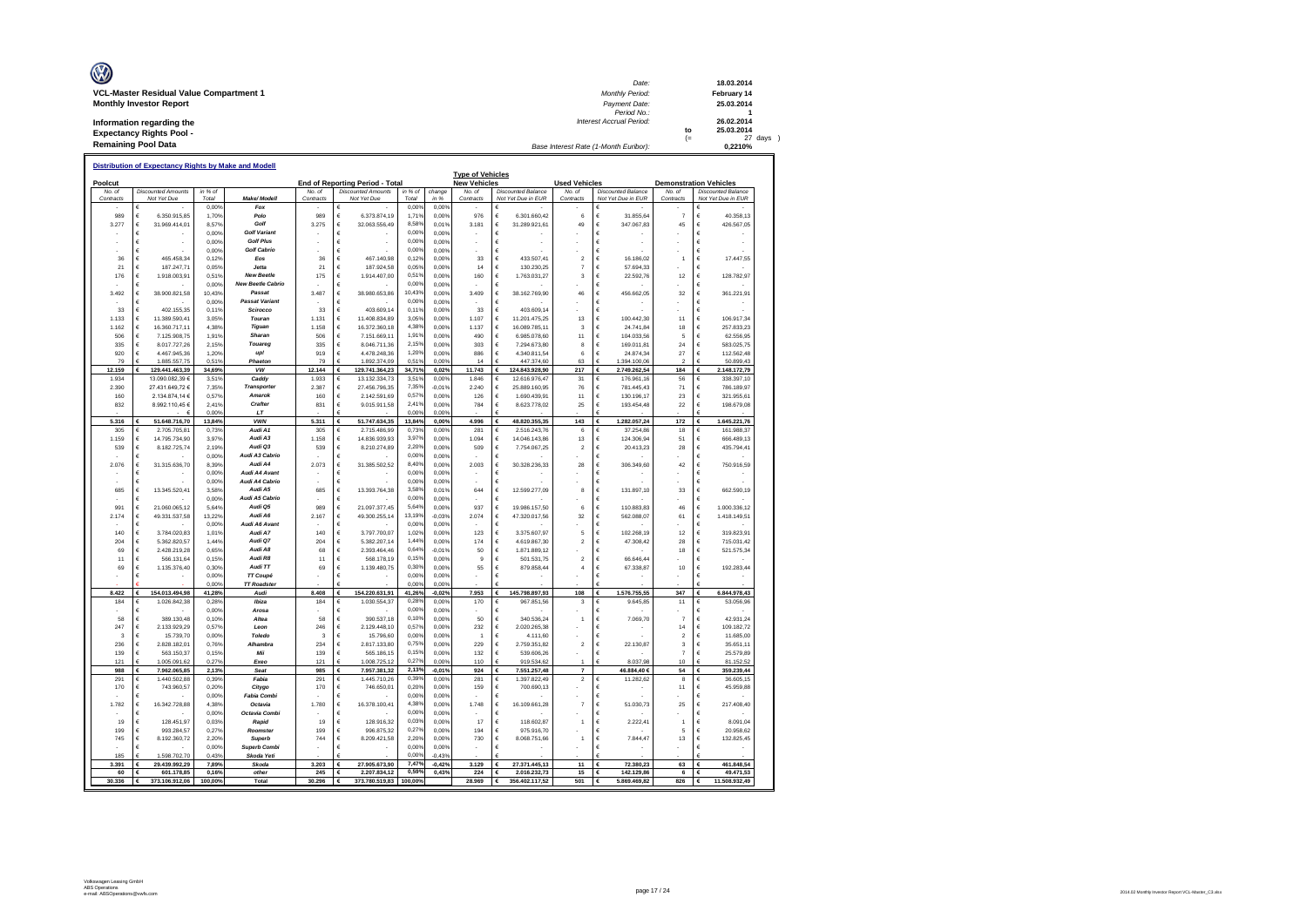| Ø                                       | Date:                                 |     | 18.03.2014  |
|-----------------------------------------|---------------------------------------|-----|-------------|
| VCL-Master Residual Value Compartment 1 | Monthly Period:                       |     | February 14 |
| <b>Monthly Investor Report</b>          | Payment Date:                         |     | 25.03.2014  |
|                                         | Period No.:                           |     |             |
| Information regarding the               | Interest Accrual Period:              |     | 26.02.2014  |
| <b>Expectancy Rights Pool -</b>         |                                       | to  | 25.03.2014  |
|                                         |                                       | $=$ | 27 days     |
| <b>Remaining Pool Data</b>              | Base Interest Rate (1-Month Euribor): |     | 0.2210%     |

|           | <b>Geographic distribution of Expectancy Rights</b> |                           |            |                               |           |  |                                        |         |          |                         |  |                           |                      |   |                    |                               |   |                    |
|-----------|-----------------------------------------------------|---------------------------|------------|-------------------------------|-----------|--|----------------------------------------|---------|----------|-------------------------|--|---------------------------|----------------------|---|--------------------|-------------------------------|---|--------------------|
|           |                                                     |                           |            |                               |           |  |                                        |         |          | <b>Type of Vehicles</b> |  |                           |                      |   |                    |                               |   |                    |
| Poolcut   |                                                     |                           |            |                               |           |  | <b>End of Reporting Period - Total</b> |         |          | <b>New Vehicles</b>     |  |                           | <b>Used Vehicles</b> |   |                    | <b>Demonstration Vehicles</b> |   |                    |
| No. of    |                                                     | <b>Discounted Amounts</b> |            |                               | No. of    |  | <b>Discounted Amounts</b>              | $%$ of  | change   | No. of                  |  | <b>Discounted Balance</b> | No. of               |   | Discounted Balance | No. of                        |   | Discounted Balance |
| Contracts |                                                     | Not Yet Due in EUR        | % of Total | <b>Federal State</b>          | Contracts |  | Not Yet Due in EUR                     | Total   | in %     | Contracts               |  | Not Yet Due in EUR        | Contracts            |   | Not Yet Due in EUR | Contracts                     |   | Not Yet Due in EUR |
| 4.770     |                                                     | 60.252.646.86             | 16.15%     | <b>Baden-Wuerttemberg</b>     | 4.771     |  | 60.506.390.65                          | 16.19%  | 0.04%    | 4.583                   |  | 57.759.973.94             | 53                   | € | 644.257.93         | 135                           |   | 2.102.158.78       |
| 5.151     |                                                     | 68,588,546.89             | 18.38%     | <b>Bavaria</b>                | 5.132     |  | 68.510.023.59                          | 18.33%  | $-0.05%$ | 4854                    |  | 64.833.223.64             | 122                  | € | 1.409.345.91       | 156                           |   | 2.267.454.04       |
| 843       |                                                     | 10.488.665.42             | 2.81%      | <b>Berlin</b>                 | 843       |  | 10.526.581.62                          | 2.82%   | 0.01%    | 789                     |  | 9.828.877.03              | 27                   |   | 325,723.60         | 27                            |   | 371.980.99         |
| 619       |                                                     | 6.657.748.08              | 1.78%      | <b>Brandenburg</b>            | 617       |  | 6.653.345.78                           | 1.78%   | 0.00%    | 580                     |  | 6.257.256.78              | 19                   | € | 189.626.77         | 18                            |   | 206.462.23         |
| 334       |                                                     | 3.969.144.69              | 1.06%      | <b>Bremen</b>                 | 335       |  | 3.988.282.28                           | 1.07%   | 0.00%    | 325                     |  | 3.854.072.61              | 3                    | € | 34.009.65          |                               | € | 100.200.02         |
| 962       |                                                     | 12.087.864.52             | 3.24%      | Hamburg                       | 961       |  | 12.098.854.00                          | 3.24%   | 0.00%    | 928                     |  | 11.613.331.37             | 10                   | € | 149.352.71         | 23                            |   | 336.169.92         |
| 2.346     |                                                     | 29.934.508.53             | 8.02%      | Hesse                         | 2.344     |  | 30.011.898.29                          | 8.03%   | 0.01%    | 2.254                   |  | 28.812.203.71             | 38                   | € | 454.325.79         | 52                            |   | 745.368.79         |
| 475       |                                                     | 5.005.323.84              | 1.34%      | Mecklenburg-<br>Vorpommern    | 475       |  | 5.028.367.45                           | 1.35%   | 0.00%    | 456                     |  | 4.796.744.50              |                      | Е | 71.637.03          | 12                            |   | 159.985.92         |
| 2.959     |                                                     | 34.000.958.78             | 9.11%      | <b>Lower Saxony</b>           | 2.959     |  | 34.141.972.03                          | 9.13%   | 0.02%    | 2.849                   |  | 32.807.292.53             | 39                   | € | 436.701.71         | 71                            |   | 897.977.79         |
| 6.598     |                                                     | 81.163.359.41             | 21.75%     | <b>North Rhine-Westphalia</b> | 6.584     |  | 81.209.309.68                          | 21.73%  | $-0.03%$ | 6.324                   |  | 77.978.968.75             | 94                   | € | 1.066.344.05       | 166                           |   | 2.163.996.88       |
| 978       |                                                     | 11.915.894.48             | 3.19%      | <b>Rhineland-Palatinate</b>   | 976       |  | 11.924.277.16                          | 3.19%   | 0.00%    | 931                     |  | 11.338.237.22             | 12                   | € | 122.208.15         | 33                            |   | 463.831.79         |
| 167       |                                                     | 2.093.337.11              | 0.56%      | Saarland                      | 167       |  | 2.100.904.56                           | 0.56%   | 0.00%    | 154                     |  | 1.865.866.99              | 3                    | € | 78.995.86          | 10                            | € | 156.041.71         |
| 1.604     |                                                     | 18.388.863.72             | 4.93%      | Saxonv                        | 1.605     |  | 18.479.484.37                          | 4.94%   | 0.02%    | 1.534                   |  | 17.583.503.73             | 29                   | € | 321.322.64         | 42                            |   | 574.658.00         |
| 701       |                                                     | 7 376 784 14              | 1.98%      | Saxony-Anhalt                 | 698       |  | 7.358.517.45                           | 1.97%   | $-0.01%$ | 660                     |  | 6 922 794 61              | 18                   | € | 219 262 22         | 20                            |   | 216.460.62         |
| 1.047     |                                                     | 12.460.092.56             | 3.34%      | <b>Schleswig-Holstein</b>     | 1.047     |  | 12.504.026.87                          | 3.35%   | 0.01%    | 1.009                   |  | 12.064.597.35             | 15                   | € | 169.312.72         | 23                            |   | 270.116.80         |
| 782       |                                                     | 8.723.173.03              | 2.34%      | <b>Thuringia</b>              | 782       |  | 8.738.284.05                           | 2.34%   | 0.00%    | 739                     |  | 8.085.172.76              | 12                   |   | 177,043.08         | 31                            |   | 476.068.21         |
|           |                                                     |                           | 0.00%      | <b>Foreian Countries</b>      |           |  |                                        | 0.00%   | 0.00%    |                         |  |                           |                      |   |                    |                               |   |                    |
| 30,336    |                                                     | 373,106,912.06            | 100.00%    | <b>Total</b>                  | 30,296    |  | 373,780,519.83                         | 100.00% | 0.00%    | 28.969                  |  | 356.402.117.52            | 501                  | € | 5.869.469.82       | 826                           |   | 11.508.932.49      |

### **Type of Vehicle**

| Poolcut        |                            |         |                           |              |                  | <b>End of Reporting Period - Total</b> |               |             |
|----------------|----------------------------|---------|---------------------------|--------------|------------------|----------------------------------------|---------------|-------------|
| No. of         | Discounted Amounts in % of |         |                           | No of        |                  | <b>Discounted Amounts</b>              |               |             |
| Contracts      | Not Yet Due                | Total   | <b>Type of Vehicles</b>   | Contracts    |                  | Not Yet Due                            | in % of Total | change in % |
| $29.006 \div$  | 355,751,383.60             | 95.35%  | <b>New Vehicles</b>       | $28.969 \in$ |                  | 356.402.117.52                         | 95.35%        | 0.00%       |
| 504 $\epsilon$ | 5.887.060.97               | 1.58%   | <b>Used Vehicles</b>      | 501          | $\mathsf{I} \in$ | 5.869.469.82                           | 1.57%         | $-0.01%$    |
| 826 €          | 11.468.467.49              | 3.07%   | <b>Demonstr.</b> Vehicles | 826          |                  | 11.508.932.49                          | 3.08%         | 0.01%       |
| 30,336 $6$     | 373,106,912.06             | 100.00% | <b>Total</b>              | 30,296 $6$   |                  | 373,780,519.83                         | 100.00%       | 0.00%       |

### **Age of Vehicles**

| Poolcut                 |                                          |                  |                              |                     |            | <b>End of Reporting Period - Total</b>          |                 |                |                         |                                          |                      |                                                 |                               |   |                                                 |
|-------------------------|------------------------------------------|------------------|------------------------------|---------------------|------------|-------------------------------------------------|-----------------|----------------|-------------------------|------------------------------------------|----------------------|-------------------------------------------------|-------------------------------|---|-------------------------------------------------|
| No. of                  | <b>Discounted Amounts</b>                | in % of          |                              | No. of              |            | <b>Discounted Amounts</b>                       |                 |                |                         |                                          |                      |                                                 |                               |   |                                                 |
| Contracts               | Not Yet Due                              | Total            |                              | Contracts           |            | Not Yet Due                                     | in % of Total   |                | change in %             |                                          |                      |                                                 |                               |   |                                                 |
| 29,006                  | 355.751.383.60                           | 95.35%           | <b>New Vehicles</b>          | 28,969 €            |            | 356.402.117.52                                  |                 | 95.35%         | 0.00%                   |                                          |                      |                                                 |                               |   |                                                 |
| 29,006                  | 355.751.383.60                           | 95.35%           | $= 1$ year                   | 28.969              | €          | 356.402.117.52                                  |                 | 95.35%         | 0.00%                   |                                          |                      |                                                 |                               |   |                                                 |
|                         |                                          | 0.00%            | $1-2$ yrs                    |                     | €          |                                                 |                 | 0.00%          | 0.00%                   |                                          |                      |                                                 |                               |   |                                                 |
|                         |                                          | 0,00%            | $2-3$ yrs                    |                     | ÷          |                                                 |                 | 0.00%          | 0.00%                   |                                          |                      |                                                 |                               |   |                                                 |
|                         | €                                        | 0.00%            | > 3vrs                       |                     | €          |                                                 |                 | 0.00%          | 0.00%                   |                                          |                      |                                                 |                               |   |                                                 |
| 504 €                   | 5.887.060.97                             | 1.58%            | <b>Used vehicles</b>         | 501 €               |            | 5.869.469.82                                    |                 | 1.57%          | $-0.01%$                |                                          |                      |                                                 |                               |   |                                                 |
|                         | 57 €<br>633,716.10                       | 0.17%            | $= 1$ year                   | 40                  | $\epsilon$ | 413.894.84                                      |                 | 0.11%          | $-0.06%$                |                                          |                      |                                                 |                               |   |                                                 |
| 315                     | 3.634.017.26<br>€                        | 0.97%            | $1-2$ vrs                    | 318 $\epsilon$      |            | 3.631.667.64                                    |                 | 0.97%          | 0.00%                   |                                          |                      |                                                 |                               |   |                                                 |
| 104                     | 1.439.417.58<br>€                        | 0.39%            | $2-3$ yrs                    | 114 $\in$           |            | 1.626.948.66                                    |                 | 0.44%          | 0.05%                   |                                          |                      |                                                 |                               |   |                                                 |
| 28                      | 179,910.03<br>€                          | 0,05%            | > 3yrs                       | 29                  | €          | 196,958.68                                      |                 | 0.05%          | 0,00%                   |                                          |                      |                                                 |                               |   |                                                 |
|                         |                                          |                  |                              |                     |            |                                                 |                 |                |                         |                                          |                      |                                                 |                               |   |                                                 |
| 826                     | 11.468.467,49                            | 3.07%            | <b>Demonstation Vehicles</b> | 826 €               |            | 11.508.932.49                                   |                 | 3,08%          | 0,01%                   |                                          |                      |                                                 |                               |   |                                                 |
| 30.336                  | 373,106,912.06                           | 100.00%          | <b>Total</b>                 | 30.296              | €          | 373,780,519.83                                  |                 | 100.00%        | 0,00%                   |                                          |                      |                                                 |                               |   |                                                 |
|                         |                                          |                  |                              |                     |            |                                                 |                 |                |                         |                                          |                      |                                                 |                               |   |                                                 |
|                         |                                          |                  |                              |                     |            |                                                 |                 |                |                         |                                          |                      |                                                 |                               |   |                                                 |
| <b>Type of Contract</b> |                                          |                  |                              |                     |            |                                                 |                 |                |                         |                                          |                      |                                                 |                               |   |                                                 |
|                         |                                          |                  |                              |                     |            |                                                 |                 |                | <b>Type of Vehicles</b> |                                          |                      |                                                 |                               |   |                                                 |
| Poolcut                 |                                          |                  |                              |                     |            | <b>End of Reporting Period - Total</b>          |                 |                | <b>New Vehicles</b>     |                                          | <b>Used Vehicles</b> |                                                 | <b>Demonstration Vehicles</b> |   |                                                 |
| No. of<br>Contracts     | <b>Discounted Amounts</b><br>Not Yet Due | in % of<br>Total | <b>Type of Contract</b>      | No. of<br>Contracts |            | <b>Discounted Amounts</b><br>Not Yet Due in EUR | $%$ of<br>Total | change<br>in % | No. of                  | Discounted Balance<br>Not Yet Due in EUR | No. of<br>Contracts  | <b>Discounted Balance</b><br>Not Yet Due in EUR | No. of<br>Contracts           |   | <b>Discounted Balance</b><br>Not Yet Due in EUR |
|                         |                                          |                  | Open End Lease               |                     |            |                                                 |                 |                | Contracts               |                                          |                      |                                                 |                               |   |                                                 |
| 444                     | 3.823.475.77                             | 1.02%            | Contract                     | 443                 | $\epsilon$ | 3.815.537.19                                    | 1.02%           | 0.00%          | 327                     | 2.805.186.85                             | 54                   | 516,079.94                                      | 62                            | € | 494.270.40                                      |
| 29.892                  | 369.283.436.29                           | 98.98%           | <b>Closed End Contract</b>   | 29.853€ €           |            | 369.964.982.64                                  | 98,98%          | 0.00%          | 28.642 €                | 353,596,930.67                           | 447                  | 5.353.389.88<br>$\epsilon$                      | 764 €                         |   | 11.014.662,09                                   |
| 30,336 €                | 373,106,912.06                           | 100.00%          | <b>Total</b>                 | 30.296 €            |            | 373.780.519,83                                  | 100.00%         | 0.00%          | 28.969 €                | 356.402.117.52                           | 501 €                | 5.869.469.82                                    | 826 €                         |   | 11.508.932,49                                   |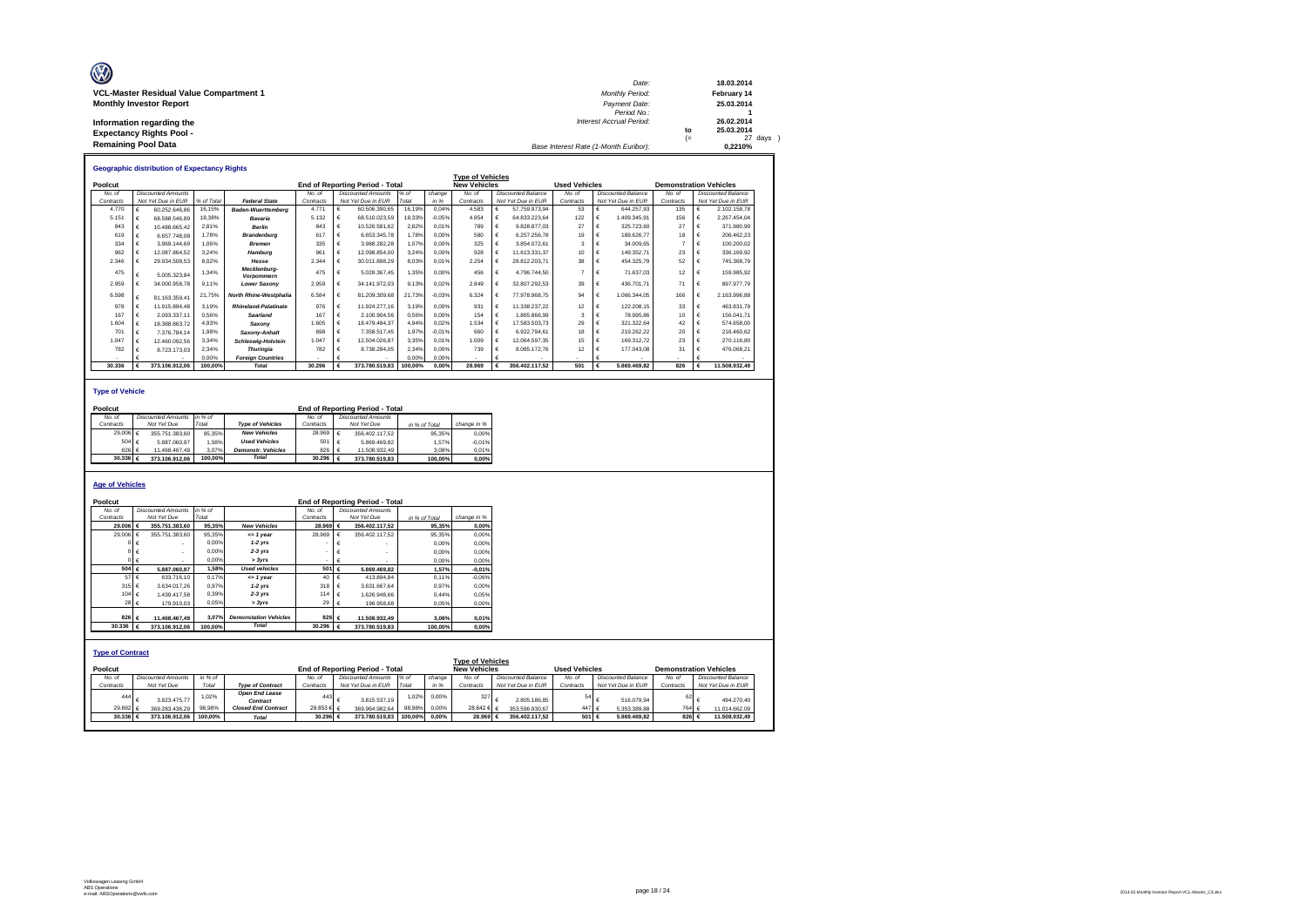| Ø                                       | Date:                                 |     | 18.03.2014  |
|-----------------------------------------|---------------------------------------|-----|-------------|
| VCL-Master Residual Value Compartment 1 | Monthly Period:                       |     | February 14 |
| <b>Monthly Investor Report</b>          | Payment Date:                         |     | 25.03.2014  |
|                                         | Period No.:                           |     |             |
| Information regarding the               | Interest Accrual Period:              |     | 26.02.2014  |
| <b>Expectancy Rights Pool -</b>         |                                       | to  | 25.03.2014  |
|                                         |                                       | $=$ | 27 days     |
| <b>Remaining Pool Data</b>              | Base Interest Rate (1-Month Euribor): |     | 0.2210%     |

| Poolcut             |            |                           |         |                                                                                        |            |            |                                                                     |         |                | <b>Type of Vehicles</b><br><b>New Vehicles</b> |                           | <b>Used Vehicles</b> |            |                           | <b>Demonstration Vehicles</b> |            |                           |
|---------------------|------------|---------------------------|---------|----------------------------------------------------------------------------------------|------------|------------|---------------------------------------------------------------------|---------|----------------|------------------------------------------------|---------------------------|----------------------|------------|---------------------------|-------------------------------|------------|---------------------------|
|                     |            | <b>Discounted Amounts</b> | in % of |                                                                                        | No of      |            | <b>End of Reporting Period - Total</b><br><b>Discounted Amounts</b> | in % of |                | No. of                                         | <b>Discounted Amounts</b> | No. of               |            | <b>Discounted Amounts</b> |                               |            | <b>Discounted Amounts</b> |
| No. of<br>Contracts |            | Not Yet Due               | Total   | Industry                                                                               | Contracts  |            | Not Yet Due                                                         | Total   | change<br>in % | Contracts                                      | Not Yet Due               | Contracts            |            | Not Yet Due               | No. of<br>Contracts           |            | Not Yet Due               |
|                     |            |                           |         |                                                                                        |            |            |                                                                     |         |                |                                                |                           |                      |            |                           |                               |            |                           |
| 222                 | $\epsilon$ | 2.784.300.54              | 0.75%   | <b>Agriculture/Forestrv</b>                                                            | 228        | $\epsilon$ | 2.873.796.44                                                        | 0.77%   | $-0.02%$       | 208                                            | 2.639.936.42              | $5 \in$              |            | 46.599.11                 | $15 \in$                      |            | 187.260.91                |
| 37 <sup>′</sup>     |            | 4.644.840.94              | 1.24%   | <b>Chemical Industry</b>                                                               | 379        |            | 4.776.588.85                                                        | 1.28%   | $-0.03%$       | 374                                            | 4.708.268.98              | 2                    | €          | 34.873.52                 |                               | €          | 33.446.35                 |
| 1.657               |            | 21.812.026.49             | 5.85    | <b>Information Technology</b>                                                          | 1.681      | $\epsilon$ | 22.245.836.00                                                       | 5.95%   | $-0.11%$       | 1.631                                          | 21.561.236.90             | 22                   | €          | 301.185.38                | 28                            | €          | 383.413.72                |
| 3.429               | $\epsilon$ | 39.973.241.81             | 10.71%  | Construction                                                                           | 3.402      | Ι€         | 39.811.501.50                                                       | 10.65%  | 0.06%          | 3.199                                          | 37.424.269.08             | 78                   | €          | 823,709.03                | 125                           | ∣€         | .563.523.39               |
| 35 <sup>′</sup>     |            | 3.960.102.73              | 1.06%   | <b>Eneray/Minina</b>                                                                   | 355        | Ι€         | 4.025.724.60                                                        | 1.08%   | $-0.02%$       | 350                                            | 3.956.528.32              | 3                    | €          | 36.894.42                 |                               | €          | 32.301.86                 |
| 993                 |            | 14.402.522.51             | 3.86%   | <b>Financial Services</b>                                                              | 982        | €          | 14.185.207.81                                                       | 3.80%   | 0.07%          | 928                                            | 13.432.140.23             | 26                   | €          | 395.945.03                | 28                            | €          | 357.122.55                |
| 515                 |            | 6.374.870.02              | 1.71%   | <b>Hotel and Restaurant</b><br>Industry                                                | 513        | €          | 6.383.887.04                                                        | 1.71%   | 0.00%          | 469                                            | 5.840.430.12              | 15                   | €          | 198,570.55                | 29                            | €          | 344.886.37                |
| 5.944               |            | 75.271.699.01             | 20.17%  | <b>Manufacturing Industry</b>                                                          | 5.931      |            | 75 251 217 09                                                       | 20.13%  | 0.04%          | 5.774                                          | 73.223.905.54             | 51                   | €          | 550.841.31                | 106                           | €          | 1.476.470.24              |
| 4.746               |            | 63.591.923.84             | 17.04%  | <b>Other Services</b>                                                                  | 4.762      |            | 63.809.569.77                                                       | 17.07%  | $-0.03%$       | 4.515                                          | 60.186.367.41             | 87                   | €          | 1.080.599.05              | 160                           | €          | 2.542.603.31              |
| 4.862               |            | 51.645.484.62             | 13.849  | <b>Public Administration.</b><br><b>Education, Health Care.</b><br><b>Public Serv.</b> | 4.847      | €          | 51.877.816.94                                                       | 13.88%  | $-0.04%$       | 4.661                                          | 49.698.511.91             | 71                   | €          | 738.228.12                | 115                           | €          | 1.441.076.91              |
| 5.557               |            | 69.081.738.04             | 18.52%  | Retail/Wholesale                                                                       | 5.530      |            | 68.991.816.95                                                       | 18.46%  | 0.06%          | 5.285                                          | 65.593.824.05             | 104                  | €          | 1.187.364.29              | 141                           | $\epsilon$ | 2.210.628.61              |
| 833                 |            | 9.655.103.75              | 2.59%   | <b>Real Estate</b>                                                                     | 833        | €          | 9.672.232.53                                                        | 2.59%   | 0.00%          | 770                                            | 8.895.992.16              | 22                   | €          | 287.612.83                | 41                            | €          | 488.627.54                |
| 823                 |            | 9.574.237.66              | 2.57%   | <b>Transportation</b>                                                                  | 818        | $\epsilon$ | 9.527.101.55                                                        | 2.55%   | 0.02%          | 773                                            | 8.927.251.46              | 15                   | $\epsilon$ | 187.047.18                | 30                            |            | 412.802.91                |
|                     |            |                           | 0.00%   | Private                                                                                |            |            |                                                                     | 0.00%   | 0.00%          |                                                |                           |                      |            |                           |                               |            |                           |
| 33                  |            | 334,820.10                | 0.09%   | Other                                                                                  | 35         |            | 348.222.76                                                          | 0.09%   | 0.00%          | 32                                             | 313.454.94                |                      |            |                           | 3                             |            | 34,767.82                 |
| 30,336 $6$          |            | 373.106.912.06            | 100.00% | <b>Total</b>                                                                           | 30.296 $6$ |            | 373.780.519,83                                                      | 100,00% | 0,00%          | 28,969                                         | 356.402.117.52            | 501                  | €ا         | 5.869.469.82              | $826 \quad \epsilon$          |            | 11.508.932,49             |

|                     |                                          |                  |                |                     |                                          |                  |                | <b>Type of Vehicles</b> |                                          |                      |                                          |                     |                                          |
|---------------------|------------------------------------------|------------------|----------------|---------------------|------------------------------------------|------------------|----------------|-------------------------|------------------------------------------|----------------------|------------------------------------------|---------------------|------------------------------------------|
| Poolcut             |                                          |                  |                |                     | <b>End of Reporting Period - Total</b>   |                  |                | <b>New Vehicles</b>     |                                          | <b>Used Vehicles</b> |                                          |                     | <b>Demonstration Vehicles</b>            |
| No. of<br>Contracts | <b>Discounted Amounts</b><br>Not Yet Due | in % of<br>Total | Top 10 Lessees | No. of<br>Contracts | <b>Discounted Amounts</b><br>Not Yet Due | in % of<br>Total | change<br>in % | No. of<br>Contracts     | <b>Discounted Amounts</b><br>Not Yet Due | No. of<br>Contracts  | <b>Discounted Amounts</b><br>Not Yet Due | No. of<br>Contracts | <b>Discounted Amounts</b><br>Not Yet Due |
| 19                  | 183.113.02                               | 0.05%            |                | 18                  | 260.932.18                               | 0.07%            | 0.02%          | 17                      | 252.584.10                               |                      |                                          |                     | 8,348.08                                 |
| 12                  | 166,130,70                               | 0.04%            |                | $15 \in$            | 255.446.48                               | 0.07%            | 0.02%          | 15                      | 255,446.48                               |                      |                                          |                     |                                          |
| 18                  | 153,820.95                               | 0.04%            |                | $^{22}$             | 194,841.40                               | 0.05%            | 0.01%          | 22                      | 194,841.40                               |                      |                                          |                     |                                          |
| я                   | 153,638.53                               | 0.04%            |                | 13 <sup>6</sup>     | 192.866.70                               | 0.05%            | 0.01%          | 13                      | 192,866.70                               |                      |                                          |                     |                                          |
| 10                  | 150.429.12                               | 0.04%            |                | 15                  | 191.422.74                               | 0.05%            | 0.01%          | 15                      | 191.422.74                               |                      |                                          |                     |                                          |
| 15                  | 147,661.79                               | 0.04%            |                | 12                  | 186,877,37                               | 0.05%            | 0.01%          | 12                      | 186,877,37                               |                      |                                          |                     |                                          |
|                     | 144.948.01                               | 0.04%            |                | 11                  | 185,837,36                               | 0.05%            | 0.01%          | 11                      | 185,837,36                               |                      |                                          |                     |                                          |
| 15                  | 142.298.50                               | 0.04%            |                | 19                  | 183,775.04                               | 0.05%            | 0.01%          | 19                      | 183,775.04                               |                      |                                          |                     |                                          |
|                     | 138,814.97                               | 0.04%            |                | 10                  | 181.945.70                               | 0.05%            | 0.01%          | 10                      | 181,945.70                               |                      |                                          |                     |                                          |
|                     | 136.911.58                               | 0.04%            | 10             | $13 \in$            | 179,697.13                               | 0.05%            | 0,01%          | 13 <sub>1</sub>         | 179,697.13                               |                      |                                          |                     |                                          |
| 122                 | 1.517.767.17                             | 0.41%            | <b>Total</b>   | 148                 | 2.013.642.10                             | 0,67%            | 0,13%          | 147                     | 2.005.294.02                             |                      |                                          |                     | 8.348,08                                 |

г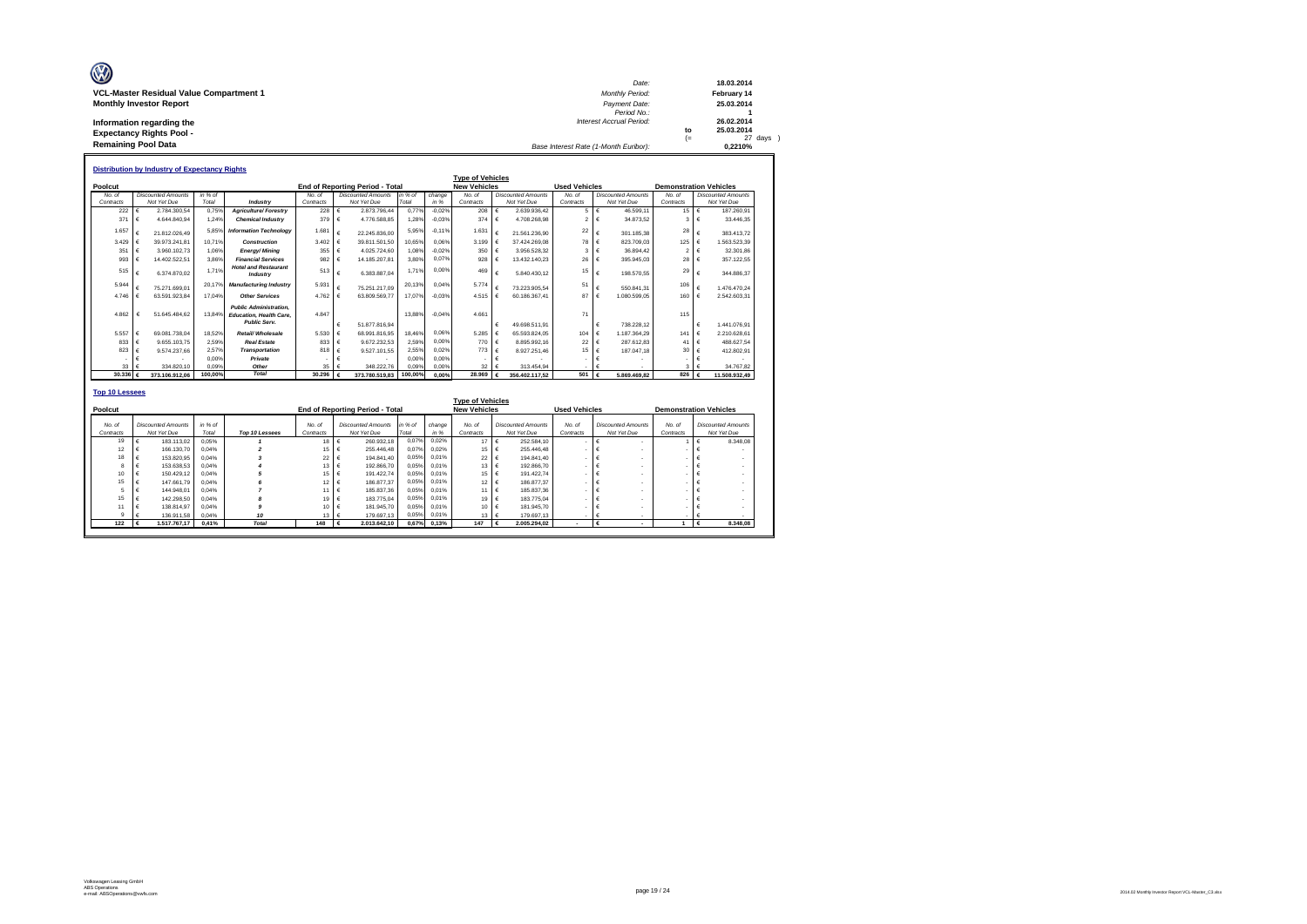W

*Reporting Date:* **18.03.2014 VCL-Master Residual Value Compartment 1** *Monthly Period:* **28.02.2014 Monthly Investor Report** *Payment Date:* **25.03.2014** *Period No.:* **1 Interest Accrual Period: to 25.03.2014 27** *Base Interest Rate (1-Month Euribor):* **0,221**

# **Contracts in Arrears I. \*)**

| <b>Contracts in Arrears *)</b> | <b>Reporting Period - Total</b> |   |                                                          |             |                                                      |   |                                                                 |                                                           | <b>New Vehicles</b>        |   |                                                                 | <b>Used Vehicles</b>       |   |                                                                 | <b>Demonstration Vehicles</b> |   |                                                                 |
|--------------------------------|---------------------------------|---|----------------------------------------------------------|-------------|------------------------------------------------------|---|-----------------------------------------------------------------|-----------------------------------------------------------|----------------------------|---|-----------------------------------------------------------------|----------------------------|---|-----------------------------------------------------------------|-------------------------------|---|-----------------------------------------------------------------|
| by month                       | No. of<br><b>Contracts</b>      |   | <b>Delinquent</b><br><b>Discounted</b><br><b>Balance</b> |             | <b>Future</b><br><b>Discounted</b><br><b>Balance</b> |   | <b>Total Outstanding</b><br><b>Discounted</b><br><b>Balance</b> | in % of<br><b>Discounted</b><br>Poolbalance<br><b>EoP</b> | No. of<br><b>Contracts</b> |   | <b>Total Outstanding</b><br><b>Discounted</b><br><b>Balance</b> | No. of<br><b>Contracts</b> |   | <b>Total Outstanding</b><br><b>Discounted</b><br><b>Balance</b> | No. of<br><b>Contracts</b>    |   | <b>Total Outstanding</b><br><b>Discounted</b><br><b>Balance</b> |
| not overdue                    | 5                               | € | $\sim$                                                   | €           | 88.575,18                                            | € | 88.575,18                                                       | 0,02%                                                     | $\overline{4}$             | € | 67.410,69                                                       | $\overline{\phantom{a}}$   | € |                                                                 |                               | € | 21.164,49                                                       |
| 1-month overdue                | 232                             | € | $\overline{\phantom{a}}$                                 | €           | 2.846.904,44                                         | € | 2.846.904,44                                                    | 0,76%                                                     | 218                        | € | 2.653.313,73                                                    |                            | € | 70.048,75                                                       |                               | € | 123.541,96                                                      |
| 2-month overdue                |                                 | € | $\overline{\phantom{a}}$                                 | €           |                                                      | € |                                                                 | 0,00%                                                     |                            | € |                                                                 |                            | € |                                                                 |                               | € |                                                                 |
| 3-month overdue                | $\overline{\phantom{a}}$        | € | $\overline{\phantom{a}}$                                 | €           |                                                      | € |                                                                 | 0,00%                                                     |                            | € |                                                                 |                            | € | $\overline{\phantom{a}}$                                        | $\overline{\phantom{a}}$      | € |                                                                 |
| 4-month overdue                | $\overline{\phantom{a}}$        | € | ٠                                                        | €           |                                                      | € | $\overline{\phantom{a}}$                                        | 0,00%                                                     |                            | € | $\overline{\phantom{a}}$                                        |                            | € | $\blacksquare$                                                  | $\overline{\phantom{a}}$      | € |                                                                 |
| 5-month overdue                | $\overline{\phantom{a}}$        | € | $\overline{\phantom{a}}$                                 | €           |                                                      | € | $\overline{\phantom{a}}$                                        | 0,00%                                                     |                            | € | $\overline{\phantom{a}}$                                        |                            | € | $\overline{\phantom{a}}$                                        | $\overline{\phantom{a}}$      | € |                                                                 |
| 6-month overdue                | $\overline{\phantom{a}}$        | € |                                                          | €           |                                                      | € | $\overline{\phantom{a}}$                                        | 0,00%                                                     |                            | € | ۰                                                               |                            | € | $\overline{\phantom{a}}$                                        | $\overline{\phantom{a}}$      | € |                                                                 |
| 7-month overdue                | $\overline{\phantom{a}}$        | € |                                                          | €           |                                                      | € | $\overline{\phantom{a}}$                                        | 0,00%                                                     |                            | € | ٠                                                               |                            | € | $\overline{\phantom{a}}$                                        | $\overline{\phantom{a}}$      | € |                                                                 |
| 8-month overdue                | $\overline{\phantom{a}}$        | € |                                                          | €           |                                                      | € | $\overline{\phantom{a}}$                                        | 0,00%                                                     |                            | € | ٠                                                               |                            | € | $\blacksquare$                                                  | $\overline{\phantom{a}}$      | € |                                                                 |
| 9-month overdue                | $\overline{\phantom{a}}$        | € |                                                          | €           |                                                      | € | $\overline{\phantom{a}}$                                        | 0,00%                                                     |                            | € | ٠                                                               |                            | € | $\overline{\phantom{a}}$                                        | $\blacksquare$                | € |                                                                 |
| 10-month overdue               | $\overline{\phantom{a}}$        | € | $\overline{\phantom{a}}$                                 | €           |                                                      | € | $\overline{\phantom{a}}$                                        | 0,00%                                                     |                            | € |                                                                 |                            | € | $\overline{\phantom{a}}$                                        | $\overline{\phantom{a}}$      | € |                                                                 |
| > 10-month overdue             |                                 | € |                                                          | €           |                                                      | € |                                                                 | 0,00%                                                     |                            | € |                                                                 |                            | € |                                                                 |                               | € |                                                                 |
|                                | $\overline{237}$                | € | $\blacksquare$                                           | €           | 2.935.479,62 €                                       |   | 2.935.479,62                                                    | 0,79%                                                     | 222                        | € | 2.720.724,42                                                    | $\overline{7}$             | € | 70.048,75                                                       | 8                             | € | 144.706,45                                                      |
| by Status                      |                                 |   |                                                          |             |                                                      |   |                                                                 |                                                           |                            |   |                                                                 |                            |   |                                                                 |                               |   |                                                                 |
| Delinguent                     | 231                             | € | $\overline{\phantom{a}}$                                 |             | 2.839.446.55 €                                       |   | 2.839.446,55                                                    | 0,76%                                                     |                            |   |                                                                 |                            |   |                                                                 |                               |   |                                                                 |
| <b>Terminated</b>              | 6                               | € |                                                          | $ \in$      | 96.033,07 €                                          |   | 96.033,07                                                       | 0,03%                                                     |                            |   |                                                                 |                            |   |                                                                 |                               |   |                                                                 |
| (Early) Settlements -          |                                 |   |                                                          |             |                                                      |   |                                                                 |                                                           |                            |   |                                                                 |                            |   |                                                                 |                               |   |                                                                 |
| Not Paid in Full               |                                 |   | $\sim$                                                   | €           |                                                      | € |                                                                 | 0,00%                                                     |                            |   |                                                                 |                            |   |                                                                 |                               |   |                                                                 |
| Total                          | $\overline{237}$                | € |                                                          | $-\epsilon$ | $2.935.479,62$ €                                     |   | 2.935.479,62                                                    | 0,79%                                                     |                            |   |                                                                 |                            |   |                                                                 |                               |   |                                                                 |
|                                |                                 |   |                                                          |             |                                                      |   |                                                                 |                                                           |                            |   |                                                                 |                            |   |                                                                 |                               |   |                                                                 |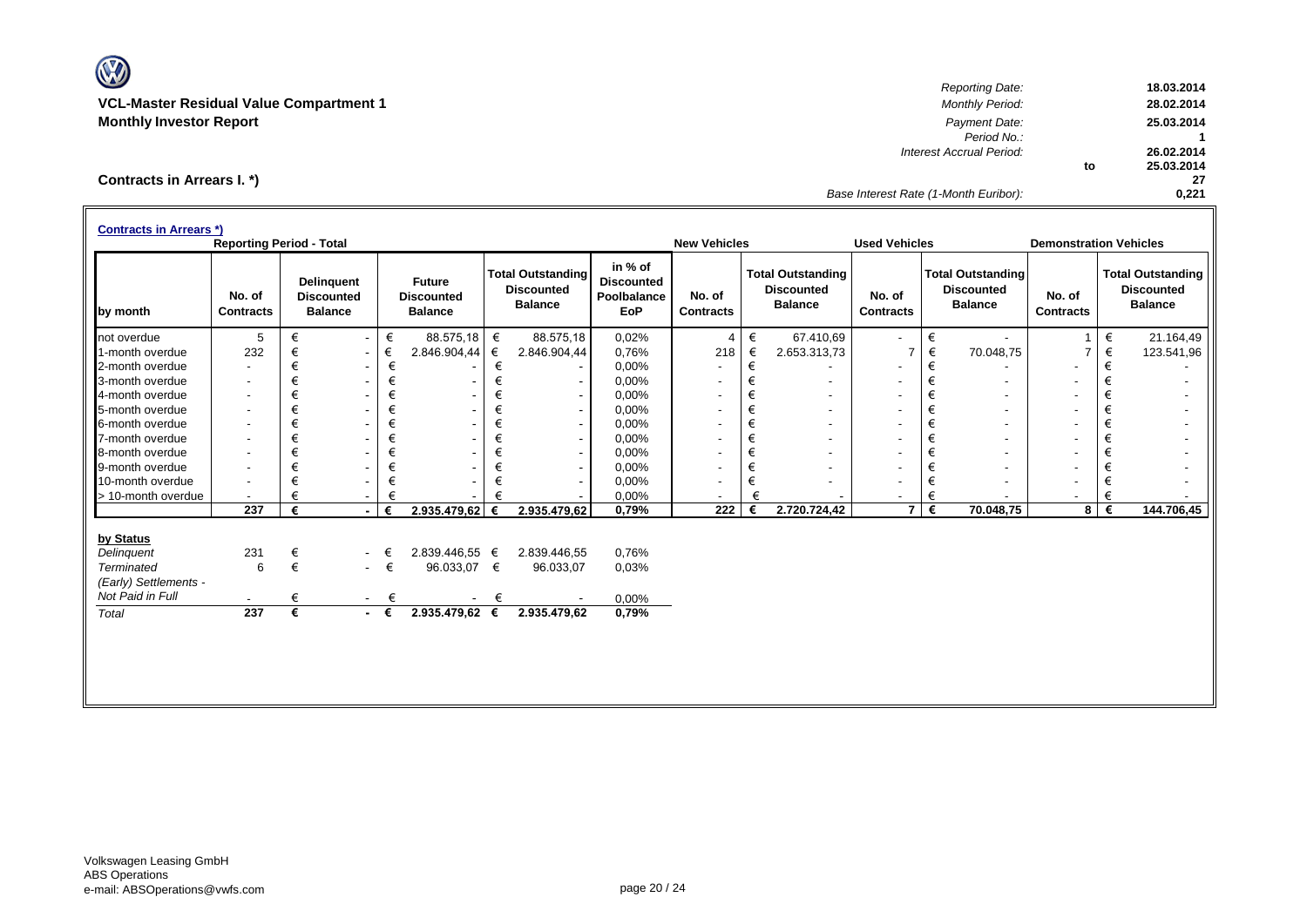|                                                                 | VCL-Master Residual Value Compartment 1                                                                                                                                       | <b>Reporting Date:</b><br><b>Monthly Period:</b>                | 18.03.2014<br>28.02.2014     |
|-----------------------------------------------------------------|-------------------------------------------------------------------------------------------------------------------------------------------------------------------------------|-----------------------------------------------------------------|------------------------------|
| <b>Monthly Investor Report</b>                                  |                                                                                                                                                                               | Payment Date:                                                   | 25.03.2014                   |
|                                                                 |                                                                                                                                                                               | Period No.:                                                     | $\mathbf{1}$                 |
|                                                                 |                                                                                                                                                                               | Interest Accrual Period:                                        | 26.02.2014                   |
| Contracts in Arrears I. *)                                      |                                                                                                                                                                               | to                                                              | 25.03.2014<br>27             |
|                                                                 |                                                                                                                                                                               | Base Interest Rate (1-Month Euribor):                           | 0,221                        |
|                                                                 |                                                                                                                                                                               |                                                                 |                              |
|                                                                 | <b>Contracts in Arrears</b>                                                                                                                                                   |                                                                 |                              |
| in EUR                                                          | - Total Outstanding Balance                                                                                                                                                   |                                                                 |                              |
| 24.000.000                                                      |                                                                                                                                                                               |                                                                 |                              |
|                                                                 |                                                                                                                                                                               |                                                                 |                              |
| 19.000.000                                                      |                                                                                                                                                                               |                                                                 |                              |
|                                                                 |                                                                                                                                                                               |                                                                 |                              |
| 14.000.000                                                      |                                                                                                                                                                               |                                                                 |                              |
|                                                                 |                                                                                                                                                                               |                                                                 |                              |
| 9.000.000                                                       |                                                                                                                                                                               |                                                                 |                              |
|                                                                 |                                                                                                                                                                               |                                                                 |                              |
| 4.000.000                                                       |                                                                                                                                                                               |                                                                 |                              |
|                                                                 |                                                                                                                                                                               |                                                                 |                              |
| $-1.000.000$<br><b>Monthly</b><br>$\hat{\mathcal{S}}$<br>Period | Van 15<br><b>MAN 75</b><br>Mar 15<br>July 15<br><b>Sep 15</b><br>1601-15<br>van 16<br>Mai 16<br><b>MR 76</b><br>Mar 14<br>July 14<br><b>Sep 14</b><br>Nov 14<br>$\mathcal{L}$ | July 16<br>Sep 16<br>160-16<br><b>LA UP</b><br>MANT<br>Mar 17   | $160_{12}$<br>My N<br>Sep 77 |
|                                                                 |                                                                                                                                                                               |                                                                 |                              |
|                                                                 |                                                                                                                                                                               |                                                                 |                              |
|                                                                 | - not delinquent<br>$-$ -1 Month<br>$-2$ Month<br>$-$ 3 Month<br>$-$ 4 Month                                                                                                  | $-$ 5 Month<br>$\rightarrow$ 6 Month<br>$\rightarrow$ > 6 Month |                              |
|                                                                 |                                                                                                                                                                               |                                                                 |                              |
|                                                                 |                                                                                                                                                                               |                                                                 |                              |
| <b>Terminations</b>                                             |                                                                                                                                                                               |                                                                 |                              |
|                                                                 | <b>Total</b><br>Outstanding                                                                                                                                                   |                                                                 |                              |
|                                                                 | <b>Balance at</b><br><b>Total Outstanding</b>                                                                                                                                 |                                                                 |                              |
|                                                                 | No. of<br>Period of<br><b>Balance at</b>                                                                                                                                      |                                                                 |                              |
|                                                                 | <b>Contracts</b><br><b>Default</b><br><b>Current Period</b>                                                                                                                   |                                                                 |                              |
| <b>Terminated</b><br>Contracts as of the                        | €<br>$\sim$                                                                                                                                                                   |                                                                 |                              |
| <b>Beginning of Period</b>                                      |                                                                                                                                                                               |                                                                 |                              |
| Revocations                                                     | €<br>€<br>$\overline{\phantom{a}}$                                                                                                                                            |                                                                 |                              |
| Settlements                                                     | €<br>€                                                                                                                                                                        |                                                                 |                              |
| New Terminations<br>(still) Terminated                          | 96.033,07 €<br>6<br>€<br>96.033,07<br>€<br>€<br>$\sim$                                                                                                                        |                                                                 |                              |
| <b>Terminated</b>                                               |                                                                                                                                                                               |                                                                 |                              |
| Contracts as of the<br><b>End of Period</b>                     | 96.033,07 €<br>96.033,07<br>6<br>€                                                                                                                                            | *) delinquent in terms of Instalments sold                      |                              |
|                                                                 |                                                                                                                                                                               |                                                                 |                              |

 $\overline{\phantom{a}}$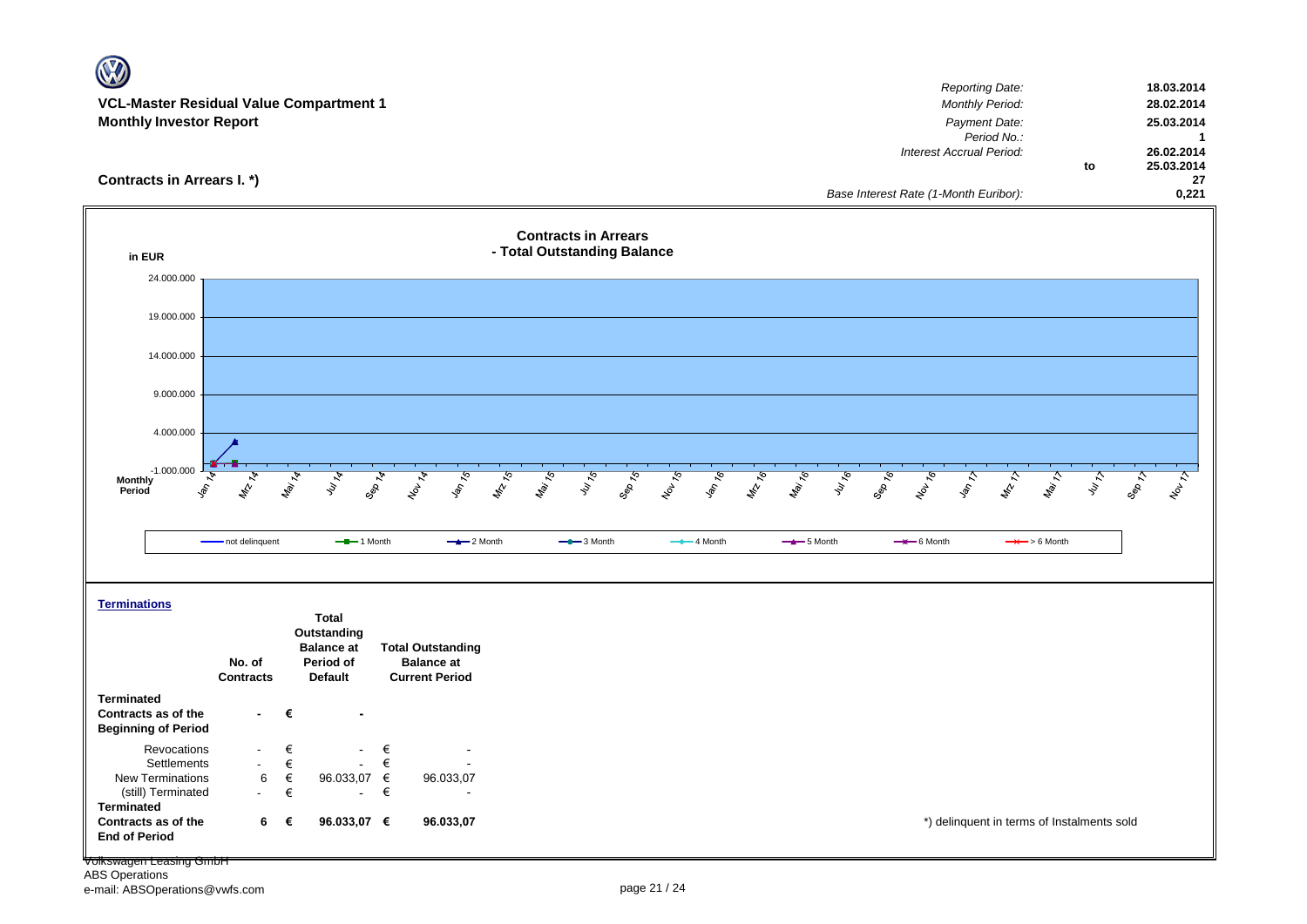| <b>Cumulative Net Losses</b>                                                                                                                                       | No. of<br>Contracts *)                                        | Amount of<br><b>Default</b>            |
|--------------------------------------------------------------------------------------------------------------------------------------------------------------------|---------------------------------------------------------------|----------------------------------------|
| *these figures refer to Write Offs effective for VCL Master S.A. Compartment 1 only<br>(incl. those contracts whose RV has not been sold to VCLM RV Compartment 1) | Rate (1-Month<br>Euribor):                                    | 0.2210%                                |
| <b>Monthly Investor Report</b><br>Write Offs *                                                                                                                     | Payment Date:<br>Period No.<br>Interest Accrual Period:<br>to | 25.03.2014<br>26.02.2014<br>25.03.2014 |
| VCL-Master Residual Value Compartment 1                                                                                                                            | Date:<br><b>Monthly Period:</b>                               | 18.03.2014<br>February 14              |

Defaulted Contracts registered in current Period 45 € 177.950,17 Cumulative Defaulted Contracts incl. current Period 1.814 € 7.058.951,00

# **Losses by Monthly Period**

|                                 |                           | Write-Offs of<br>the Monthly Period |                                  | <b>Cumulative Write-Offs</b> |
|---------------------------------|---------------------------|-------------------------------------|----------------------------------|------------------------------|
| <b>Monthly</b><br><b>Period</b> | Number of<br>Contracts *) | <b>Write-Offs</b>                   | <b>Number of</b><br>Contracts *) | <b>Write-Offs</b>            |
| Dec 09                          |                           |                                     |                                  |                              |
| Jan 10                          | $\blacksquare$            | ٠                                   | ٠                                |                              |
| Feb 10                          |                           |                                     | $\overline{\phantom{0}}$         |                              |
| Mar 10                          |                           |                                     |                                  |                              |
| Apr 10                          | $\overline{\phantom{a}}$  | $\overline{\phantom{a}}$            | $\overline{\phantom{a}}$         | $\overline{\phantom{a}}$     |
| May 10                          | $\overline{\phantom{0}}$  |                                     | ٠                                |                              |
| $\overline{J}$ un 10            |                           |                                     |                                  |                              |
| <b>Jul 10</b>                   | $\overline{\phantom{a}}$  |                                     | ٠                                |                              |
| Aug 10                          | 9                         | 50.295,01                           | 9                                | 50.295,01                    |
| Sep 10                          | $\overline{2}$            | 8.071,60                            | 11                               | 58.366,61                    |
| Oct 10                          | 7                         | 30.954,84                           | 18                               | 89.321,45                    |
| Nov 10                          | 15                        | 70.163,12                           | 33                               | 159.484,57                   |
| Dec 10                          | 11                        | 71.387,33                           | 44                               | 230.871,90                   |
| Jan 11                          | 16                        | 73.685,61                           | 60                               | 304.557,51                   |
| Feb 11                          | 7                         | 34.411,99                           | 67                               | 338.969,50                   |
| Mar 11                          | $\overline{9}$            | $\overline{62.592, 15}$             | 76                               | 401.561,65                   |
| Apr 11                          | 15                        | 86.288,20                           | 91                               | 487.849,85                   |
| May 11                          | 20                        | 101.111,11                          | 111                              | 588.960,96                   |
| <b>Jun 11</b>                   | 42                        | 172.816,37                          | 153                              | 761.777,33                   |
| <b>Jul 11</b>                   | 31                        | 152.827,80                          | 184                              | 914.605,13                   |
| Aug 11                          | 18                        | 80.559,83                           | 202                              | 995.164,96                   |
| Sep 11                          | 34                        | 188.002,31                          | 236                              | 1.183.167,27                 |
| Oct 11                          | 18                        | 73.464,24                           | 254                              | 1.256.631,51                 |
| Nov 11                          | 56                        | 213.523,67                          | 310                              | 1.470.155,18                 |
| Dec 11                          | 45                        | 152.121,74                          | 355                              | 1.622.276,92                 |
| Jan 12                          | 60                        | 193.538.76                          | 415                              | 1.815.815,68                 |
| Feb 12                          | 37                        | 162.341,73                          | 452                              | 1.978.157,41                 |
| Mar 12                          | 73                        | 214.516.98                          | 525                              | 2.192.674.39                 |
| Apr 12                          | 53                        | 162.973,38                          | 578                              | 2.355.647,77                 |
| May 12                          | 14                        | 68.864,93                           | 592                              | 2.424.512,70                 |
| <b>Jun 12</b>                   | 38                        | 153.404.88                          | 630                              | 2.577.917.58                 |
| <b>Jul 12</b>                   | 35                        | 113.867,54                          | 665                              | 2.691.785,12                 |
| $A\overline{ug}$ 12             | 47                        | 177.292,45                          | 712                              | 2.869.077,57                 |
| Sep 12                          | 54                        | 177.080.66                          | 766                              | 3.046.158,23                 |
| Oct 12                          | 59                        | 225.031,79                          | 825                              | 3.271.190,02                 |
| Nov 12                          | 45                        | 170.377,61                          | 870                              | 3.441.567,63                 |
| Dec 12                          | 65                        | 245.057,95                          | 935                              | 3.686.625,58                 |
|                                 | <b>Total</b>              | <b>Total</b>                        |                                  |                              |
|                                 | 935                       | 3.686.625,58                        |                                  |                              |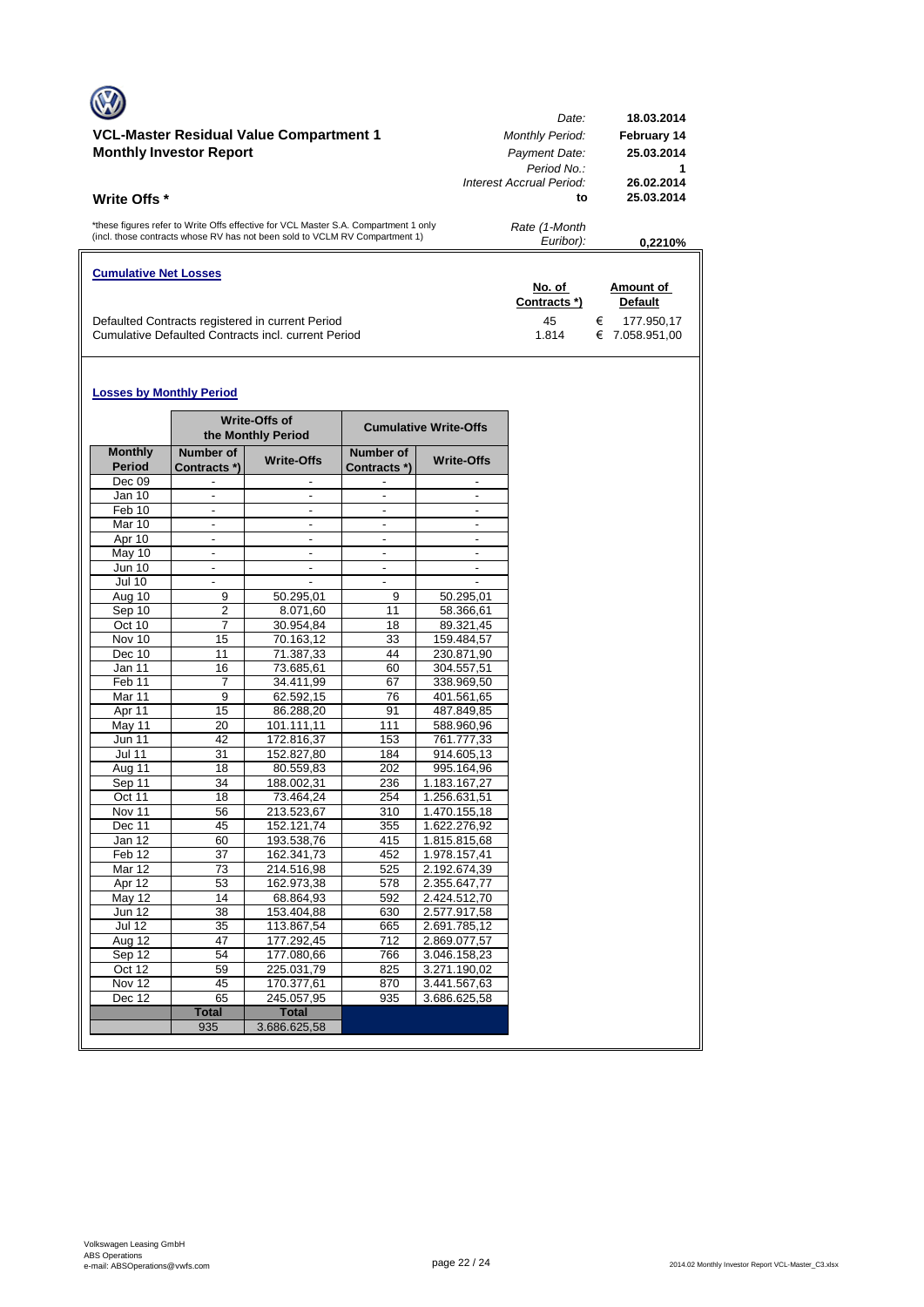# **VCL-Master Residual Value Compartment 1** *Monthly Period:* **February 14 Monthly Investor Report** *Payment Date:* **25.03.2014**

*Date:* **18.03.2014** *Period No.:* **1** *Interest Accrual Period:* **26.02.2014 Write Offs \* to** 

\*these figures refer to Write Offs effective for VCL Master S.A. Compartment 1 only (incl. those contracts whose RV has not been sold to VCLM RV Compartment 1)

| Rate (1-Month |  |
|---------------|--|
| Euribor):     |  |

*Euribor):* **0,2210%**

|                                 |                           | Write-Offs of<br>the Monthly Period |                           | <b>Cumulative Write-Offs</b> |
|---------------------------------|---------------------------|-------------------------------------|---------------------------|------------------------------|
| <b>Monthly</b><br><b>Period</b> | Number of<br>Contracts *) | <b>Write-Offs</b>                   | Number of<br>Contracts *) | <b>Write-Offs</b>            |
| Total - Dec 12                  | 935                       | 3.686.625,58                        |                           |                              |
| <b>Jan 13</b>                   | 67                        | 225.971,81                          | 1.002                     | 3.912.597,39                 |
| Feb 13                          | 33                        | 157.041,93                          | 1.035                     | 4.069.639,32                 |
| <b>Mar 13</b>                   | 62                        | 208.030,55                          | 1.097                     | 4.277.669,87                 |
| Apr 13                          | 46                        | 153.804,88                          | 1.143                     | 4.431.474,75                 |
| <b>May 13</b>                   | 49                        | 158.329,55                          | 1.192                     | 4.589.804,30                 |
| <b>Jun 13</b>                   | 27                        | 171.516,66                          | 1.219                     | 4.761.320,96                 |
| <b>Jul 13</b>                   | 59                        | 241.886,34                          | 1.278                     | 5.003.207,30                 |
| Aug 13                          | 63                        | 242.837,83                          | 1.341                     | 5.246.045,13                 |
| Sep 13                          | 97                        | 367.680,37                          | 1.438                     | 5.613.725,50                 |
| Oct 13                          | 77                        | 314.686,24                          | 1.515                     | 5.928.411,74                 |
| Nov 13                          | 69                        | 201.914,66                          | 1.584                     | 6.130.326,40                 |
| Dec 13                          | 60                        | 270.680,39                          | 1.644                     | 6.401.006,79                 |
| Jan 14                          | 125                       | 479.994,04                          | 1.769                     | 6.881.000,83                 |
| Feb 14                          | 45                        | 177.950,17                          | 1.814                     | 7.058.951,00                 |
| Mar 14                          |                           | $\overline{\phantom{a}}$            |                           | $\overline{\phantom{a}}$     |
| Apr 14                          | $\overline{\phantom{a}}$  | $\overline{\phantom{a}}$            | $\overline{\phantom{a}}$  | $\overline{\phantom{a}}$     |
| May 14                          | -                         | $\blacksquare$                      | -                         | $\blacksquare$               |
| <b>Jun 14</b>                   | $\overline{\phantom{a}}$  | $\blacksquare$                      | ÷,                        | $\blacksquare$               |
| <b>Jul 14</b>                   | $\frac{1}{2}$             | -                                   |                           |                              |
| Aug 14                          | $\overline{\phantom{a}}$  | $\overline{\phantom{a}}$            | $\overline{\phantom{a}}$  |                              |
| Sep 14                          | $\overline{\phantom{a}}$  | -                                   | $\overline{\phantom{a}}$  | $\overline{\phantom{a}}$     |
| Oct 14                          | $\blacksquare$            |                                     |                           |                              |
| Nov 14                          | ä,                        | $\frac{1}{2}$                       |                           |                              |
| Dec 14                          |                           |                                     |                           |                              |
|                                 | <b>Total</b>              | <b>Total</b>                        |                           |                              |
|                                 | 1.814                     | 7.058.951,00                        |                           |                              |